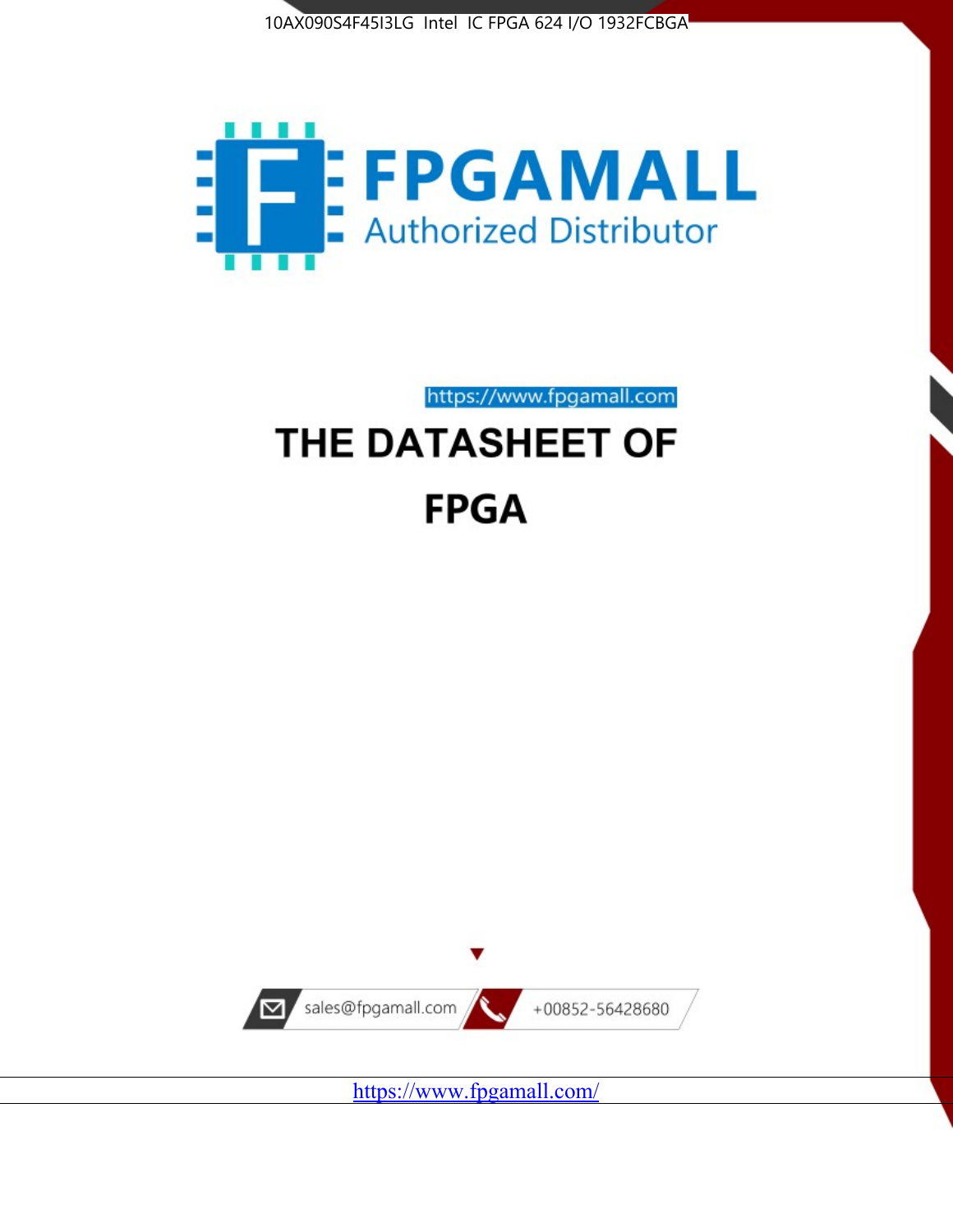10AX090S4F45I3LG Intel IC FPGA 624 I/O 1932FCBGA



# **Intel® Arria® 10 Device Overview**



**A10-OVERVIEW | 2018.12.06** Latest document on the web: **[PDF](https://www.intel.com/content/dam/www/programmable/us/en/pdfs/literature/hb/arria-10/a10_overview.pdf)** | **[HTML](https://www.intel.com/content/www/us/en/programmable/documentation/sam1403480274650.html)**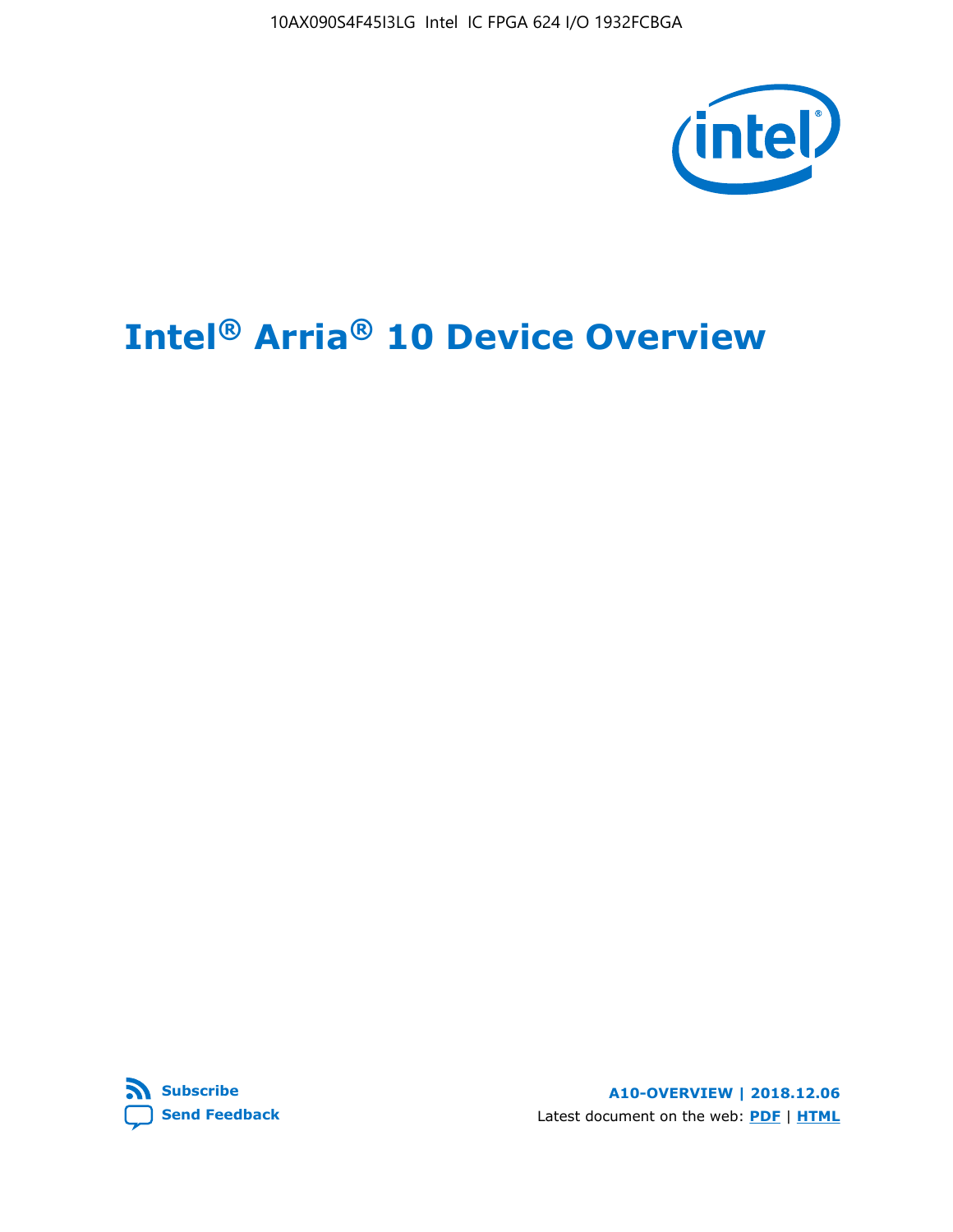

**Contents** 

# **Contents**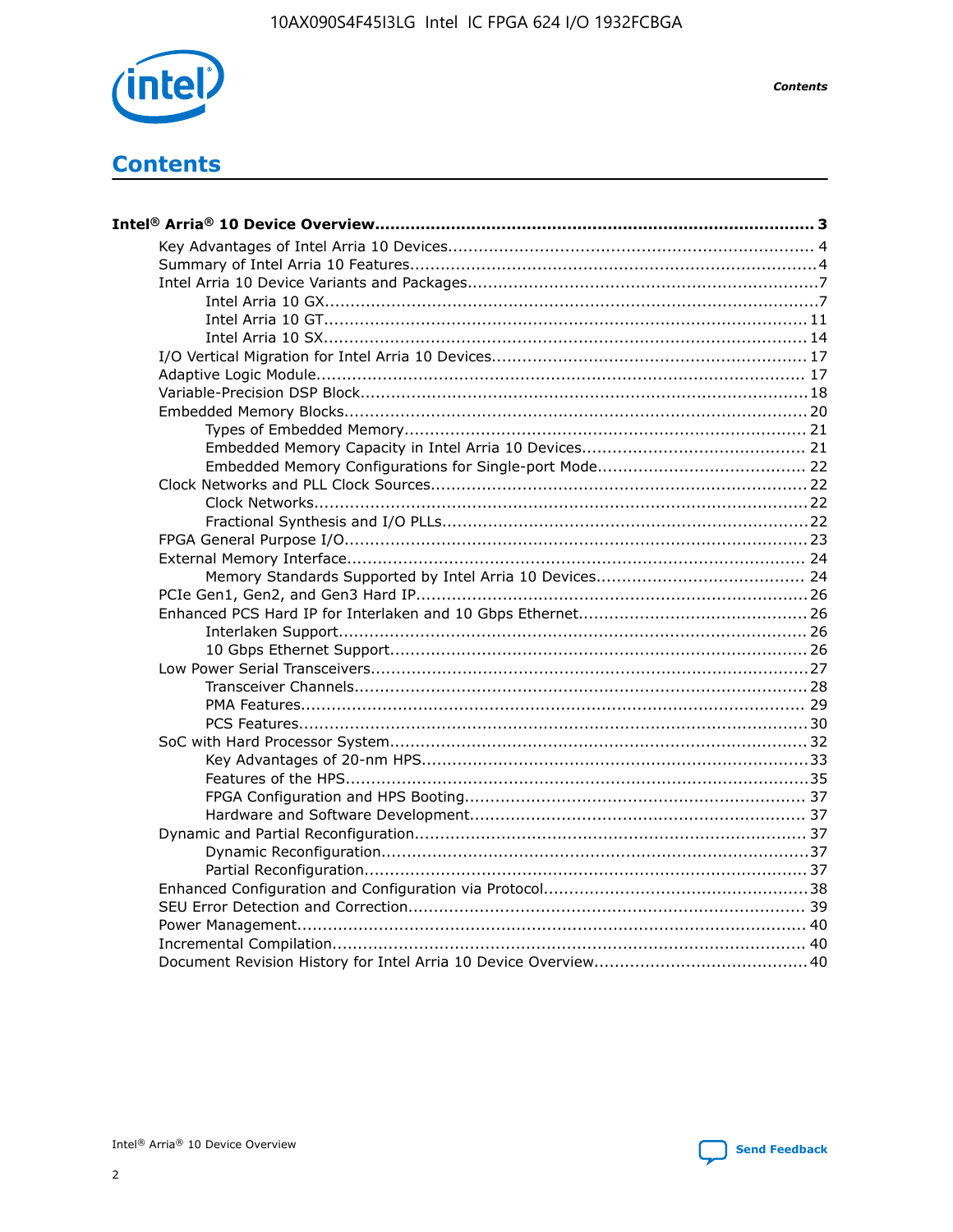**A10-OVERVIEW | 2018.12.06**

**[Send Feedback](mailto:FPGAtechdocfeedback@intel.com?subject=Feedback%20on%20Intel%20Arria%2010%20Device%20Overview%20(A10-OVERVIEW%202018.12.06)&body=We%20appreciate%20your%20feedback.%20In%20your%20comments,%20also%20specify%20the%20page%20number%20or%20paragraph.%20Thank%20you.)**



# **Intel® Arria® 10 Device Overview**

The Intel<sup>®</sup> Arria<sup>®</sup> 10 device family consists of high-performance and power-efficient 20 nm mid-range FPGAs and SoCs.

Intel Arria 10 device family delivers:

- Higher performance than the previous generation of mid-range and high-end FPGAs.
- Power efficiency attained through a comprehensive set of power-saving technologies.

The Intel Arria 10 devices are ideal for high performance, power-sensitive, midrange applications in diverse markets.

| <b>Market</b>         | <b>Applications</b>                                                                                               |
|-----------------------|-------------------------------------------------------------------------------------------------------------------|
| Wireless              | Channel and switch cards in remote radio heads<br>٠<br>Mobile backhaul<br>٠                                       |
| Wireline              | 40G/100G muxponders and transponders<br>٠<br>100G line cards<br>٠<br><b>Bridging</b><br>٠<br>Aggregation<br>٠     |
| <b>Broadcast</b>      | Studio switches<br>٠<br>Servers and transport<br>٠<br>Videoconferencing<br>٠<br>Professional audio and video<br>٠ |
| Computing and Storage | Flash cache<br>٠<br>Cloud computing servers<br>٠<br>Server acceleration<br>٠                                      |
| Medical               | Diagnostic scanners<br>٠<br>Diagnostic imaging<br>٠                                                               |
| Military              | Missile guidance and control<br>٠<br>Radar<br>٠<br>Electronic warfare<br>٠<br>Secure communications<br>٠          |

#### **Table 1. Sample Markets and Ideal Applications for Intel Arria 10 Devices**

#### **Related Information**

- [Intel Arria 10 Device Handbook: Known Issues](http://www.altera.com/support/kdb/solutions/rd07302013_646.html) Lists the planned updates to the *Intel Arria 10 Device Handbook* chapters.
- [Intel Arria 10 GX/GT Device Errata and Design Recommendations](https://www.intel.com/content/www/us/en/programmable/documentation/agz1493851706374.html#yqz1494433888646)
- [Intel Arria 10 SX Device Errata and Design Recommendations](https://www.intel.com/content/www/us/en/programmable/documentation/cru1462832385668.html#cru1462832558642)

Intel Corporation. All rights reserved. Intel, the Intel logo, Altera, Arria, Cyclone, Enpirion, MAX, Nios, Quartus and Stratix words and logos are trademarks of Intel Corporation or its subsidiaries in the U.S. and/or other countries. Intel warrants performance of its FPGA and semiconductor products to current specifications in accordance with Intel's standard warranty, but reserves the right to make changes to any products and services at any time without notice. Intel assumes no responsibility or liability arising out of the application or use of any information, product, or service described herein except as expressly agreed to in writing by Intel. Intel customers are advised to obtain the latest version of device specifications before relying on any published information and before placing orders for products or services. \*Other names and brands may be claimed as the property of others.

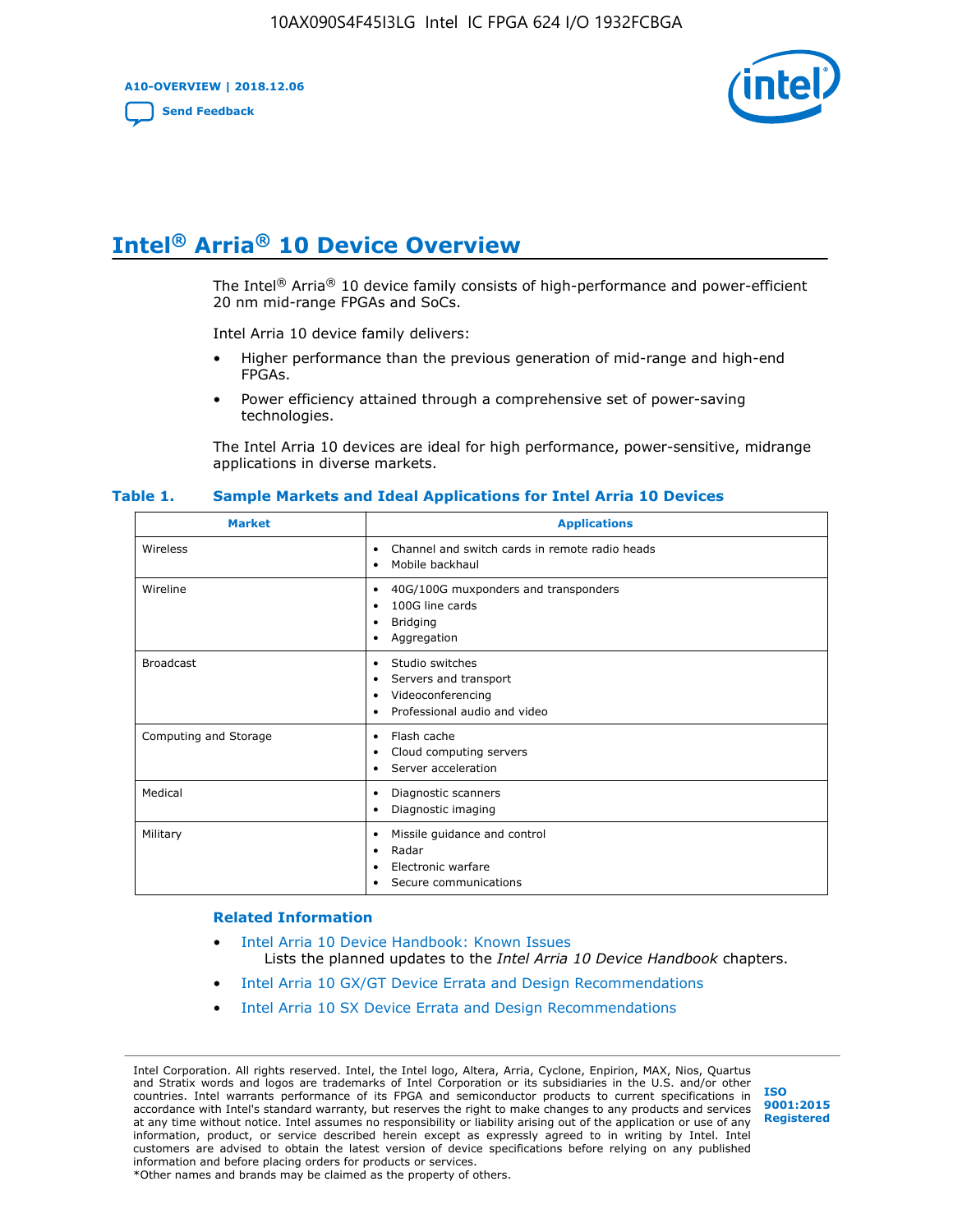

# **Key Advantages of Intel Arria 10 Devices**

# **Table 2. Key Advantages of the Intel Arria 10 Device Family**

| <b>Advantage</b>                                                                                          | <b>Supporting Feature</b>                                                                                                                                                                                                                                                                                                |
|-----------------------------------------------------------------------------------------------------------|--------------------------------------------------------------------------------------------------------------------------------------------------------------------------------------------------------------------------------------------------------------------------------------------------------------------------|
| Enhanced core architecture                                                                                | Built on TSMC's 20 nm process technology<br>٠<br>60% higher performance than the previous generation of mid-range FPGAs<br>٠<br>15% higher performance than the fastest previous-generation FPGA<br>٠                                                                                                                    |
| High-bandwidth integrated<br>transceivers                                                                 | Short-reach rates up to 25.8 Gigabits per second (Gbps)<br>٠<br>Backplane capability up to 12.5 Gbps<br>٠<br>Integrated 10GBASE-KR and 40GBASE-KR4 Forward Error Correction (FEC)<br>٠                                                                                                                                   |
| Improved logic integration and<br>hard IP blocks                                                          | 8-input adaptive logic module (ALM)<br>٠<br>Up to 65.6 megabits (Mb) of embedded memory<br>٠<br>Variable-precision digital signal processing (DSP) blocks<br>Fractional synthesis phase-locked loops (PLLs)<br>Hard PCI Express Gen3 IP blocks<br>Hard memory controllers and PHY up to 2,400 Megabits per second (Mbps) |
| Second generation hard<br>processor system (HPS) with<br>integrated ARM* Cortex*-A9*<br>MPCore* processor | Tight integration of a dual-core ARM Cortex-A9 MPCore processor, hard IP, and an<br>٠<br>FPGA in a single Intel Arria 10 system-on-a-chip (SoC)<br>Supports over 128 Gbps peak bandwidth with integrated data coherency between<br>$\bullet$<br>the processor and the FPGA fabric                                        |
| Advanced power savings                                                                                    | Comprehensive set of advanced power saving features<br>٠<br>Power-optimized MultiTrack routing and core architecture<br>٠<br>Up to 40% lower power compared to previous generation of mid-range FPGAs<br>٠<br>Up to 60% lower power compared to previous generation of high-end FPGAs                                    |

# **Summary of Intel Arria 10 Features**

## **Table 3. Summary of Features for Intel Arria 10 Devices**

| <b>Feature</b>                  | <b>Description</b>                                                                                                                                                                                                                                                                                                                                                                                       |
|---------------------------------|----------------------------------------------------------------------------------------------------------------------------------------------------------------------------------------------------------------------------------------------------------------------------------------------------------------------------------------------------------------------------------------------------------|
| Technology                      | TSMC's 20-nm SoC process technology<br>٠<br>Allows operation at a lower $V_{\text{CC}}$ level of 0.82 V instead of the 0.9 V standard $V_{\text{CC}}$ core voltage                                                                                                                                                                                                                                       |
| Packaging                       | 1.0 mm ball-pitch Fineline BGA packaging<br>0.8 mm ball-pitch Ultra Fineline BGA packaging<br>Multiple devices with identical package footprints for seamless migration between different<br><b>FPGA</b> densities<br>Devices with compatible package footprints allow migration to next generation high-end<br>Stratix $\mathcal{R}$ 10 devices<br>RoHS, leaded $(1)$ , and lead-free (Pb-free) options |
| High-performance<br>FPGA fabric | Enhanced 8-input ALM with four registers<br>٠<br>Improved multi-track routing architecture to reduce congestion and improve compilation time<br>Hierarchical core clocking architecture<br>Fine-grained partial reconfiguration                                                                                                                                                                          |
| Internal memory<br>blocks       | M20K-20-Kb memory blocks with hard error correction code (ECC)<br>Memory logic array block (MLAB)-640-bit memory                                                                                                                                                                                                                                                                                         |
|                                 | continued                                                                                                                                                                                                                                                                                                                                                                                                |



<sup>(1)</sup> Contact Intel for availability.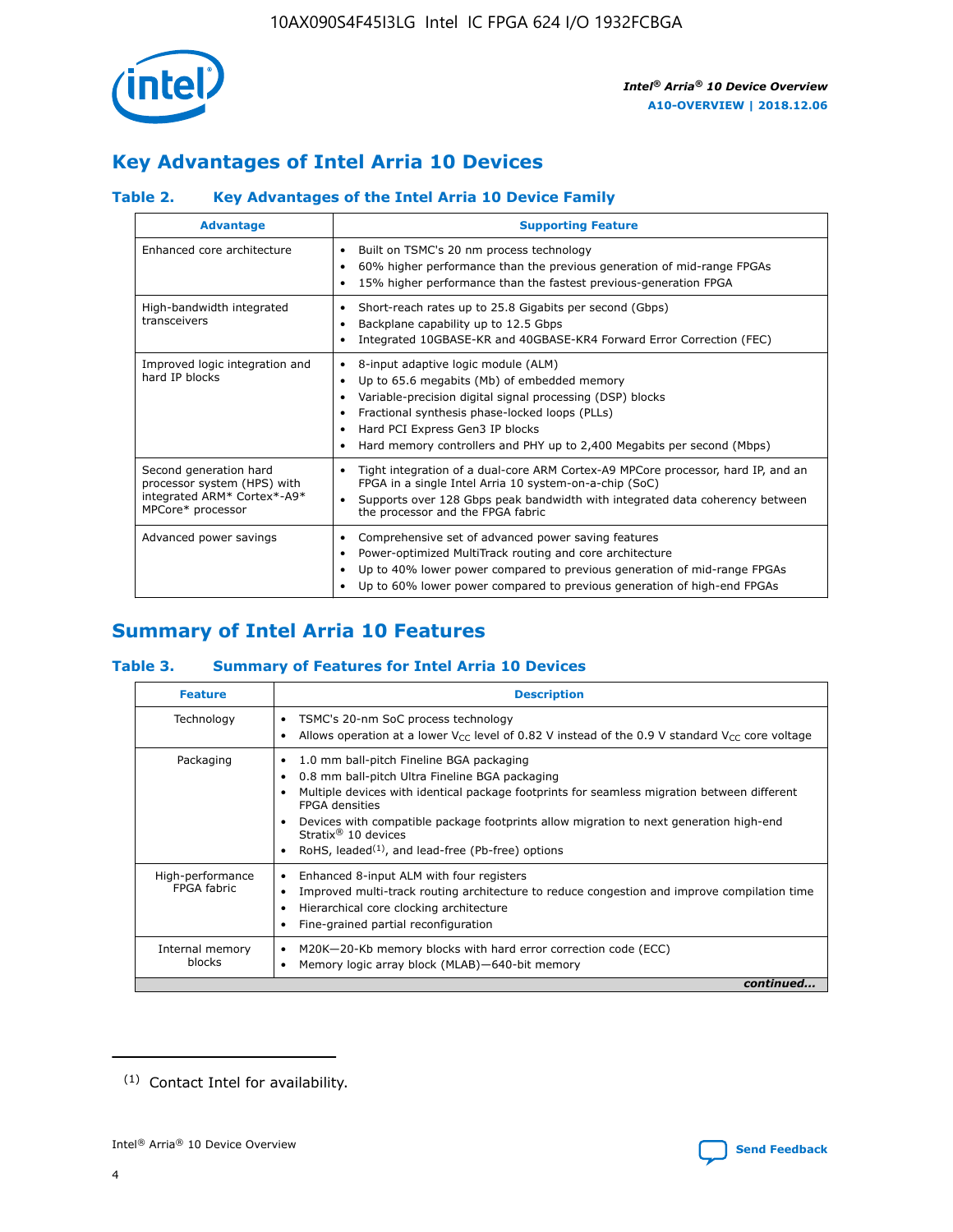$\mathsf{r}$ 



| <b>Feature</b>                         |                                                                                                                                                                                                                                                                                                                      | <b>Description</b>                                                                                                                                                                                                                                                                                                                                                                                                                                                                                                                                                                                                                                                                                                                                                                                                                     |  |  |  |  |
|----------------------------------------|----------------------------------------------------------------------------------------------------------------------------------------------------------------------------------------------------------------------------------------------------------------------------------------------------------------------|----------------------------------------------------------------------------------------------------------------------------------------------------------------------------------------------------------------------------------------------------------------------------------------------------------------------------------------------------------------------------------------------------------------------------------------------------------------------------------------------------------------------------------------------------------------------------------------------------------------------------------------------------------------------------------------------------------------------------------------------------------------------------------------------------------------------------------------|--|--|--|--|
| Embedded Hard IP<br>blocks             | Variable-precision DSP                                                                                                                                                                                                                                                                                               | Native support for signal processing precision levels from $18 \times 19$ to<br>54 x 54<br>Native support for 27 x 27 multiplier mode<br>64-bit accumulator and cascade for systolic finite impulse responses<br>(FIRs)<br>Internal coefficient memory banks<br>$\bullet$<br>Preadder/subtractor for improved efficiency<br>Additional pipeline register to increase performance and reduce<br>power<br>Supports floating point arithmetic:<br>- Perform multiplication, addition, subtraction, multiply-add,<br>multiply-subtract, and complex multiplication.<br>- Supports multiplication with accumulation capability, cascade<br>summation, and cascade subtraction capability.<br>- Dynamic accumulator reset control.<br>- Support direct vector dot and complex multiplication chaining<br>multiply floating point DSP blocks. |  |  |  |  |
|                                        | Memory controller                                                                                                                                                                                                                                                                                                    | DDR4, DDR3, and DDR3L                                                                                                                                                                                                                                                                                                                                                                                                                                                                                                                                                                                                                                                                                                                                                                                                                  |  |  |  |  |
|                                        | PCI Express*                                                                                                                                                                                                                                                                                                         | PCI Express (PCIe*) Gen3 (x1, x2, x4, or x8), Gen2 (x1, x2, x4, or x8)<br>and Gen1 (x1, x2, x4, or x8) hard IP with complete protocol stack,<br>endpoint, and root port                                                                                                                                                                                                                                                                                                                                                                                                                                                                                                                                                                                                                                                                |  |  |  |  |
|                                        | Transceiver I/O                                                                                                                                                                                                                                                                                                      | 10GBASE-KR/40GBASE-KR4 Forward Error Correction (FEC)<br>PCS hard IPs that support:<br>$\bullet$<br>- 10-Gbps Ethernet (10GbE)<br>- PCIe PIPE interface<br>$-$ Interlaken<br>- Gbps Ethernet (GbE)<br>- Common Public Radio Interface (CPRI) with deterministic latency<br>support<br>- Gigabit-capable passive optical network (GPON) with fast lock-<br>time support<br>13.5G JESD204b<br>$\bullet$<br>8B/10B, 64B/66B, 64B/67B encoders and decoders<br>Custom mode support for proprietary protocols                                                                                                                                                                                                                                                                                                                               |  |  |  |  |
| Core clock networks                    | $\bullet$<br>$\bullet$                                                                                                                                                                                                                                                                                               | Up to 800 MHz fabric clocking, depending on the application:<br>- 667 MHz external memory interface clocking with 2,400 Mbps DDR4 interface<br>- 800 MHz LVDS interface clocking with 1,600 Mbps LVDS interface<br>Global, regional, and peripheral clock networks<br>Clock networks that are not used can be gated to reduce dynamic power                                                                                                                                                                                                                                                                                                                                                                                                                                                                                            |  |  |  |  |
| Phase-locked loops<br>(PLLs)           | High-resolution fractional synthesis PLLs:<br>$\bullet$<br>Integer PLLs:<br>- Adjacent to general purpose I/Os                                                                                                                                                                                                       | - Precision clock synthesis, clock delay compensation, and zero delay buffering (ZDB)<br>- Support integer mode and fractional mode<br>- Fractional mode support with third-order delta-sigma modulation<br>- Support external memory and LVDS interfaces                                                                                                                                                                                                                                                                                                                                                                                                                                                                                                                                                                              |  |  |  |  |
| FPGA General-purpose<br>$I/Os$ (GPIOs) | On-chip termination (OCT)                                                                                                                                                                                                                                                                                            | 1.6 Gbps LVDS-every pair can be configured as receiver or transmitter                                                                                                                                                                                                                                                                                                                                                                                                                                                                                                                                                                                                                                                                                                                                                                  |  |  |  |  |
| <b>External Memory</b><br>Interface    | 1.2 V to 3.0 V single-ended LVTTL/LVCMOS interfacing<br>Hard memory controller- DDR4, DDR3, and DDR3L support<br>$-$ DDR4-speeds up to 1,200 MHz/2,400 Mbps<br>- DDR3-speeds up to 1,067 MHz/2,133 Mbps<br>Soft memory controller—provides support for RLDRAM $3^{(2)}$ , QDR IV $^{(2)}$ , and QDR II+<br>continued |                                                                                                                                                                                                                                                                                                                                                                                                                                                                                                                                                                                                                                                                                                                                                                                                                                        |  |  |  |  |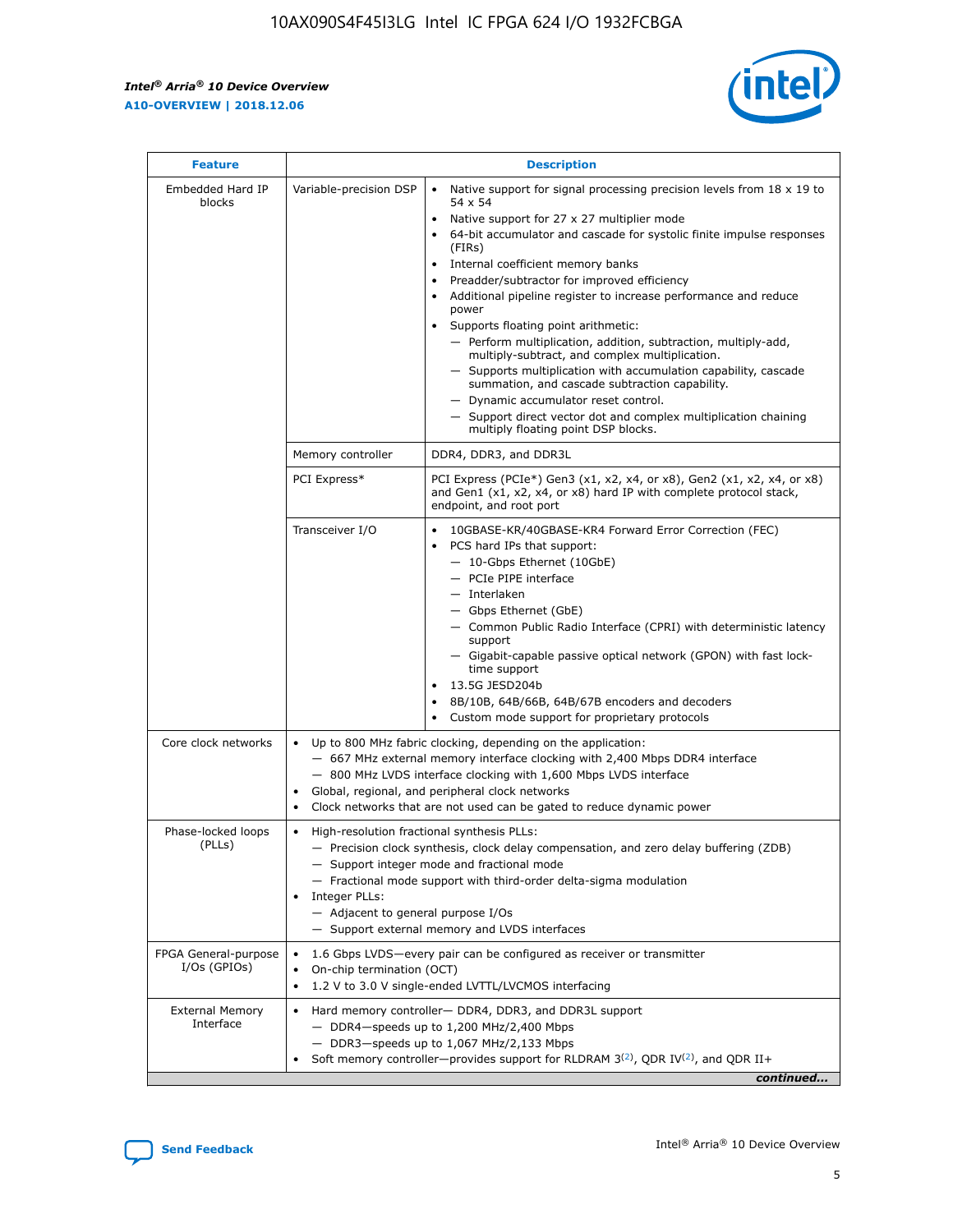

| <b>Feature</b>                                    | <b>Description</b>                                                                                                                                                                                                                                                                                                                                                                                                                                                                                                                                                                                                                                  |
|---------------------------------------------------|-----------------------------------------------------------------------------------------------------------------------------------------------------------------------------------------------------------------------------------------------------------------------------------------------------------------------------------------------------------------------------------------------------------------------------------------------------------------------------------------------------------------------------------------------------------------------------------------------------------------------------------------------------|
| Low-power serial<br>transceivers                  | • Continuous operating range:<br>- Intel Arria 10 GX-1 Gbps to 17.4 Gbps<br>- Intel Arria 10 GT-1 Gbps to 25.8 Gbps<br>Backplane support:<br>- Intel Arria 10 GX-up to 12.5<br>- Intel Arria 10 GT-up to 12.5<br>Extended range down to 125 Mbps with oversampling<br>ATX transmit PLLs with user-configurable fractional synthesis capability<br>Electronic Dispersion Compensation (EDC) support for XFP, SFP+, QSFP, and CFP optical<br>module<br>Adaptive linear and decision feedback equalization<br>$\bullet$<br>Transmitter pre-emphasis and de-emphasis<br>$\bullet$<br>Dynamic partial reconfiguration of individual transceiver channels |
| <b>HPS</b><br>(Intel Arria 10 SX<br>devices only) | Dual-core ARM Cortex-A9 MPCore processor-1.2 GHz CPU with<br>Processor and system<br>$\bullet$<br>1.5 GHz overdrive capability<br>256 KB on-chip RAM and 64 KB on-chip ROM<br>System peripherals—general-purpose timers, watchdog timers, direct<br>memory access (DMA) controller, FPGA configuration manager, and<br>clock and reset managers<br>Security features-anti-tamper, secure boot, Advanced Encryption<br>Standard (AES) and authentication (SHA)<br>ARM CoreSight* JTAG debug access port, trace port, and on-chip<br>trace storage                                                                                                    |
|                                                   | <b>External interfaces</b><br>Hard memory interface-Hard memory controller (2,400 Mbps DDR4,<br>$\bullet$<br>and 2,133 Mbps DDR3), Quad serial peripheral interface (QSPI) flash<br>controller, NAND flash controller, direct memory access (DMA)<br>controller, Secure Digital/MultiMediaCard (SD/MMC) controller<br>Communication interface-10/100/1000 Ethernet media access<br>control (MAC), USB On-The-GO (OTG) controllers, I <sup>2</sup> C controllers,<br>UART 16550, serial peripheral interface (SPI), and up to 62<br>HPS GPIO interfaces (48 direct-share I/Os)                                                                       |
|                                                   | High-performance ARM AMBA* AXI bus bridges that support<br>Interconnects to core<br>$\bullet$<br>simultaneous read and write<br>HPS-FPGA bridges-include the FPGA-to-HPS, HPS-to-FPGA, and<br>$\bullet$<br>lightweight HPS-to-FPGA bridges that allow the FPGA fabric to issue<br>transactions to slaves in the HPS, and vice versa<br>Configuration bridge that allows HPS configuration manager to<br>configure the core logic via dedicated 32-bit configuration port<br>FPGA-to-HPS SDRAM controller bridge-provides configuration<br>interfaces for the multiport front end (MPFE) of the HPS SDRAM<br>controller                              |
| Configuration                                     | Tamper protection—comprehensive design protection to protect your valuable IP investments<br>Enhanced 256-bit advanced encryption standard (AES) design security with authentication<br>٠<br>Configuration via protocol (CvP) using PCIe Gen1, Gen2, or Gen3<br>continued                                                                                                                                                                                                                                                                                                                                                                           |

<sup>(2)</sup> Intel Arria 10 devices support this external memory interface using hard PHY with soft memory controller.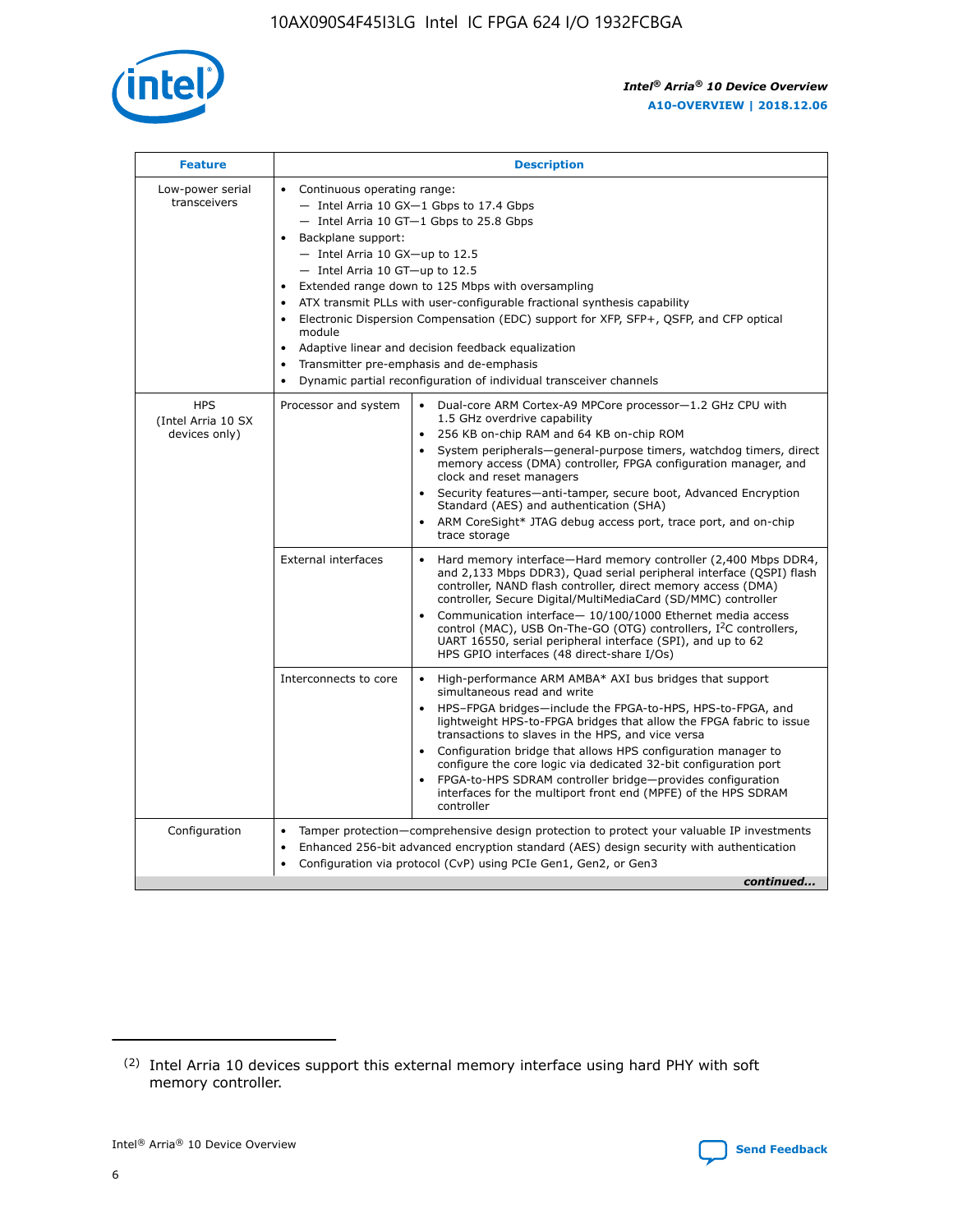

| <b>Feature</b>     | <b>Description</b>                                                                                                                                                                                               |
|--------------------|------------------------------------------------------------------------------------------------------------------------------------------------------------------------------------------------------------------|
|                    | Dynamic reconfiguration of the transceivers and PLLs<br>Fine-grained partial reconfiguration of the core fabric<br>Active Serial x4 Interface<br>$\bullet$                                                       |
| Power management   | SmartVID<br>$\bullet$<br>Low static power device options<br>Programmable Power Technology<br>Intel Quartus <sup>®</sup> Prime integrated power analysis                                                          |
| Software and tools | Intel Quartus Prime design suite<br>Transceiver toolkit<br>Platform Designer system integration tool<br>DSP Builder for Intel FPGAs<br>OpenCL <sup>"</sup> support<br>Intel SoC FPGA Embedded Design Suite (EDS) |

## **Related Information**

[Intel Arria 10 Transceiver PHY Overview](https://www.intel.com/content/www/us/en/programmable/documentation/nik1398707230472.html#nik1398706768037) Provides details on Intel Arria 10 transceivers.

# **Intel Arria 10 Device Variants and Packages**

#### **Table 4. Device Variants for the Intel Arria 10 Device Family**

| <b>Variant</b>    | <b>Description</b>                                                                                                                                                                                                     |
|-------------------|------------------------------------------------------------------------------------------------------------------------------------------------------------------------------------------------------------------------|
| Intel Arria 10 GX | FPGA featuring 17.4 Gbps transceivers for short reach applications with 12.5 backplane driving<br>capability.                                                                                                          |
| Intel Arria 10 GT | FPGA featuring:<br>17.4 Gbps transceivers for short reach applications with 12.5 backplane driving capability.<br>25.8 Gbps transceivers for supporting CAUI-4 and CEI-25G applications with CFP2 and CFP4<br>modules. |
| Intel Arria 10 SX | SoC integrating ARM-based HPS and FPGA featuring 17.4 Gbps transceivers for short reach<br>applications with 12.5 backplane driving capability.                                                                        |

# **Intel Arria 10 GX**

This section provides the available options, maximum resource counts, and package plan for the Intel Arria 10 GX devices.

The information in this section is correct at the time of publication. For the latest information and to get more details, refer to the Intel FPGA Product Selector.

#### **Related Information**

#### [Intel FPGA Product Selector](http://www.altera.com/products/selector/psg-selector.html) Provides the latest information on Intel products.

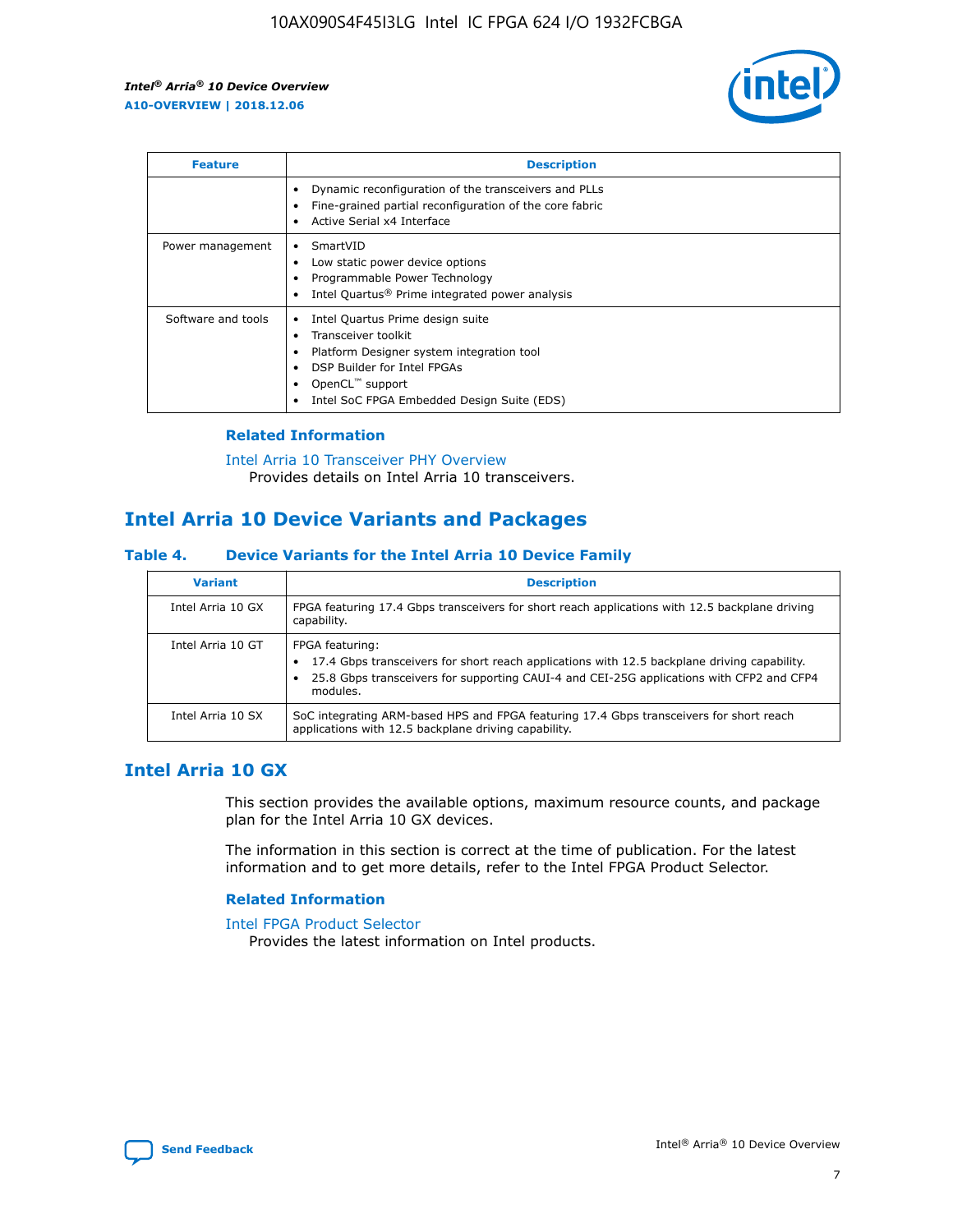

# **Available Options**





#### **Related Information**

[Transceiver Performance for Intel Arria 10 GX/SX Devices](https://www.intel.com/content/www/us/en/programmable/documentation/mcn1413182292568.html#mcn1413213965502) Provides more information about the transceiver speed grade.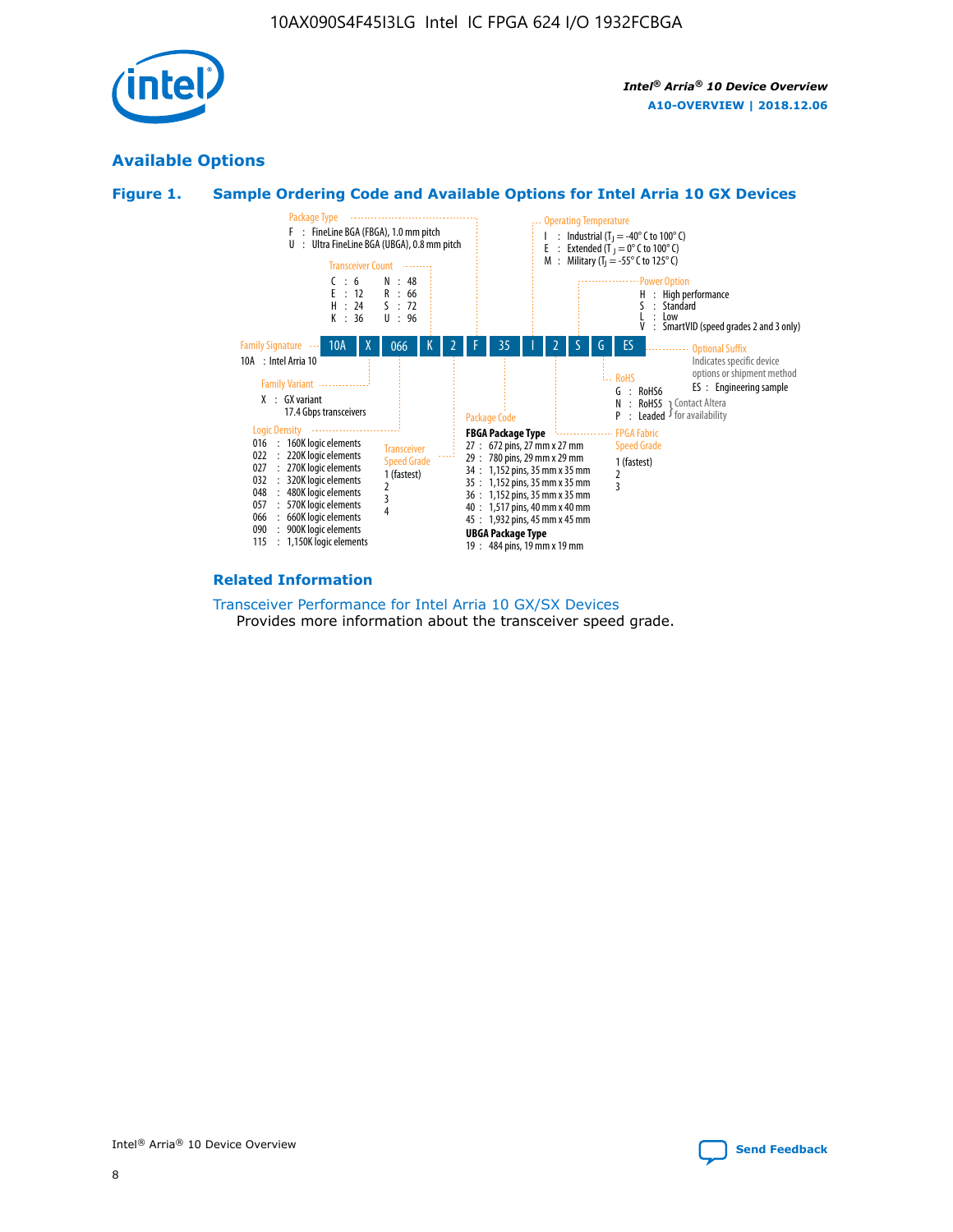

## **Maximum Resources**

#### **Table 5. Maximum Resource Counts for Intel Arria 10 GX Devices (GX 160, GX 220, GX 270, GX 320, and GX 480)**

| <b>Resource</b>              |                         | <b>Product Line</b> |                                                 |                    |                |                |  |  |  |
|------------------------------|-------------------------|---------------------|-------------------------------------------------|--------------------|----------------|----------------|--|--|--|
|                              |                         | <b>GX 160</b>       | <b>GX 220</b><br><b>GX 270</b><br><b>GX 320</b> |                    |                | <b>GX 480</b>  |  |  |  |
| Logic Elements (LE) (K)      |                         | 160                 | 220                                             | 270                | 320            | 480            |  |  |  |
| <b>ALM</b>                   |                         | 61,510              | 80,330                                          | 101,620            | 119,900        | 183,590        |  |  |  |
| Register                     |                         | 246,040             | 321,320                                         | 479,600<br>406,480 |                | 734,360        |  |  |  |
| Memory (Kb)                  | M <sub>20</sub> K       | 8,800               | 11,740                                          | 15,000             | 17,820         | 28,620         |  |  |  |
|                              | <b>MLAB</b>             | 1,050               | 1,690                                           | 2,452              | 2,727          | 4,164          |  |  |  |
| Variable-precision DSP Block |                         | 156                 | 192                                             | 830                | 985            | 1,368          |  |  |  |
| 18 x 19 Multiplier           |                         | 312                 | 384                                             | 1,970<br>1,660     |                | 2,736          |  |  |  |
| PLL                          | Fractional<br>Synthesis | 6                   | 6                                               | 8                  | 8              | 12             |  |  |  |
|                              | I/O                     | 6                   | 6                                               | 8                  | 8              | 12             |  |  |  |
| 17.4 Gbps Transceiver        |                         | 12                  | 12                                              | 24                 | 24             | 36             |  |  |  |
| GPIO <sup>(3)</sup>          |                         | 288                 | 288                                             | 384                | 384            |                |  |  |  |
| LVDS Pair $(4)$              |                         | 120                 | 120                                             | 168                | 168            | 222            |  |  |  |
| PCIe Hard IP Block           |                         | $\mathbf{1}$        | 1                                               | $\overline{2}$     | $\overline{2}$ | $\overline{2}$ |  |  |  |
| Hard Memory Controller       |                         | 6                   | 6                                               | 8                  | 8              | 12             |  |  |  |

<sup>(4)</sup> Each LVDS I/O pair can be used as differential input or output.



<sup>(3)</sup> The number of GPIOs does not include transceiver I/Os. In the Intel Quartus Prime software, the number of user I/Os includes transceiver I/Os.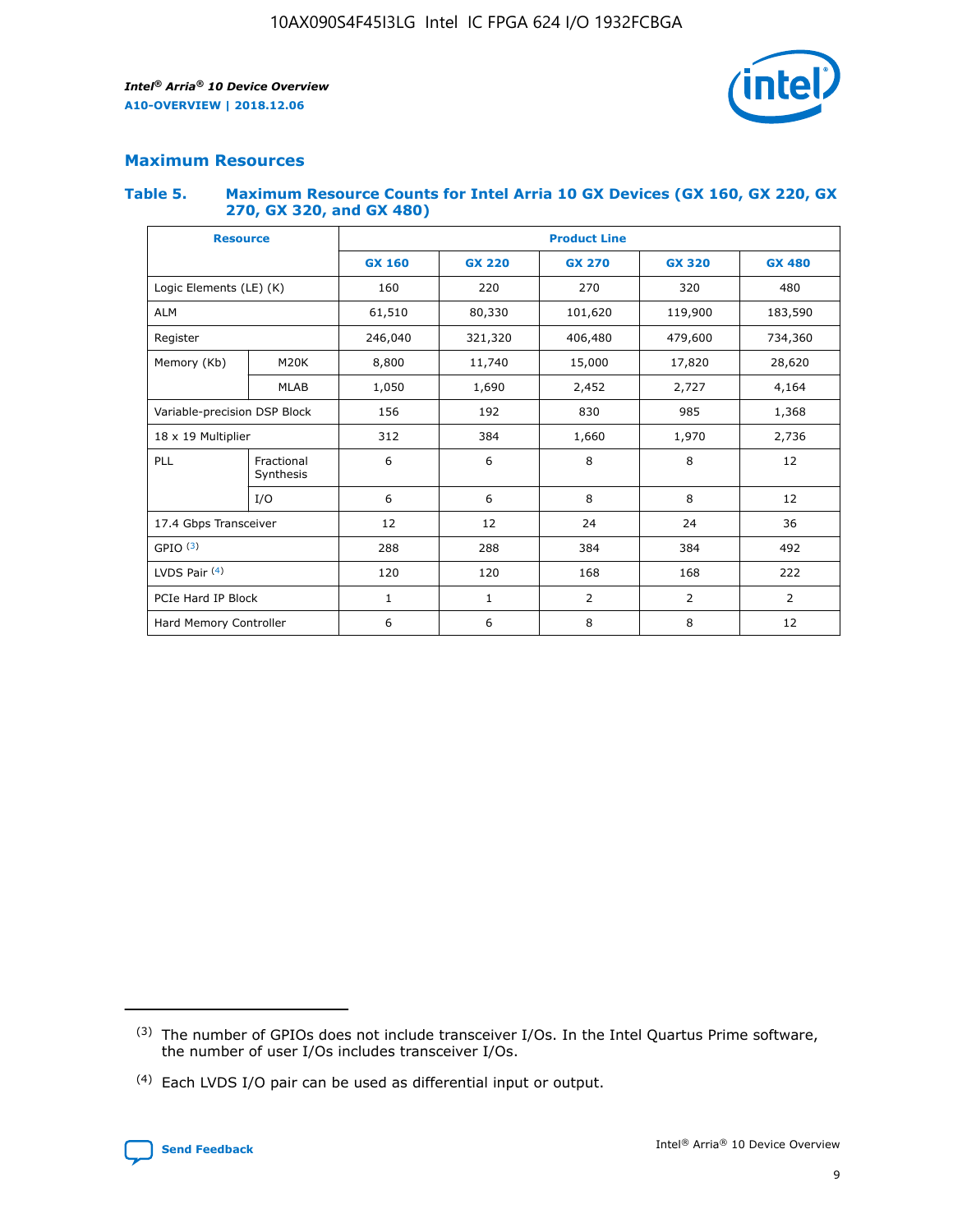

## **Table 6. Maximum Resource Counts for Intel Arria 10 GX Devices (GX 570, GX 660, GX 900, and GX 1150)**

|                              | <b>Resource</b>         |               | <b>Product Line</b> |                |                |  |  |  |  |  |
|------------------------------|-------------------------|---------------|---------------------|----------------|----------------|--|--|--|--|--|
|                              |                         | <b>GX 570</b> | <b>GX 660</b>       | <b>GX 900</b>  | <b>GX 1150</b> |  |  |  |  |  |
| Logic Elements (LE) (K)      |                         | 570           | 660                 | 900            | 1,150          |  |  |  |  |  |
| <b>ALM</b>                   |                         | 217,080       | 251,680             | 339,620        | 427,200        |  |  |  |  |  |
| Register                     |                         | 868,320       | 1,006,720           |                | 1,708,800      |  |  |  |  |  |
| Memory (Kb)                  | <b>M20K</b>             | 36,000        | 42,620              | 48,460         | 54,260         |  |  |  |  |  |
|                              | <b>MLAB</b>             | 5,096         | 5,788               | 9,386          | 12,984         |  |  |  |  |  |
| Variable-precision DSP Block |                         | 1,523         | 1,687               | 1,518          | 1,518          |  |  |  |  |  |
| $18 \times 19$ Multiplier    |                         | 3,046         | 3,374               | 3,036          | 3,036          |  |  |  |  |  |
| PLL                          | Fractional<br>Synthesis | 16            | 16                  | 32             | 32             |  |  |  |  |  |
|                              | I/O                     | 16            | 16                  | 16             | 16             |  |  |  |  |  |
| 17.4 Gbps Transceiver        |                         | 48            | 48                  | 96             |                |  |  |  |  |  |
| GPIO <sup>(3)</sup>          |                         | 696           | 696                 | 768            | 768            |  |  |  |  |  |
| LVDS Pair $(4)$              |                         | 324           | 324                 | 384            | 384            |  |  |  |  |  |
| PCIe Hard IP Block           |                         | 2             | 2                   | $\overline{4}$ | $\overline{4}$ |  |  |  |  |  |
| Hard Memory Controller       |                         | 16            | 16                  | 16             | 16             |  |  |  |  |  |

# **Package Plan**

# **Table 7. Package Plan for Intel Arria 10 GX Devices (U19, F27, and F29)**

Refer to I/O and High Speed I/O in Intel Arria 10 Devices chapter for the number of 3 V I/O, LVDS I/O, and LVDS channels in each device package.

| <b>Product Line</b> | U <sub>19</sub><br>$(19 \text{ mm} \times 19 \text{ mm})$<br>484-pin UBGA) |          |             |         | <b>F27</b><br>(27 mm × 27 mm,<br>672-pin FBGA) |             | <b>F29</b><br>(29 mm × 29 mm,<br>780-pin FBGA) |          |             |  |
|---------------------|----------------------------------------------------------------------------|----------|-------------|---------|------------------------------------------------|-------------|------------------------------------------------|----------|-------------|--|
|                     | 3 V I/O                                                                    | LVDS I/O | <b>XCVR</b> | 3 V I/O | LVDS I/O                                       | <b>XCVR</b> | 3 V I/O                                        | LVDS I/O | <b>XCVR</b> |  |
| GX 160              | 48                                                                         | 192      | 6           | 48      | 192                                            | 12          | 48                                             | 240      | 12          |  |
| GX 220              | 48                                                                         | 192      | 6           | 48      | 192                                            | 12          | 48                                             | 240      | 12          |  |
| GX 270              |                                                                            |          |             | 48      | 192                                            | 12          | 48                                             | 312      | 12          |  |
| GX 320              |                                                                            |          |             | 48      | 192                                            | 12          | 48                                             | 312      | 12          |  |
| GX 480              |                                                                            |          |             |         |                                                |             | 48                                             | 312      | 12          |  |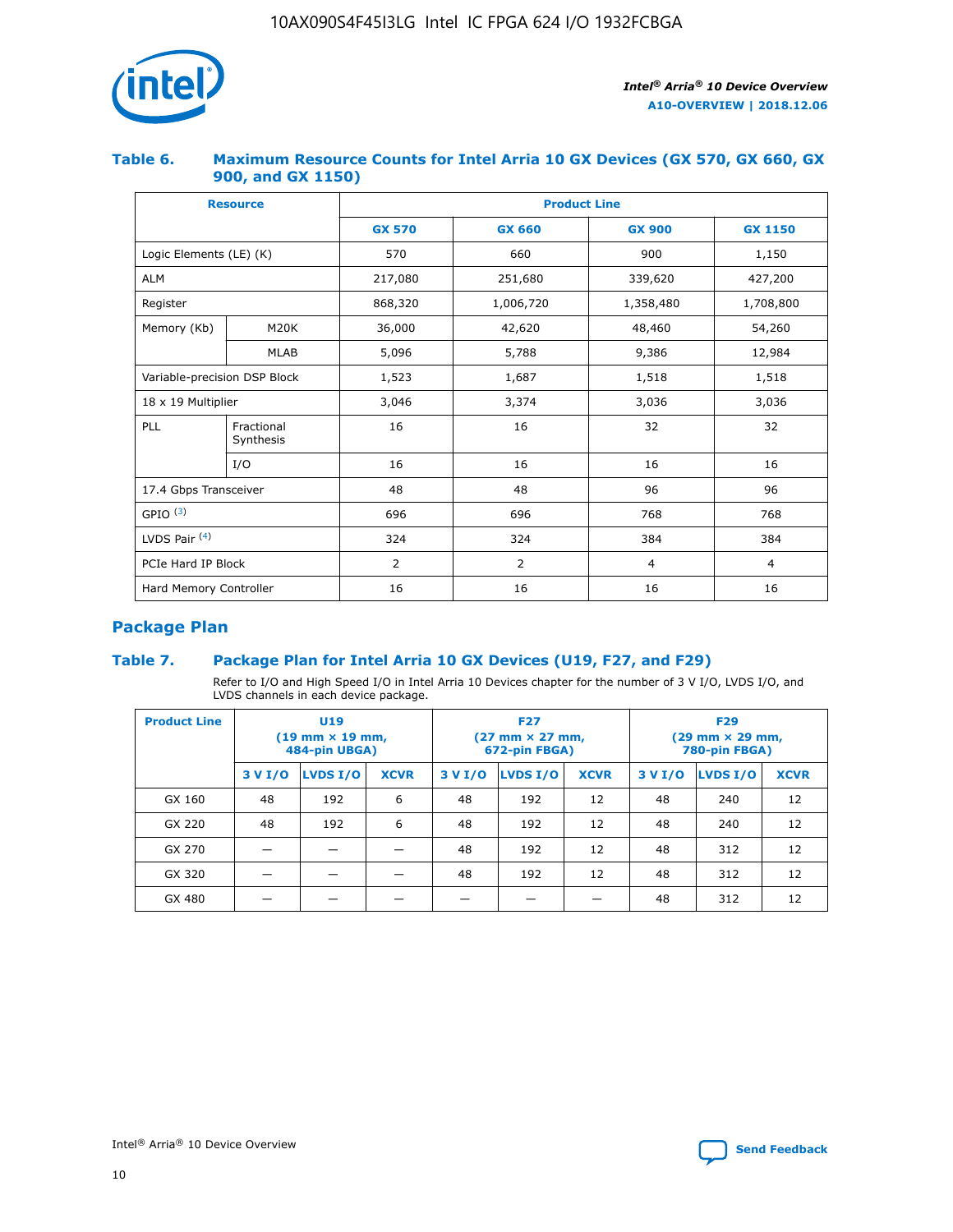

#### **Table 8. Package Plan for Intel Arria 10 GX Devices (F34, F35, NF40, and KF40)**

Refer to I/O and High Speed I/O in Intel Arria 10 Devices chapter for the number of 3 V I/O, LVDS I/O, and LVDS channels in each device package.

| <b>Product Line</b> | <b>F34</b><br>$(35 \text{ mm} \times 35 \text{ mm})$<br><b>1152-pin FBGA)</b> |                    | <b>F35</b><br>$(35 \text{ mm} \times 35 \text{ mm})$<br><b>1152-pin FBGA)</b> |           | <b>KF40</b><br>$(40$ mm $\times$ 40 mm,<br><b>1517-pin FBGA)</b> |             |           | <b>NF40</b><br>$(40 \text{ mm} \times 40 \text{ mm})$<br>1517-pin FBGA) |             |           |                    |             |
|---------------------|-------------------------------------------------------------------------------|--------------------|-------------------------------------------------------------------------------|-----------|------------------------------------------------------------------|-------------|-----------|-------------------------------------------------------------------------|-------------|-----------|--------------------|-------------|
|                     | 3V<br>I/O                                                                     | <b>LVDS</b><br>I/O | <b>XCVR</b>                                                                   | 3V<br>I/O | <b>LVDS</b><br>I/O                                               | <b>XCVR</b> | 3V<br>I/O | <b>LVDS</b><br>I/O                                                      | <b>XCVR</b> | 3V<br>I/O | <b>LVDS</b><br>I/O | <b>XCVR</b> |
| GX 270              | 48                                                                            | 336                | 24                                                                            | 48        | 336                                                              | 24          |           |                                                                         |             |           |                    |             |
| GX 320              | 48                                                                            | 336                | 24                                                                            | 48        | 336                                                              | 24          |           |                                                                         |             |           |                    |             |
| GX 480              | 48                                                                            | 444                | 24                                                                            | 48        | 348                                                              | 36          |           |                                                                         |             |           |                    |             |
| GX 570              | 48                                                                            | 444                | 24                                                                            | 48        | 348                                                              | 36          | 96        | 600                                                                     | 36          | 48        | 540                | 48          |
| GX 660              | 48                                                                            | 444                | 24                                                                            | 48        | 348                                                              | 36          | 96        | 600                                                                     | 36          | 48        | 540                | 48          |
| GX 900              |                                                                               | 504                | 24                                                                            | –         |                                                                  | -           |           |                                                                         |             |           | 600                | 48          |
| GX 1150             |                                                                               | 504                | 24                                                                            |           |                                                                  |             |           |                                                                         |             |           | 600                | 48          |

#### **Table 9. Package Plan for Intel Arria 10 GX Devices (RF40, NF45, SF45, and UF45)**

Refer to I/O and High Speed I/O in Intel Arria 10 Devices chapter for the number of 3 V I/O, LVDS I/O, and LVDS channels in each device package.

| <b>Product Line</b> | <b>RF40</b><br>$(40$ mm $\times$ 40 mm,<br>1517-pin FBGA) |                    | <b>NF45</b><br>$(45 \text{ mm} \times 45 \text{ mm})$<br><b>1932-pin FBGA)</b> |            |                    | <b>SF45</b><br>$(45 \text{ mm} \times 45 \text{ mm})$<br><b>1932-pin FBGA)</b> |            |                    | <b>UF45</b><br>$(45 \text{ mm} \times 45 \text{ mm})$<br><b>1932-pin FBGA)</b> |           |                    |             |
|---------------------|-----------------------------------------------------------|--------------------|--------------------------------------------------------------------------------|------------|--------------------|--------------------------------------------------------------------------------|------------|--------------------|--------------------------------------------------------------------------------|-----------|--------------------|-------------|
|                     | 3V<br>I/O                                                 | <b>LVDS</b><br>I/O | <b>XCVR</b>                                                                    | 3 V<br>I/O | <b>LVDS</b><br>I/O | <b>XCVR</b>                                                                    | 3 V<br>I/O | <b>LVDS</b><br>I/O | <b>XCVR</b>                                                                    | 3V<br>I/O | <b>LVDS</b><br>I/O | <b>XCVR</b> |
| GX 900              |                                                           | 342                | 66                                                                             | _          | 768                | 48                                                                             |            | 624                | 72                                                                             |           | 480                | 96          |
| GX 1150             |                                                           | 342                | 66                                                                             | _          | 768                | 48                                                                             |            | 624                | 72                                                                             |           | 480                | 96          |

### **Related Information**

[I/O and High-Speed Differential I/O Interfaces in Intel Arria 10 Devices chapter, Intel](https://www.intel.com/content/www/us/en/programmable/documentation/sam1403482614086.html#sam1403482030321) [Arria 10 Device Handbook](https://www.intel.com/content/www/us/en/programmable/documentation/sam1403482614086.html#sam1403482030321)

Provides the number of 3 V and LVDS I/Os, and LVDS channels for each Intel Arria 10 device package.

# **Intel Arria 10 GT**

This section provides the available options, maximum resource counts, and package plan for the Intel Arria 10 GT devices.

The information in this section is correct at the time of publication. For the latest information and to get more details, refer to the Intel FPGA Product Selector.

#### **Related Information**

#### [Intel FPGA Product Selector](http://www.altera.com/products/selector/psg-selector.html)

Provides the latest information on Intel products.

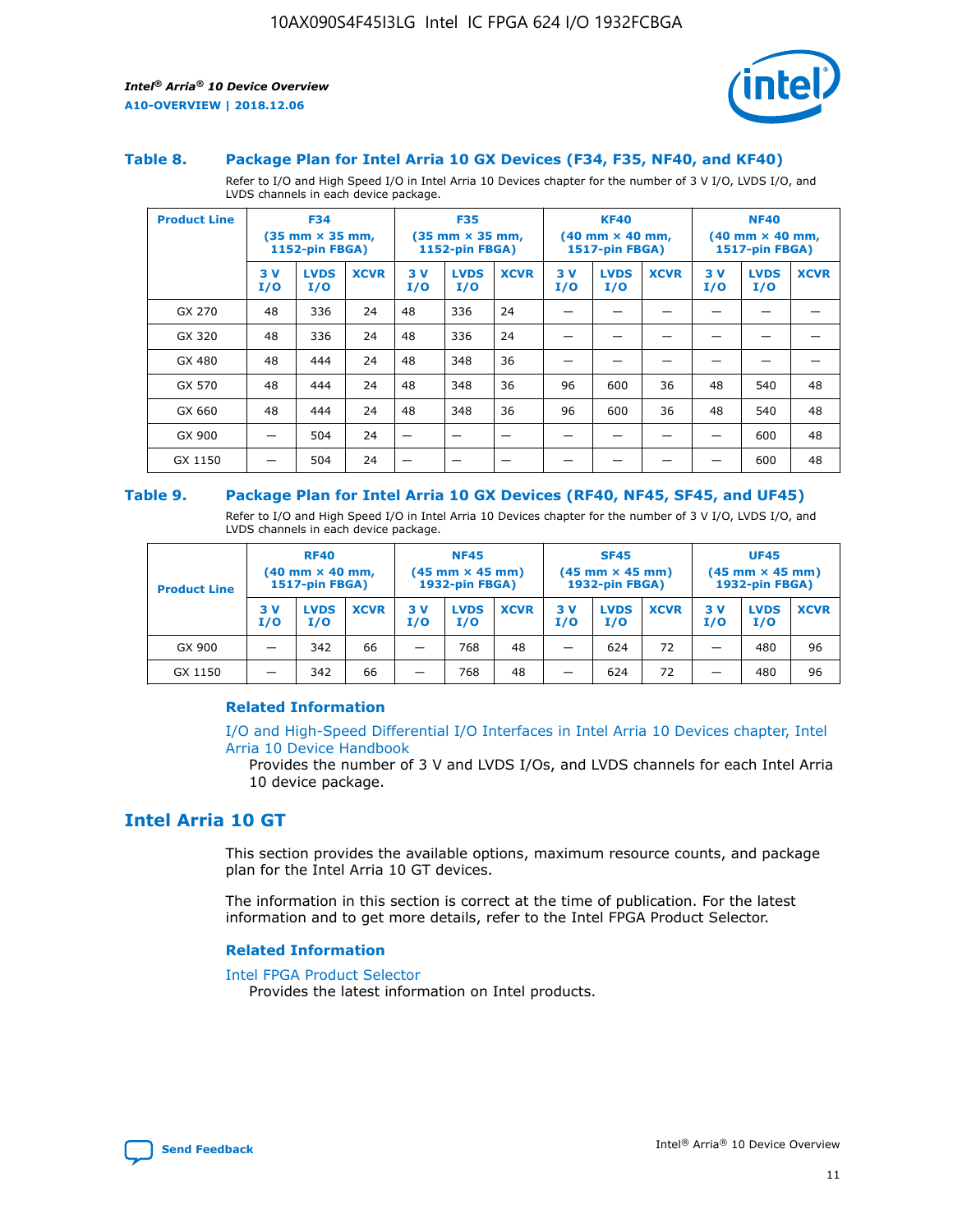

# **Available Options**

# **Figure 2. Sample Ordering Code and Available Options for Intel Arria 10 GT Devices**

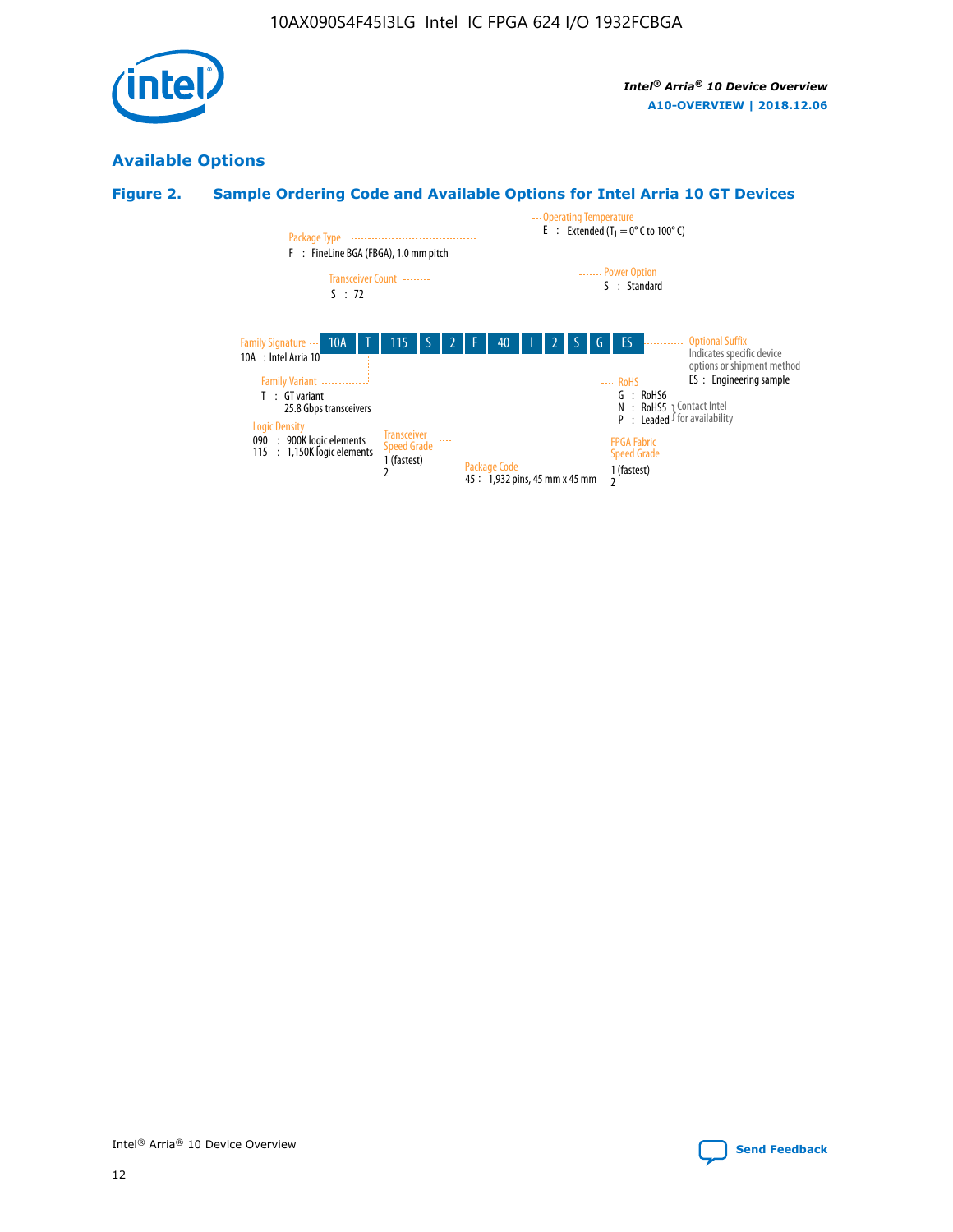

# **Maximum Resources**

#### **Table 10. Maximum Resource Counts for Intel Arria 10 GT Devices**

| <b>Resource</b>              |                      |                | <b>Product Line</b> |  |
|------------------------------|----------------------|----------------|---------------------|--|
|                              |                      | <b>GT 900</b>  | GT 1150             |  |
| Logic Elements (LE) (K)      |                      | 900            | 1,150               |  |
| <b>ALM</b>                   |                      | 339,620        | 427,200             |  |
| Register                     |                      | 1,358,480      | 1,708,800           |  |
| Memory (Kb)                  | M <sub>20</sub> K    | 48,460         | 54,260              |  |
|                              | <b>MLAB</b>          | 9,386          | 12,984              |  |
| Variable-precision DSP Block |                      | 1,518          | 1,518               |  |
| 18 x 19 Multiplier           |                      | 3,036          | 3,036               |  |
| PLL                          | Fractional Synthesis | 32             | 32                  |  |
|                              | I/O                  | 16             | 16                  |  |
| Transceiver                  | 17.4 Gbps            | 72(5)          | 72(5)               |  |
|                              | 25.8 Gbps            | 6              | 6                   |  |
| GPIO <sup>(6)</sup>          |                      | 624            | 624                 |  |
| LVDS Pair $(7)$              |                      | 312            | 312                 |  |
| PCIe Hard IP Block           |                      | $\overline{4}$ | $\overline{4}$      |  |
| Hard Memory Controller       |                      | 16             | 16                  |  |

#### **Related Information**

#### [Intel Arria 10 GT Channel Usage](https://www.intel.com/content/www/us/en/programmable/documentation/nik1398707230472.html#nik1398707008178)

Configuring GT/GX channels in Intel Arria 10 GT devices.

## **Package Plan**

### **Table 11. Package Plan for Intel Arria 10 GT Devices**

Refer to I/O and High Speed I/O in Intel Arria 10 Devices chapter for the number of 3 V I/O, LVDS I/O, and LVDS channels in each device package.

| <b>Product Line</b> | <b>SF45</b><br>(45 mm × 45 mm, 1932-pin FBGA) |                 |             |  |  |  |
|---------------------|-----------------------------------------------|-----------------|-------------|--|--|--|
|                     | 3 V I/O                                       | <b>LVDS I/O</b> | <b>XCVR</b> |  |  |  |
| GT 900              |                                               | 624             | 72          |  |  |  |
| GT 1150             |                                               | 624             | 72          |  |  |  |

<sup>(7)</sup> Each LVDS I/O pair can be used as differential input or output.



 $(5)$  If all 6 GT channels are in use, 12 of the GX channels are not usable.

<sup>(6)</sup> The number of GPIOs does not include transceiver I/Os. In the Intel Quartus Prime software, the number of user I/Os includes transceiver I/Os.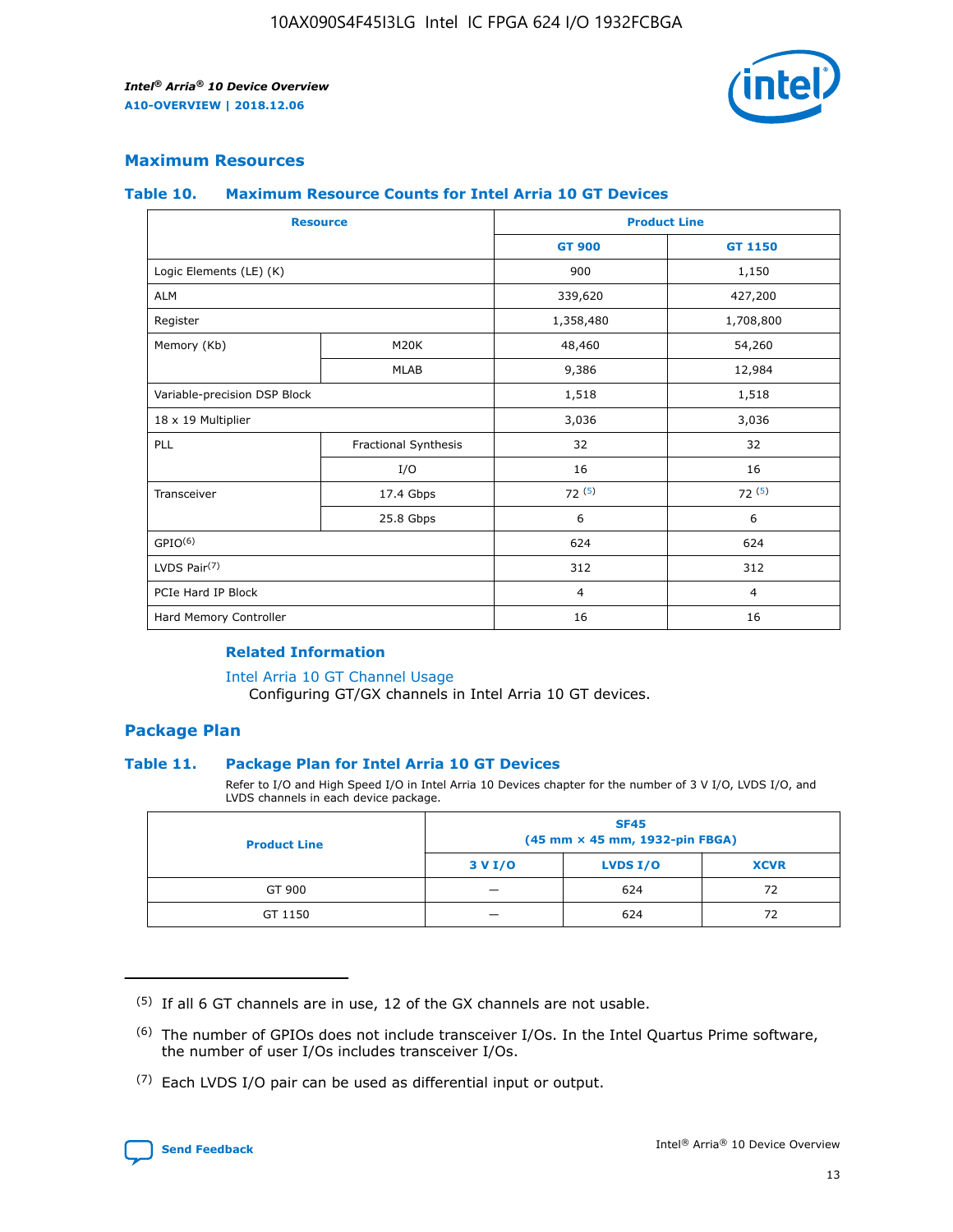

#### **Related Information**

[I/O and High-Speed Differential I/O Interfaces in Intel Arria 10 Devices chapter, Intel](https://www.intel.com/content/www/us/en/programmable/documentation/sam1403482614086.html#sam1403482030321) [Arria 10 Device Handbook](https://www.intel.com/content/www/us/en/programmable/documentation/sam1403482614086.html#sam1403482030321)

Provides the number of 3 V and LVDS I/Os, and LVDS channels for each Intel Arria 10 device package.

# **Intel Arria 10 SX**

This section provides the available options, maximum resource counts, and package plan for the Intel Arria 10 SX devices.

The information in this section is correct at the time of publication. For the latest information and to get more details, refer to the Intel FPGA Product Selector.

#### **Related Information**

[Intel FPGA Product Selector](http://www.altera.com/products/selector/psg-selector.html) Provides the latest information on Intel products.

#### **Available Options**

#### **Figure 3. Sample Ordering Code and Available Options for Intel Arria 10 SX Devices**



#### **Related Information**

[Transceiver Performance for Intel Arria 10 GX/SX Devices](https://www.intel.com/content/www/us/en/programmable/documentation/mcn1413182292568.html#mcn1413213965502) Provides more information about the transceiver speed grade.

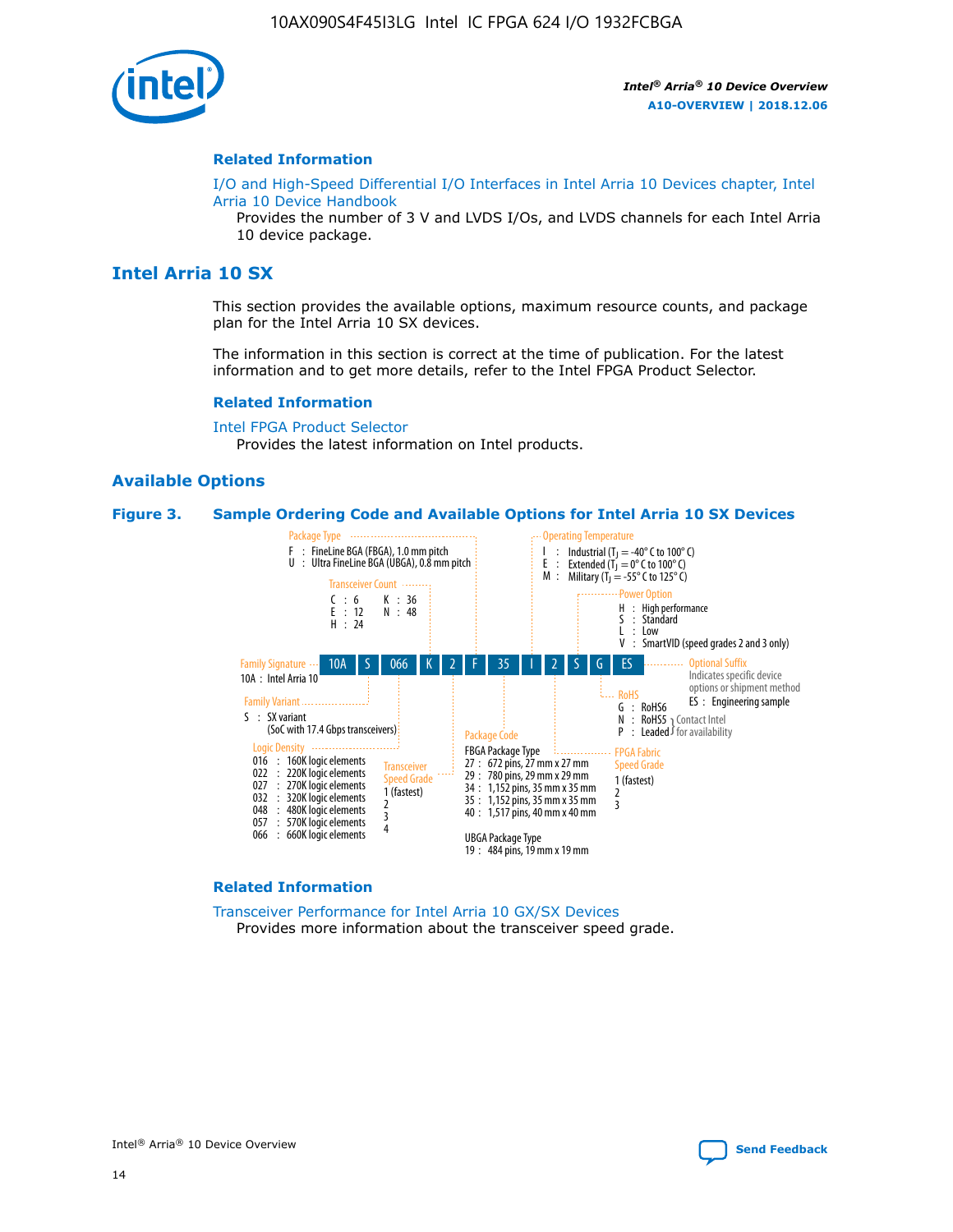

## **Maximum Resources**

#### **Table 12. Maximum Resource Counts for Intel Arria 10 SX Devices**

|                                   | <b>Resource</b>         | <b>Product Line</b> |               |                |                |                |                |                |  |  |  |
|-----------------------------------|-------------------------|---------------------|---------------|----------------|----------------|----------------|----------------|----------------|--|--|--|
|                                   |                         | <b>SX 160</b>       | <b>SX 220</b> | <b>SX 270</b>  | <b>SX 320</b>  | <b>SX 480</b>  | <b>SX 570</b>  | <b>SX 660</b>  |  |  |  |
| Logic Elements (LE) (K)           |                         | 160                 | 220           | 270            | 320            | 480            | 570            | 660            |  |  |  |
| <b>ALM</b>                        |                         | 61,510              | 80,330        | 101,620        | 119,900        | 183,590        | 217,080        | 251,680        |  |  |  |
| Register                          |                         | 246,040             | 321,320       | 406,480        | 479,600        | 734,360        | 868,320        | 1,006,720      |  |  |  |
| Memory (Kb)                       | <b>M20K</b>             | 8,800               | 11,740        | 15,000         | 17,820         | 28,620         | 36,000         | 42,620         |  |  |  |
|                                   | <b>MLAB</b>             | 1,050               | 1,690         | 2,452          | 2,727          | 4,164          | 5,096          | 5,788          |  |  |  |
| Variable-precision DSP Block      |                         | 156                 | 192           | 830            | 985            | 1,368          | 1,523          | 1,687          |  |  |  |
| 18 x 19 Multiplier                |                         | 312                 | 384           | 1,660          | 1,970          | 2,736          | 3,046          | 3,374          |  |  |  |
| <b>PLL</b>                        | Fractional<br>Synthesis | 6                   | 6             | 8              | 8              | 12             | 16             | 16             |  |  |  |
|                                   | I/O                     | 6                   | 6             | 8              | 8              | 12             | 16             | 16             |  |  |  |
| 17.4 Gbps Transceiver             |                         | 12                  | 12            | 24             | 24             | 36             | 48             | 48             |  |  |  |
| GPIO <sup>(8)</sup>               |                         | 288                 | 288           | 384            | 384            | 492            | 696            | 696            |  |  |  |
| LVDS Pair $(9)$                   |                         | 120                 | 120           | 168            | 168            | 174            | 324            | 324            |  |  |  |
| PCIe Hard IP Block                |                         | $\mathbf{1}$        | $\mathbf{1}$  | $\overline{2}$ | $\overline{2}$ | $\overline{2}$ | $\overline{2}$ | $\overline{2}$ |  |  |  |
| Hard Memory Controller            |                         | 6                   | 6             | 8              | 8              | 12             | 16             | 16             |  |  |  |
| ARM Cortex-A9 MPCore<br>Processor |                         | Yes                 | Yes           | Yes            | Yes            | Yes            | Yes            | Yes            |  |  |  |

# **Package Plan**

### **Table 13. Package Plan for Intel Arria 10 SX Devices (U19, F27, F29, and F34)**

Refer to I/O and High Speed I/O in Intel Arria 10 Devices chapter for the number of 3 V I/O, LVDS I/O, and LVDS channels in each device package.

| <b>Product Line</b> | <b>U19</b><br>$(19 \text{ mm} \times 19 \text{ mm})$<br>484-pin UBGA) |                    |             | <b>F27</b><br>$(27 \text{ mm} \times 27 \text{ mm})$<br>672-pin FBGA) |                    | <b>F29</b><br>$(29 \text{ mm} \times 29 \text{ mm})$<br>780-pin FBGA) |           |                    | <b>F34</b><br>$(35 \text{ mm} \times 35 \text{ mm})$<br><b>1152-pin FBGA)</b> |           |                    |             |
|---------------------|-----------------------------------------------------------------------|--------------------|-------------|-----------------------------------------------------------------------|--------------------|-----------------------------------------------------------------------|-----------|--------------------|-------------------------------------------------------------------------------|-----------|--------------------|-------------|
|                     | 3V<br>I/O                                                             | <b>LVDS</b><br>I/O | <b>XCVR</b> | 3V<br>I/O                                                             | <b>LVDS</b><br>I/O | <b>XCVR</b>                                                           | 3V<br>I/O | <b>LVDS</b><br>I/O | <b>XCVR</b>                                                                   | 3V<br>I/O | <b>LVDS</b><br>I/O | <b>XCVR</b> |
| SX 160              | 48                                                                    | 144                | 6           | 48                                                                    | 192                | 12                                                                    | 48        | 240                | 12                                                                            | -         |                    |             |
| SX 220              | 48                                                                    | 144                | 6           | 48                                                                    | 192                | 12                                                                    | 48        | 240                | 12                                                                            |           |                    |             |
| SX 270              |                                                                       |                    |             | 48                                                                    | 192                | 12                                                                    | 48        | 312                | 12                                                                            | 48        | 336                | 24          |
| SX 320              |                                                                       |                    |             | 48                                                                    | 192                | 12                                                                    | 48        | 312                | 12                                                                            | 48        | 336                | 24          |
|                     | continued                                                             |                    |             |                                                                       |                    |                                                                       |           |                    |                                                                               |           |                    |             |

 $(8)$  The number of GPIOs does not include transceiver I/Os. In the Intel Quartus Prime software, the number of user I/Os includes transceiver I/Os.

 $(9)$  Each LVDS I/O pair can be used as differential input or output.

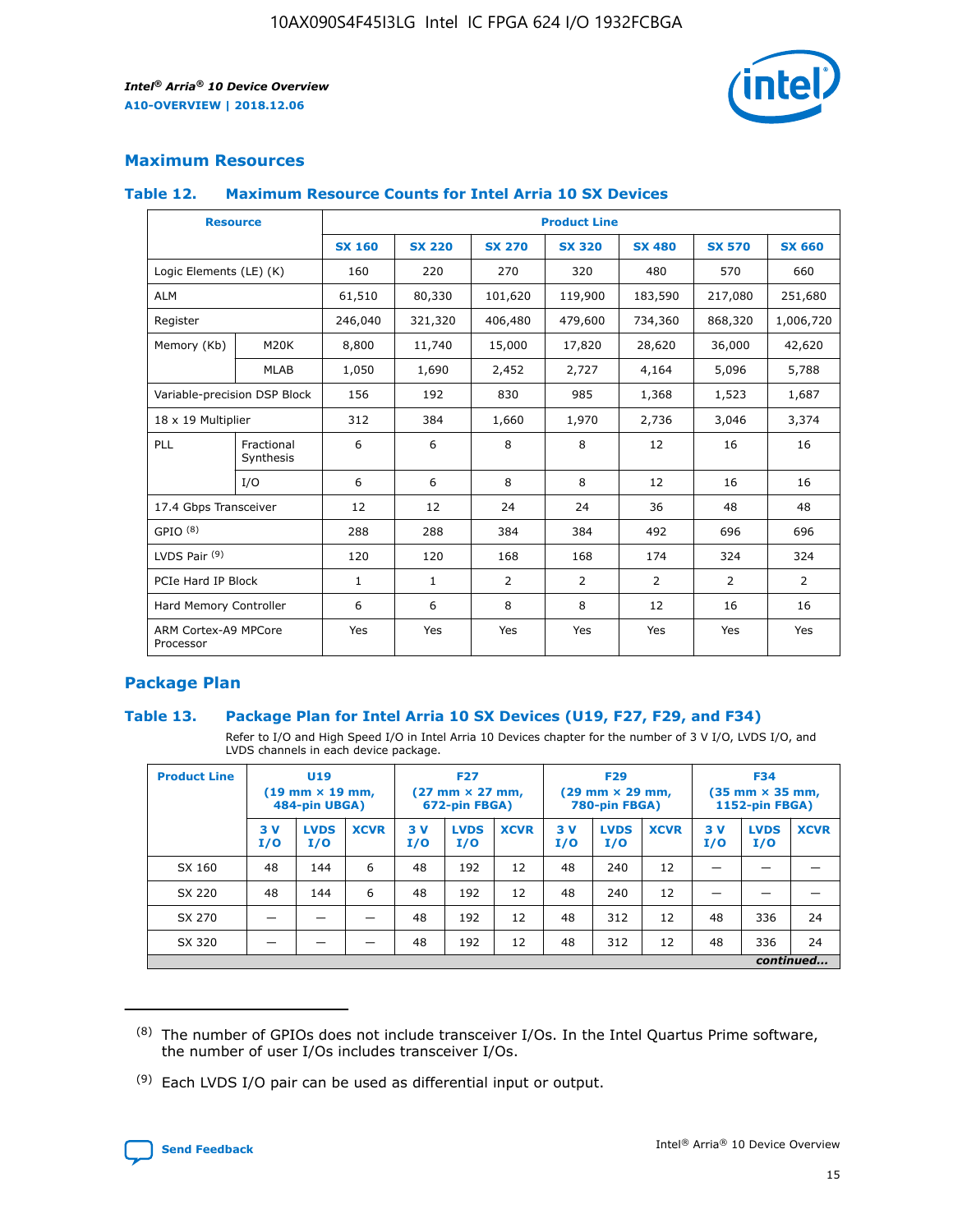

| <b>Product Line</b> | U <sub>19</sub><br>$(19 \text{ mm} \times 19 \text{ mm})$<br>484-pin UBGA) |                    | <b>F27</b><br>$(27 \text{ mm} \times 27 \text{ mm})$<br>672-pin FBGA) |           | <b>F29</b><br>$(29 \text{ mm} \times 29 \text{ mm})$<br>780-pin FBGA) |             |           | <b>F34</b><br>$(35 \text{ mm} \times 35 \text{ mm})$<br><b>1152-pin FBGA)</b> |             |           |                    |             |
|---------------------|----------------------------------------------------------------------------|--------------------|-----------------------------------------------------------------------|-----------|-----------------------------------------------------------------------|-------------|-----------|-------------------------------------------------------------------------------|-------------|-----------|--------------------|-------------|
|                     | 3 V<br>I/O                                                                 | <b>LVDS</b><br>I/O | <b>XCVR</b>                                                           | 3V<br>I/O | <b>LVDS</b><br>I/O                                                    | <b>XCVR</b> | 3V<br>I/O | <b>LVDS</b><br>I/O                                                            | <b>XCVR</b> | 3V<br>I/O | <b>LVDS</b><br>I/O | <b>XCVR</b> |
| SX 480              |                                                                            |                    |                                                                       |           |                                                                       |             | 48        | 312                                                                           | 12          | 48        | 444                | 24          |
| SX 570              |                                                                            |                    |                                                                       |           |                                                                       |             |           |                                                                               |             | 48        | 444                | 24          |
| SX 660              |                                                                            |                    |                                                                       |           |                                                                       |             |           |                                                                               |             | 48        | 444                | 24          |

## **Table 14. Package Plan for Intel Arria 10 SX Devices (F35, KF40, and NF40)**

Refer to I/O and High Speed I/O in Intel Arria 10 Devices chapter for the number of 3 V I/O, LVDS I/O, and LVDS channels in each device package.

| <b>Product Line</b> | <b>F35</b><br>(35 mm × 35 mm,<br>1152-pin FBGA) |          |             |                                           | <b>KF40</b><br>(40 mm × 40 mm,<br>1517-pin FBGA) |    | <b>NF40</b><br>(40 mm × 40 mm,<br>1517-pin FBGA) |          |             |  |
|---------------------|-------------------------------------------------|----------|-------------|-------------------------------------------|--------------------------------------------------|----|--------------------------------------------------|----------|-------------|--|
|                     | 3 V I/O                                         | LVDS I/O | <b>XCVR</b> | <b>LVDS I/O</b><br>3 V I/O<br><b>XCVR</b> |                                                  |    | 3 V I/O                                          | LVDS I/O | <b>XCVR</b> |  |
| SX 270              | 48                                              | 336      | 24          |                                           |                                                  |    |                                                  |          |             |  |
| SX 320              | 48                                              | 336      | 24          |                                           |                                                  |    |                                                  |          |             |  |
| SX 480              | 48                                              | 348      | 36          |                                           |                                                  |    |                                                  |          |             |  |
| SX 570              | 48                                              | 348      | 36          | 96                                        | 600                                              | 36 | 48                                               | 540      | 48          |  |
| SX 660              | 48                                              | 348      | 36          | 96                                        | 600                                              | 36 | 48                                               | 540      | 48          |  |

# **Related Information**

[I/O and High-Speed Differential I/O Interfaces in Intel Arria 10 Devices chapter, Intel](https://www.intel.com/content/www/us/en/programmable/documentation/sam1403482614086.html#sam1403482030321) [Arria 10 Device Handbook](https://www.intel.com/content/www/us/en/programmable/documentation/sam1403482614086.html#sam1403482030321)

Provides the number of 3 V and LVDS I/Os, and LVDS channels for each Intel Arria 10 device package.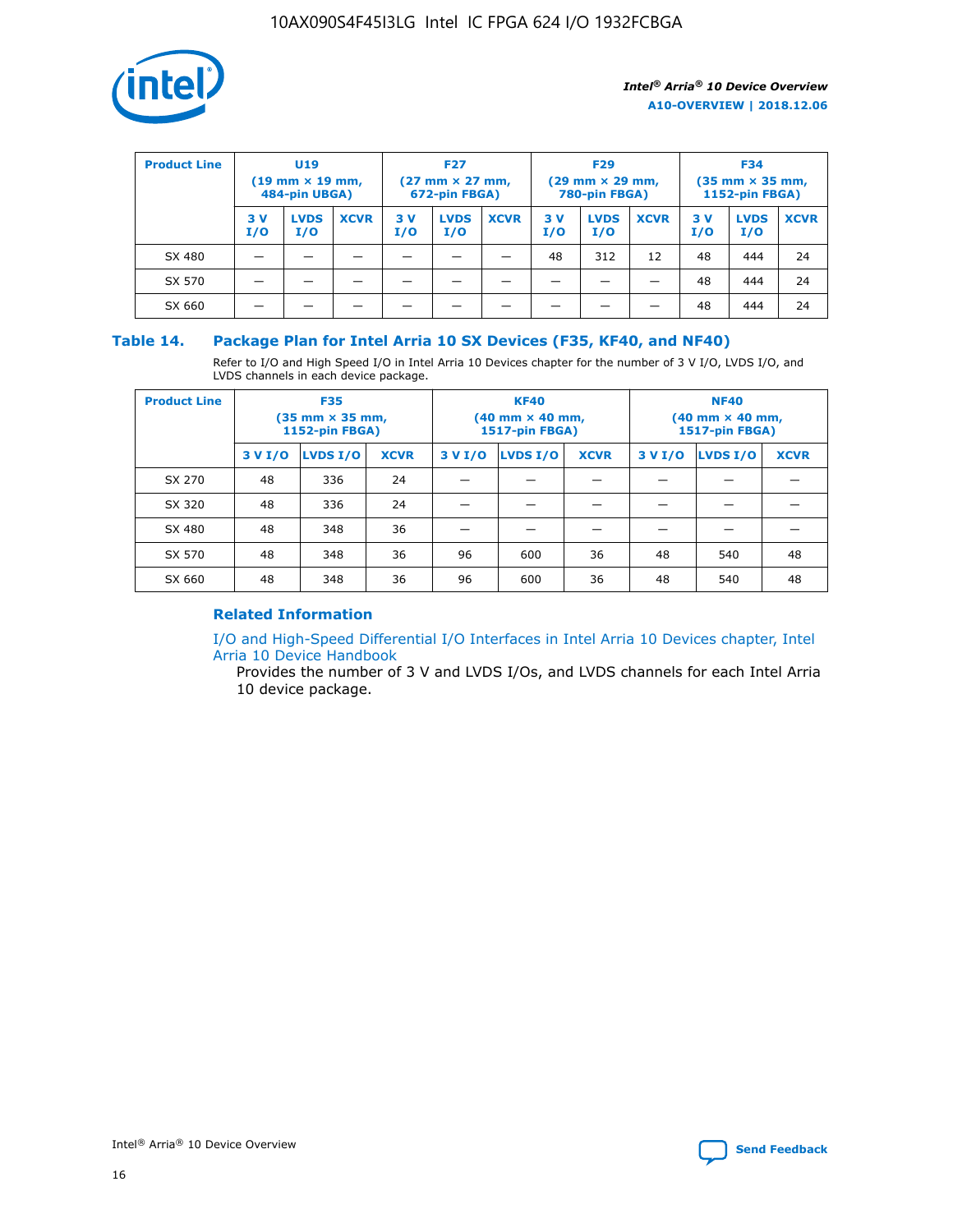

# **I/O Vertical Migration for Intel Arria 10 Devices**

#### **Figure 4. Migration Capability Across Intel Arria 10 Product Lines**

- The arrows indicate the migration paths. The devices included in each vertical migration path are shaded. Devices with fewer resources in the same path have lighter shades.
- To achieve the full I/O migration across product lines in the same migration path, restrict I/Os and transceivers usage to match the product line with the lowest I/O and transceiver counts.
- An LVDS I/O bank in the source device may be mapped to a 3 V I/O bank in the target device. To use memory interface clock frequency higher than 533 MHz, assign external memory interface pins only to banks that are LVDS I/O in both devices.
- There may be nominal 0.15 mm package height difference between some product lines in the same package type.
	- **Variant Product Line Package U19 F27 F29 F34 F35 KF40 NF40 RF40 NF45 SF45 UF45** Intel® Arria® 10 GX GX 160 GX 220 GX 270 GX 320 GX 480 GX 570 GX 660 GX 900 GX 1150 Intel Arria 10 GT GT 900 GT 1150 Intel Arria 10 SX SX 160 SX 220 SX 270 SX 320 SX 480 SX 570 SX 660
- Some migration paths are not shown in the Intel Quartus Prime software **Pin Migration View**.

*Note:* To verify the pin migration compatibility, use the **Pin Migration View** window in the Intel Quartus Prime software Pin Planner.

# **Adaptive Logic Module**

Intel Arria 10 devices use a 20 nm ALM as the basic building block of the logic fabric.

The ALM architecture is the same as the previous generation FPGAs, allowing for efficient implementation of logic functions and easy conversion of IP between the device generations.

The ALM, as shown in following figure, uses an 8-input fracturable look-up table (LUT) with four dedicated registers to help improve timing closure in register-rich designs and achieve an even higher design packing capability than the traditional two-register per LUT architecture.

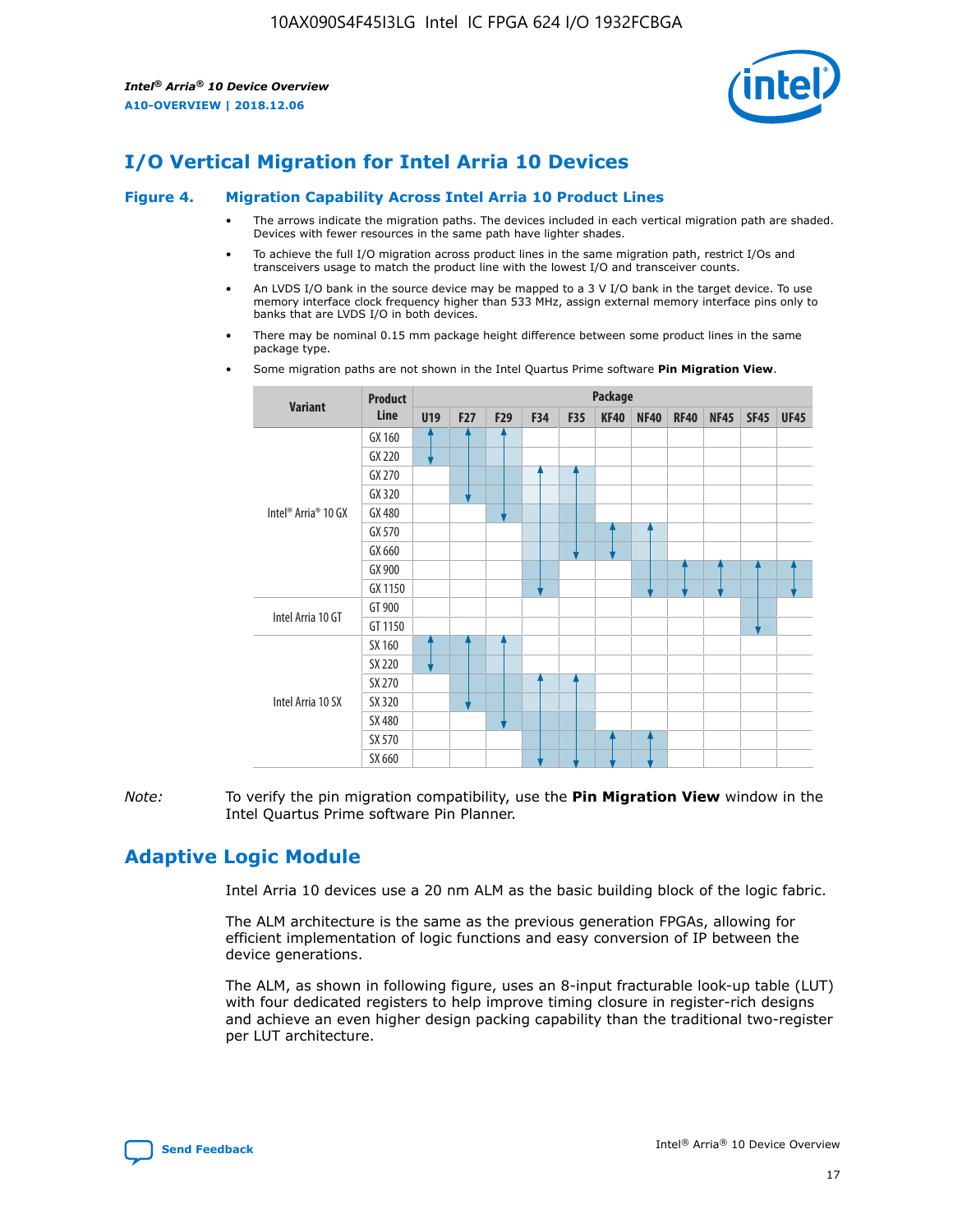

**Figure 5. ALM for Intel Arria 10 Devices**



The Intel Quartus Prime software optimizes your design according to the ALM logic structure and automatically maps legacy designs into the Intel Arria 10 ALM architecture.

# **Variable-Precision DSP Block**

The Intel Arria 10 variable precision DSP blocks support fixed-point arithmetic and floating-point arithmetic.

Features for fixed-point arithmetic:

- High-performance, power-optimized, and fully registered multiplication operations
- 18-bit and 27-bit word lengths
- Two 18 x 19 multipliers or one 27 x 27 multiplier per DSP block
- Built-in addition, subtraction, and 64-bit double accumulation register to combine multiplication results
- Cascading 19-bit or 27-bit when pre-adder is disabled and cascading 18-bit when pre-adder is used to form the tap-delay line for filtering applications
- Cascading 64-bit output bus to propagate output results from one block to the next block without external logic support
- Hard pre-adder supported in 19-bit and 27-bit modes for symmetric filters
- Internal coefficient register bank in both 18-bit and 27-bit modes for filter implementation
- 18-bit and 27-bit systolic finite impulse response (FIR) filters with distributed output adder
- Biased rounding support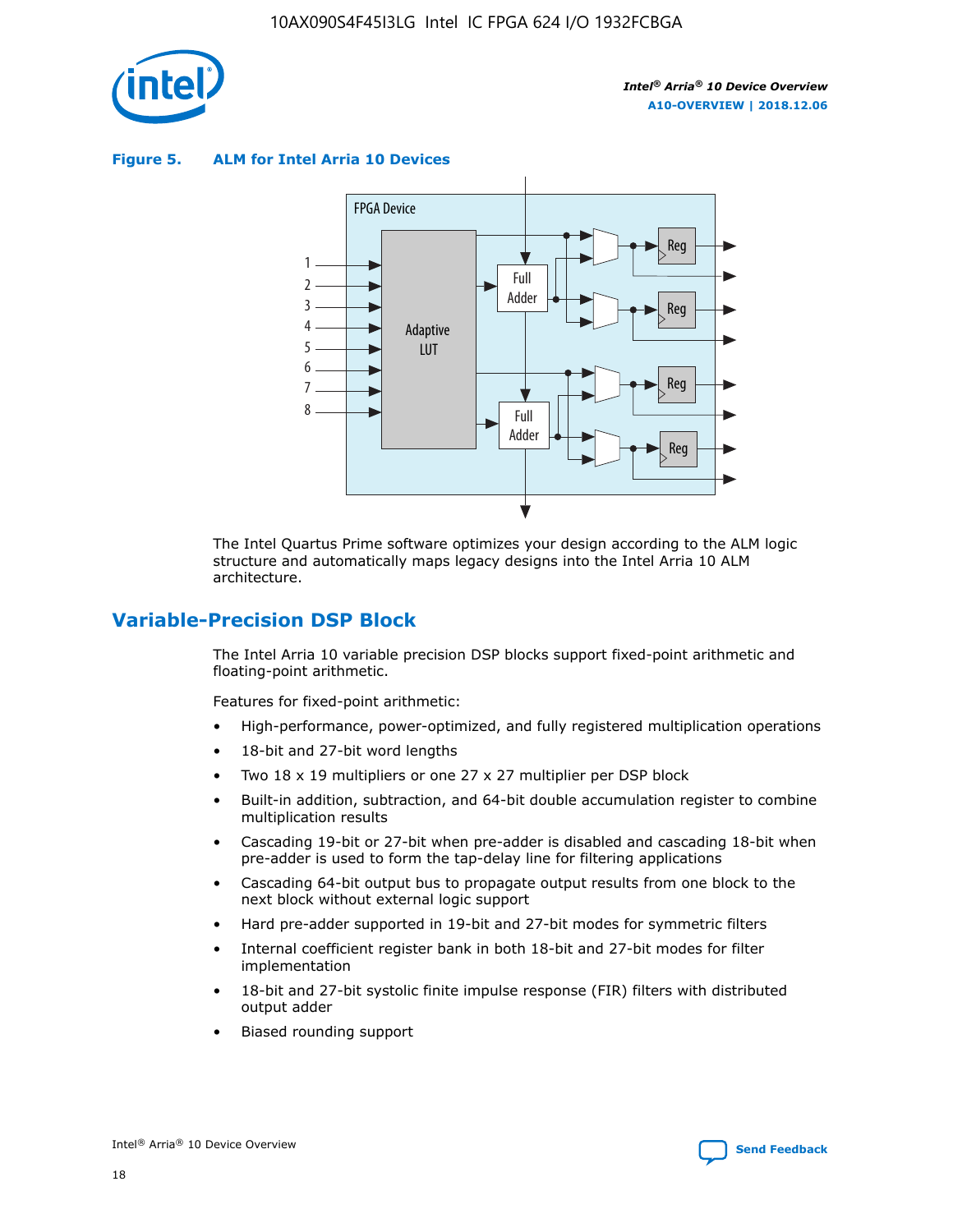

Features for floating-point arithmetic:

- A completely hardened architecture that supports multiplication, addition, subtraction, multiply-add, and multiply-subtract
- Multiplication with accumulation capability and a dynamic accumulator reset control
- Multiplication with cascade summation capability
- Multiplication with cascade subtraction capability
- Complex multiplication
- Direct vector dot product
- Systolic FIR filter

### **Table 15. Variable-Precision DSP Block Configurations for Intel Arria 10 Devices**

| <b>Usage Example</b>                                       | <b>Multiplier Size (Bit)</b>    | <b>DSP Block Resources</b> |
|------------------------------------------------------------|---------------------------------|----------------------------|
| Medium precision fixed point                               | Two 18 x 19                     |                            |
| High precision fixed or Single precision<br>floating point | One 27 x 27                     |                            |
| Fixed point FFTs                                           | One 19 x 36 with external adder |                            |
| Very high precision fixed point                            | One 36 x 36 with external adder |                            |
| Double precision floating point                            | One 54 x 54 with external adder | 4                          |

#### **Table 16. Resources for Fixed-Point Arithmetic in Intel Arria 10 Devices**

The table lists the variable-precision DSP resources by bit precision for each Intel Arria 10 device.

| <b>Variant</b>        | <b>Product Line</b> | <b>Variable-</b><br>precision<br><b>DSP Block</b> | <b>Independent Input and Output</b><br><b>Multiplications Operator</b> |                                     | 18 x 19<br><b>Multiplier</b><br><b>Adder Sum</b> | $18 \times 18$<br><b>Multiplier</b><br><b>Adder</b> |
|-----------------------|---------------------|---------------------------------------------------|------------------------------------------------------------------------|-------------------------------------|--------------------------------------------------|-----------------------------------------------------|
|                       |                     |                                                   | 18 x 19<br><b>Multiplier</b>                                           | $27 \times 27$<br><b>Multiplier</b> | <b>Mode</b>                                      | <b>Summed with</b><br>36 bit Input                  |
| AIntel Arria 10<br>GX | GX 160              | 156                                               | 312                                                                    | 156                                 | 156                                              | 156                                                 |
|                       | GX 220              | 192                                               | 384                                                                    | 192                                 | 192                                              | 192                                                 |
|                       | GX 270              | 830                                               | 1,660                                                                  | 830                                 | 830                                              | 830                                                 |
|                       | GX 320              | 984                                               | 1,968                                                                  | 984                                 | 984                                              | 984                                                 |
|                       | GX 480              | 1,368                                             | 2,736                                                                  | 1,368                               | 1,368                                            | 1,368                                               |
|                       | GX 570              | 1,523                                             | 3,046                                                                  | 1,523                               | 1,523                                            | 1,523                                               |
|                       | GX 660              | 1,687                                             | 3,374                                                                  | 1,687                               | 1,687                                            | 1,687                                               |
|                       | GX 900              | 1,518                                             | 3,036                                                                  | 1,518                               | 1,518                                            | 1,518                                               |
|                       | GX 1150             | 1,518                                             | 3,036                                                                  | 1,518                               | 1,518                                            | 1,518                                               |
| Intel Arria 10        | GT 900              | 1,518                                             | 3,036                                                                  | 1,518                               | 1,518                                            | 1,518                                               |
| GT                    | GT 1150             | 1,518                                             | 3,036                                                                  | 1,518                               | 1,518                                            | 1,518                                               |
| Intel Arria 10        | SX 160              | 156                                               | 312                                                                    | 156                                 | 156                                              | 156                                                 |
| <b>SX</b>             | SX 220              | 192                                               | 384                                                                    | 192                                 | 192                                              | 192                                                 |
|                       | SX 270              | 830                                               | 1,660                                                                  | 830                                 | 830                                              | 830                                                 |
|                       |                     |                                                   |                                                                        |                                     |                                                  | continued                                           |

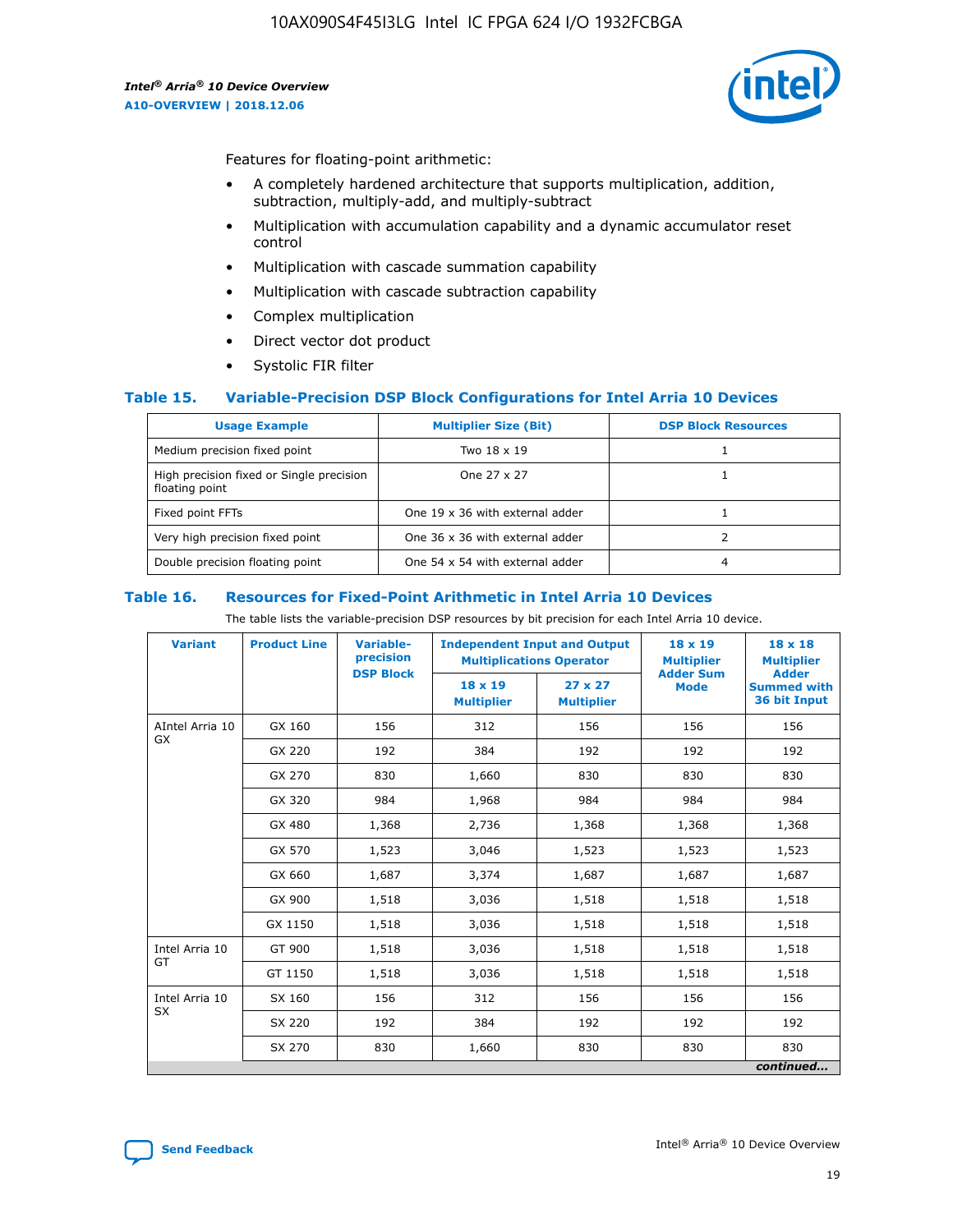

| <b>Variant</b> | <b>Product Line</b> | Variable-<br>precision | <b>Multiplications Operator</b>     | <b>Independent Input and Output</b> | $18 \times 19$<br><b>Multiplier</b> | $18 \times 18$<br><b>Multiplier</b><br><b>Adder</b> |  |
|----------------|---------------------|------------------------|-------------------------------------|-------------------------------------|-------------------------------------|-----------------------------------------------------|--|
|                |                     | <b>DSP Block</b>       | $18 \times 19$<br><b>Multiplier</b> | $27 \times 27$<br><b>Multiplier</b> | <b>Adder Sum</b><br><b>Mode</b>     | <b>Summed with</b><br>36 bit Input                  |  |
|                | SX 320              | 984                    | 1,968                               | 984                                 | 984                                 | 984                                                 |  |
|                | SX 480              | 1,368                  | 2,736                               | 1,368                               | 1,368                               | 1,368                                               |  |
|                | SX 570              | 1,523                  | 3,046                               | 1,523                               | 1,523                               | 1,523                                               |  |
|                | SX 660              | 1,687                  | 3,374                               | 1,687                               | 1,687                               | 1,687                                               |  |

# **Table 17. Resources for Floating-Point Arithmetic in Intel Arria 10 Devices**

The table lists the variable-precision DSP resources by bit precision for each Intel Arria 10 device.

| <b>Variant</b>              | <b>Product Line</b> | <b>Variable-</b><br>precision<br><b>DSP Block</b> | <b>Single</b><br><b>Precision</b><br><b>Floating-Point</b><br><b>Multiplication</b><br><b>Mode</b> | <b>Single-Precision</b><br><b>Floating-Point</b><br><b>Adder Mode</b> | Single-<br><b>Precision</b><br><b>Floating-Point</b><br><b>Multiply</b><br><b>Accumulate</b><br><b>Mode</b> | <b>Peak</b><br><b>Giga Floating-</b><br><b>Point</b><br><b>Operations</b><br>per Second<br>(GFLOPs) |
|-----------------------------|---------------------|---------------------------------------------------|----------------------------------------------------------------------------------------------------|-----------------------------------------------------------------------|-------------------------------------------------------------------------------------------------------------|-----------------------------------------------------------------------------------------------------|
| Intel Arria 10<br><b>GX</b> | GX 160              | 156                                               | 156                                                                                                | 156                                                                   | 156                                                                                                         | 140                                                                                                 |
|                             | GX 220              | 192                                               | 192                                                                                                | 192                                                                   | 192                                                                                                         | 173                                                                                                 |
|                             | GX 270              | 830                                               | 830                                                                                                | 830                                                                   | 830                                                                                                         | 747                                                                                                 |
|                             | GX 320              | 984                                               | 984                                                                                                | 984                                                                   | 984                                                                                                         | 886                                                                                                 |
|                             | GX 480              | 1,369                                             | 1,368                                                                                              | 1,368                                                                 | 1,368                                                                                                       | 1,231                                                                                               |
|                             | GX 570              | 1,523                                             | 1,523                                                                                              | 1,523                                                                 | 1,523                                                                                                       | 1,371                                                                                               |
|                             | GX 660              | 1,687                                             | 1,687                                                                                              | 1,687                                                                 | 1,687                                                                                                       | 1,518                                                                                               |
|                             | GX 900              | 1,518                                             | 1,518                                                                                              | 1,518                                                                 | 1,518                                                                                                       | 1,366                                                                                               |
|                             | GX 1150             | 1,518                                             | 1,518                                                                                              | 1,518                                                                 | 1,518                                                                                                       | 1,366                                                                                               |
| Intel Arria 10              | GT 900              | 1,518                                             | 1,518                                                                                              | 1,518                                                                 | 1,518                                                                                                       | 1,366                                                                                               |
| GT                          | GT 1150             | 1,518                                             | 1,518                                                                                              | 1,518                                                                 | 1,518                                                                                                       | 1,366                                                                                               |
| Intel Arria 10              | SX 160              | 156                                               | 156                                                                                                | 156                                                                   | 156                                                                                                         | 140                                                                                                 |
| <b>SX</b>                   | SX 220              | 192                                               | 192                                                                                                | 192                                                                   | 192                                                                                                         | 173                                                                                                 |
|                             | SX 270              | 830                                               | 830                                                                                                | 830                                                                   | 830                                                                                                         | 747                                                                                                 |
|                             | SX 320              | 984                                               | 984                                                                                                | 984                                                                   | 984                                                                                                         | 886                                                                                                 |
|                             | SX 480              | 1,369                                             | 1,368                                                                                              | 1,368                                                                 | 1,368                                                                                                       | 1,231                                                                                               |
|                             | SX 570              | 1,523                                             | 1,523                                                                                              | 1,523                                                                 | 1,523                                                                                                       | 1,371                                                                                               |
|                             | SX 660              | 1,687                                             | 1,687                                                                                              | 1,687                                                                 | 1,687                                                                                                       | 1,518                                                                                               |

# **Embedded Memory Blocks**

The embedded memory blocks in the devices are flexible and designed to provide an optimal amount of small- and large-sized memory arrays to fit your design requirements.

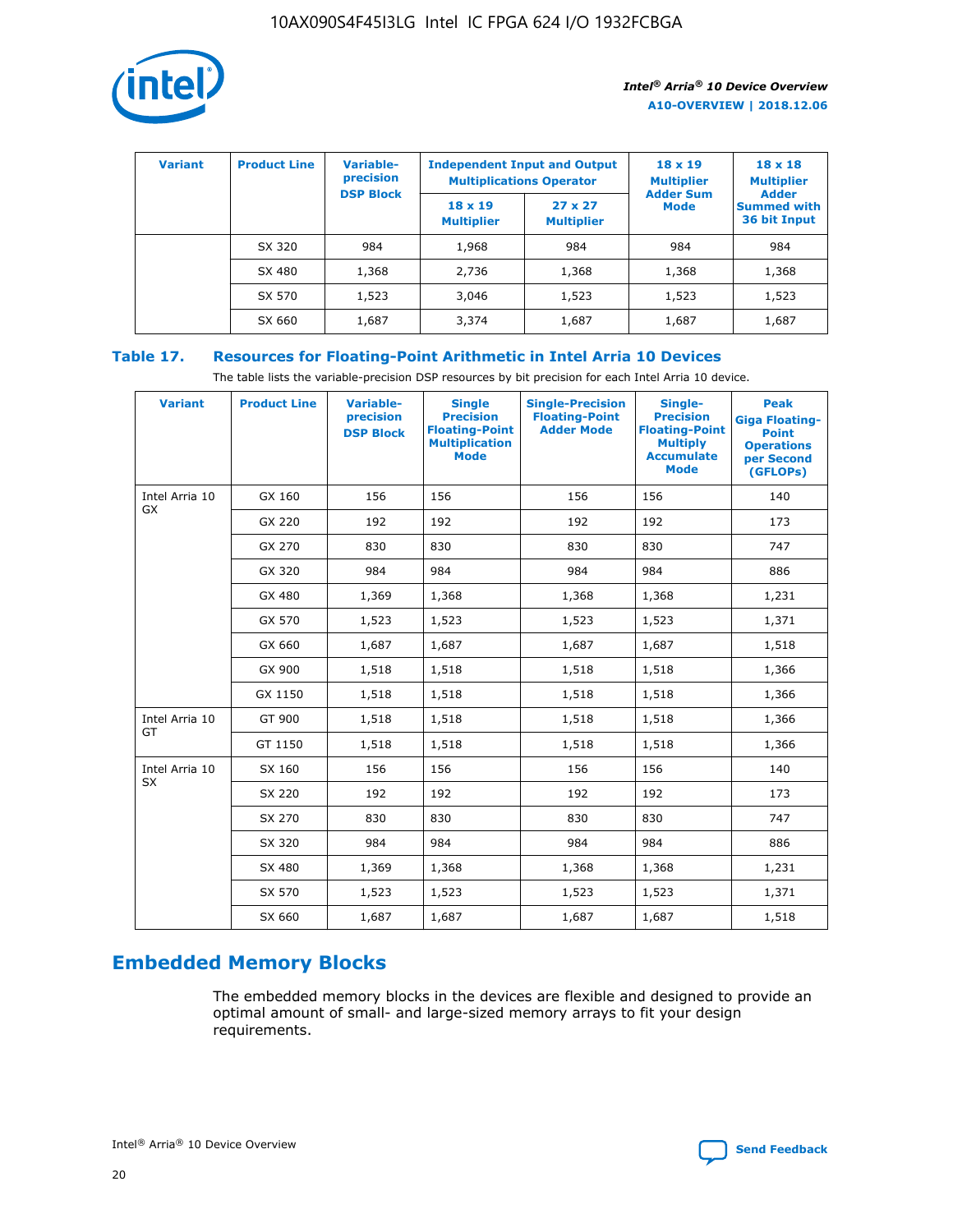

# **Types of Embedded Memory**

The Intel Arria 10 devices contain two types of memory blocks:

- 20 Kb M20K blocks—blocks of dedicated memory resources. The M20K blocks are ideal for larger memory arrays while still providing a large number of independent ports.
- 640 bit memory logic array blocks (MLABs)—enhanced memory blocks that are configured from dual-purpose logic array blocks (LABs). The MLABs are ideal for wide and shallow memory arrays. The MLABs are optimized for implementation of shift registers for digital signal processing (DSP) applications, wide and shallow FIFO buffers, and filter delay lines. Each MLAB is made up of ten adaptive logic modules (ALMs). In the Intel Arria 10 devices, you can configure these ALMs as ten 32 x 2 blocks, giving you one 32 x 20 simple dual-port SRAM block per MLAB.

# **Embedded Memory Capacity in Intel Arria 10 Devices**

|                   | <b>Product</b> |              | <b>M20K</b>         | <b>MLAB</b>  |                     | <b>Total RAM Bit</b> |
|-------------------|----------------|--------------|---------------------|--------------|---------------------|----------------------|
| <b>Variant</b>    | Line           | <b>Block</b> | <b>RAM Bit (Kb)</b> | <b>Block</b> | <b>RAM Bit (Kb)</b> | (Kb)                 |
| Intel Arria 10 GX | GX 160         | 440          | 8,800               | 1,680        | 1,050               | 9,850                |
|                   | GX 220         | 587          | 11,740              | 2,703        | 1,690               | 13,430               |
|                   | GX 270         | 750          | 15,000              | 3,922        | 2,452               | 17,452               |
|                   | GX 320         | 891          | 17,820              | 4,363        | 2,727               | 20,547               |
|                   | GX 480         | 1,431        | 28,620              | 6,662        | 4,164               | 32,784               |
|                   | GX 570         | 1,800        | 36,000              | 8,153        | 5,096               | 41,096               |
|                   | GX 660         | 2,131        | 42,620              | 9,260        | 5,788               | 48,408               |
|                   | GX 900         | 2,423        | 48,460              | 15,017       | 9,386               | 57,846               |
|                   | GX 1150        | 2,713        | 54,260              | 20,774       | 12,984              | 67,244               |
| Intel Arria 10 GT | GT 900         | 2,423        | 48,460              | 15,017       | 9,386               | 57,846               |
|                   | GT 1150        | 2,713        | 54,260              | 20,774       | 12,984              | 67,244               |
| Intel Arria 10 SX | SX 160         | 440          | 8,800               | 1,680        | 1,050               | 9,850                |
|                   | SX 220         | 587          | 11,740              | 2,703        | 1,690               | 13,430               |
|                   | SX 270         | 750          | 15,000              | 3,922        | 2,452               | 17,452               |
|                   | SX 320         | 891          | 17,820              | 4,363        | 2,727               | 20,547               |
|                   | SX 480         | 1,431        | 28,620              | 6,662        | 4,164               | 32,784               |
|                   | SX 570         | 1,800        | 36,000              | 8,153        | 5,096               | 41,096               |
|                   | SX 660         | 2,131        | 42,620              | 9,260        | 5,788               | 48,408               |

#### **Table 18. Embedded Memory Capacity and Distribution in Intel Arria 10 Devices**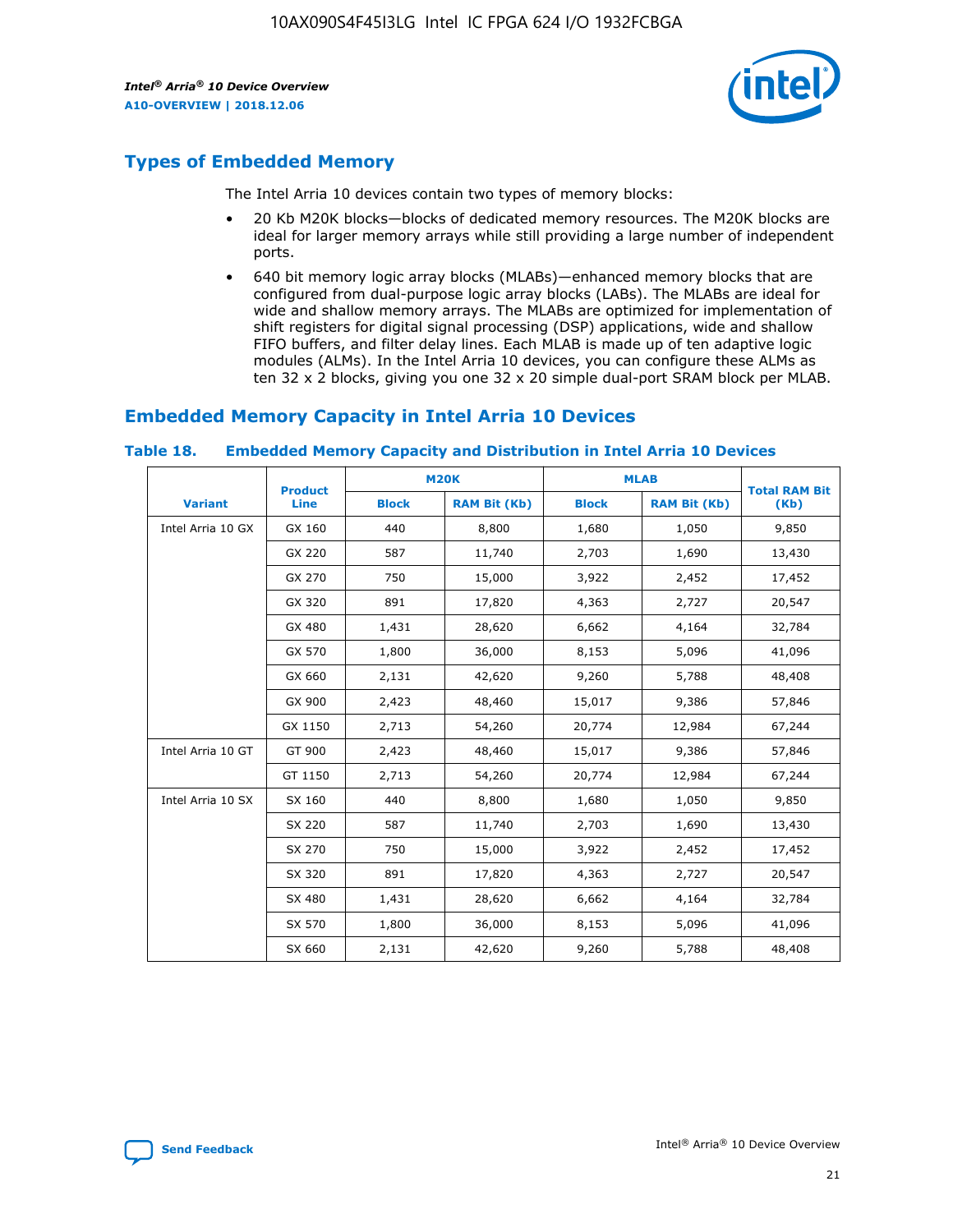

# **Embedded Memory Configurations for Single-port Mode**

#### **Table 19. Single-port Embedded Memory Configurations for Intel Arria 10 Devices**

This table lists the maximum configurations supported for single-port RAM and ROM modes.

| <b>Memory Block</b> | Depth (bits) | <b>Programmable Width</b> |
|---------------------|--------------|---------------------------|
| MLAB                | 32           | x16, x18, or x20          |
|                     | 64(10)       | x8, x9, x10               |
| M20K                | 512          | x40, x32                  |
|                     | 1K           | x20, x16                  |
|                     | 2K           | x10, x8                   |
|                     | 4K           | x5, x4                    |
|                     | 8K           | x2                        |
|                     | 16K          | x1                        |

# **Clock Networks and PLL Clock Sources**

The clock network architecture is based on Intel's global, regional, and peripheral clock structure. This clock structure is supported by dedicated clock input pins, fractional clock synthesis PLLs, and integer I/O PLLs.

# **Clock Networks**

The Intel Arria 10 core clock networks are capable of up to 800 MHz fabric operation across the full industrial temperature range. For the external memory interface, the clock network supports the hard memory controller with speeds up to 2,400 Mbps in a quarter-rate transfer.

To reduce power consumption, the Intel Quartus Prime software identifies all unused sections of the clock network and powers them down.

# **Fractional Synthesis and I/O PLLs**

Intel Arria 10 devices contain up to 32 fractional synthesis PLLs and up to 16 I/O PLLs that are available for both specific and general purpose uses in the core:

- Fractional synthesis PLLs—located in the column adjacent to the transceiver blocks
- I/O PLLs—located in each bank of the 48 I/Os

# **Fractional Synthesis PLLs**

You can use the fractional synthesis PLLs to:

- Reduce the number of oscillators that are required on your board
- Reduce the number of clock pins that are used in the device by synthesizing multiple clock frequencies from a single reference clock source

<sup>(10)</sup> Supported through software emulation and consumes additional MLAB blocks.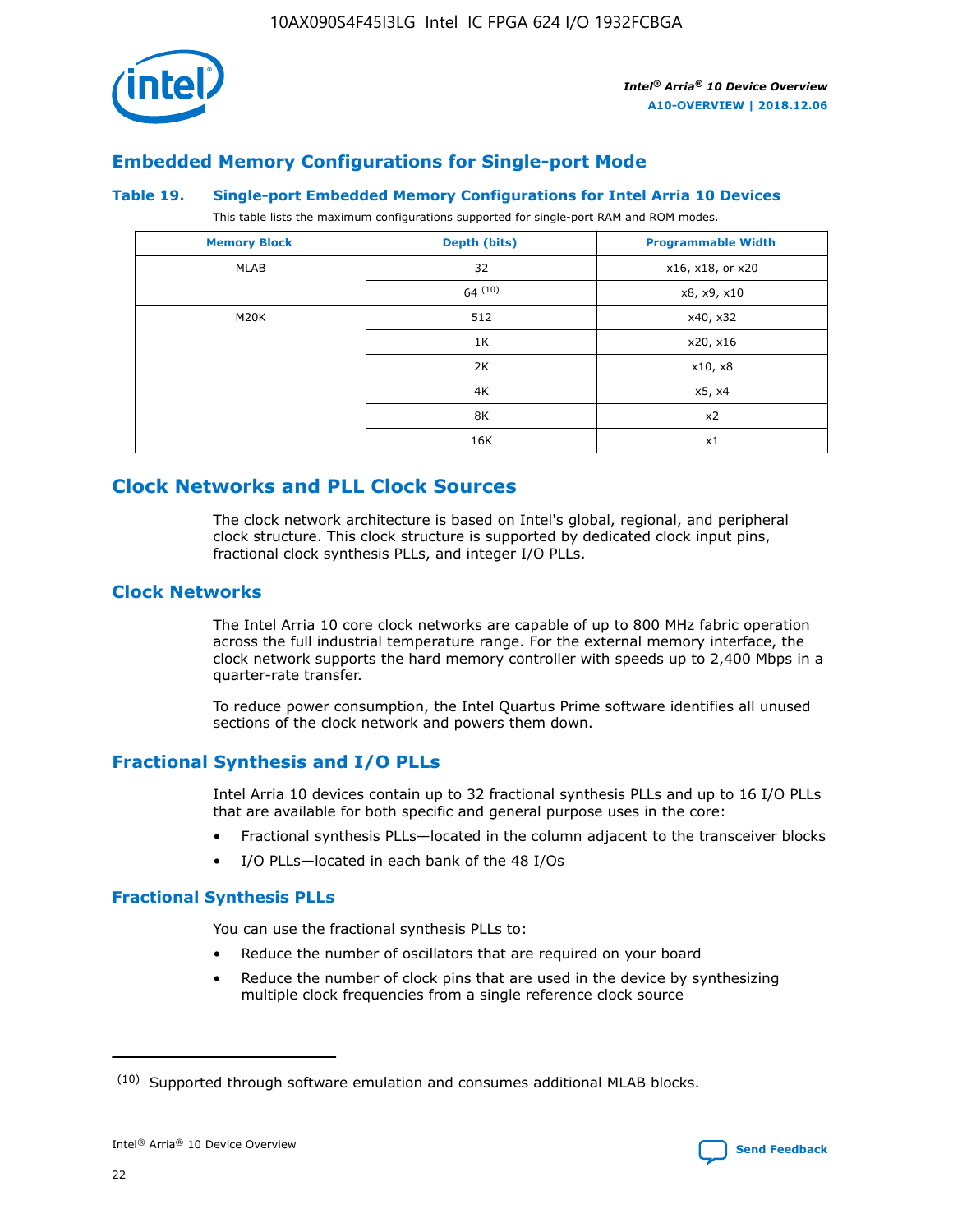

The fractional synthesis PLLs support the following features:

- Reference clock frequency synthesis for transceiver CMU and Advanced Transmit (ATX) PLLs
- Clock network delay compensation
- Zero-delay buffering
- Direct transmit clocking for transceivers
- Independently configurable into two modes:
	- Conventional integer mode equivalent to the general purpose PLL
	- Enhanced fractional mode with third order delta-sigma modulation
- PLL cascading

# **I/O PLLs**

The integer mode I/O PLLs are located in each bank of 48 I/Os. You can use the I/O PLLs to simplify the design of external memory and high-speed LVDS interfaces.

In each I/O bank, the I/O PLLs are adjacent to the hard memory controllers and LVDS SERDES. Because these PLLs are tightly coupled with the I/Os that need to use them, it makes it easier to close timing.

You can use the I/O PLLs for general purpose applications in the core such as clock network delay compensation and zero-delay buffering.

Intel Arria 10 devices support PLL-to-PLL cascading.

# **FPGA General Purpose I/O**

Intel Arria 10 devices offer highly configurable GPIOs. Each I/O bank contains 48 general purpose I/Os and a high-efficiency hard memory controller.

The following list describes the features of the GPIOs:

- Consist of 3 V I/Os for high-voltage application and LVDS I/Os for differential signaling
	- Up to two 3 V I/O banks, available in some devices, that support up to 3 V I/O standards
	- LVDS I/O banks that support up to 1.8 V I/O standards
- Support a wide range of single-ended and differential I/O interfaces
- LVDS speeds up to 1.6 Gbps
- Each LVDS pair of pins has differential input and output buffers, allowing you to configure the LVDS direction for each pair.
- Programmable bus hold and weak pull-up
- Programmable differential output voltage  $(V_{OD})$  and programmable pre-emphasis

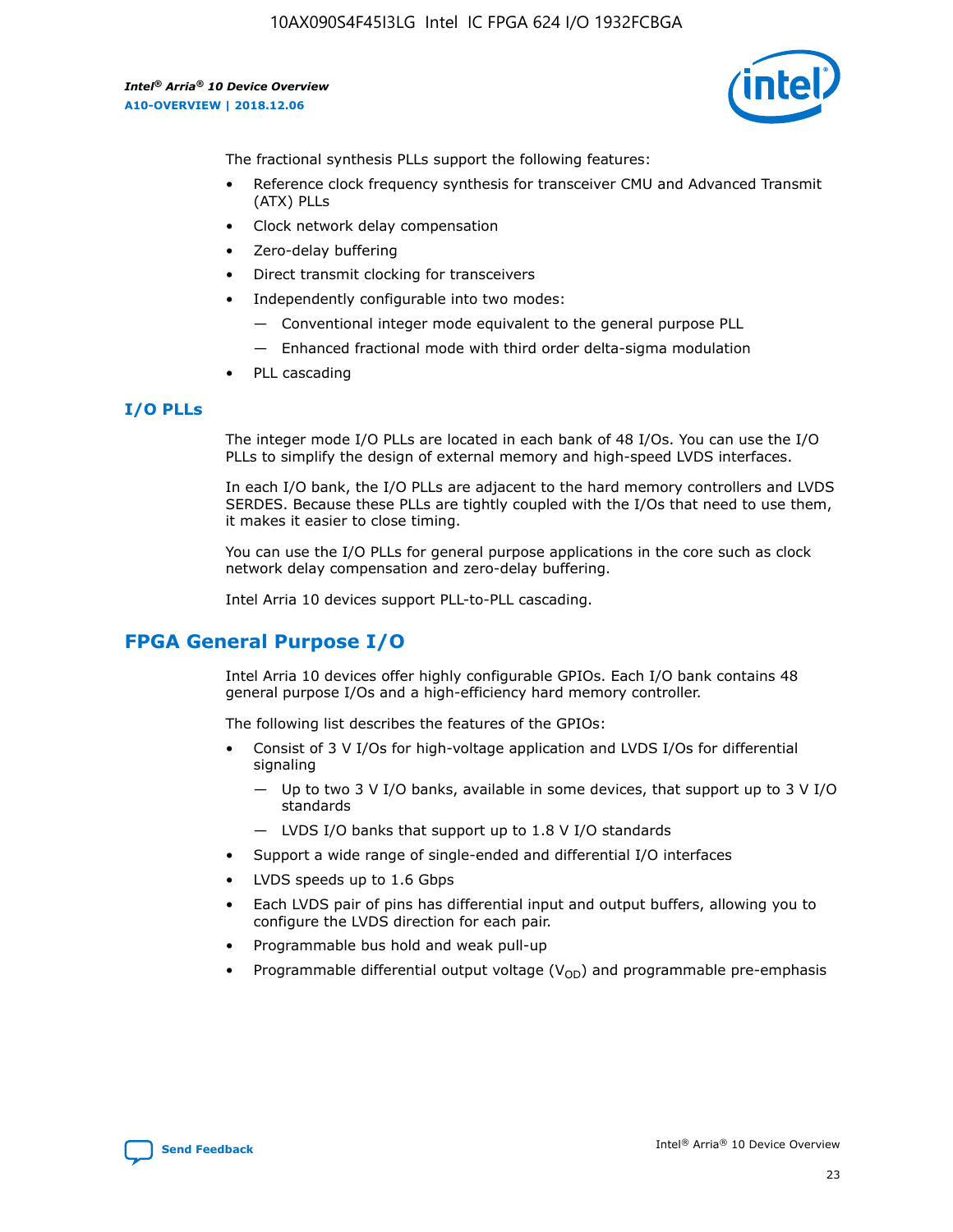

- Series (R<sub>S</sub>) and parallel (R<sub>T</sub>) on-chip termination (OCT) for all I/O banks with OCT calibration to limit the termination impedance variation
- On-chip dynamic termination that has the ability to swap between series and parallel termination, depending on whether there is read or write on a common bus for signal integrity
- Easy timing closure support using the hard read FIFO in the input register path, and delay-locked loop (DLL) delay chain with fine and coarse architecture

# **External Memory Interface**

Intel Arria 10 devices offer massive external memory bandwidth, with up to seven 32 bit DDR4 memory interfaces running at up to 2,400 Mbps. This bandwidth provides additional ease of design, lower power, and resource efficiencies of hardened highperformance memory controllers.

The memory interface within Intel Arria 10 FPGAs and SoCs delivers the highest performance and ease of use. You can configure up to a maximum width of 144 bits when using the hard or soft memory controllers. If required, you can bypass the hard memory controller and use a soft controller implemented in the user logic.

Each I/O contains a hardened DDR read/write path (PHY) capable of performing key memory interface functionality such as read/write leveling, FIFO buffering to lower latency and improve margin, timing calibration, and on-chip termination.

The timing calibration is aided by the inclusion of hard microcontrollers based on Intel's Nios® II technology, specifically tailored to control the calibration of multiple memory interfaces. This calibration allows the Intel Arria 10 device to compensate for any changes in process, voltage, or temperature either within the Intel Arria 10 device itself, or within the external memory device. The advanced calibration algorithms ensure maximum bandwidth and robust timing margin across all operating conditions.

In addition to parallel memory interfaces, Intel Arria 10 devices support serial memory technologies such as the Hybrid Memory Cube (HMC). The HMC is supported by the Intel Arria 10 high-speed serial transceivers which connect up to four HMC links, with each link running at data rates up to 15 Gbps.

### **Related Information**

#### [External Memory Interface Spec Estimator](http://www.altera.com/technology/memory/estimator/mem-emif-index.html)

Provides a parametric tool that allows you to find and compare the performance of the supported external memory interfaces in IntelFPGAs.

# **Memory Standards Supported by Intel Arria 10 Devices**

The I/Os are designed to provide high performance support for existing and emerging external memory standards.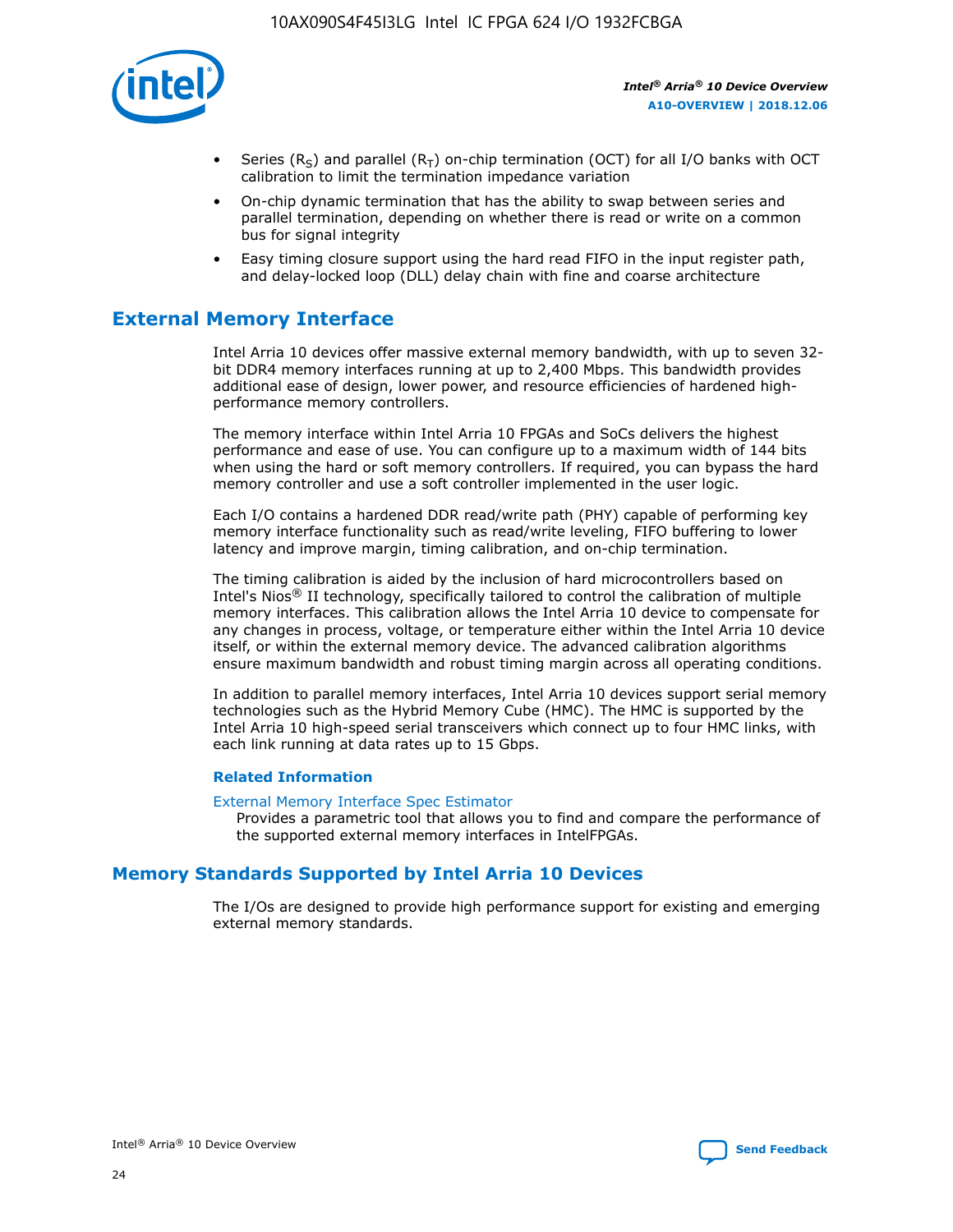

#### **Table 20. Memory Standards Supported by the Hard Memory Controller**

This table lists the overall capability of the hard memory controller. For specific details, refer to the External Memory Interface Spec Estimator and Intel Arria 10 Device Datasheet.

| <b>Memory Standard</b> | <b>Rate Support</b> | <b>Ping Pong PHY Support</b> | <b>Maximum Frequency</b><br>(MHz) |
|------------------------|---------------------|------------------------------|-----------------------------------|
| <b>DDR4 SDRAM</b>      | Quarter rate        | Yes                          | 1,067                             |
|                        |                     |                              | 1,200                             |
| DDR3 SDRAM             | Half rate           | Yes                          | 533                               |
|                        |                     |                              | 667                               |
|                        | Quarter rate        | Yes                          | 1,067                             |
|                        |                     |                              | 1,067                             |
| <b>DDR3L SDRAM</b>     | Half rate           | Yes                          | 533                               |
|                        |                     |                              | 667                               |
|                        | Quarter rate        | Yes                          | 933                               |
|                        |                     |                              | 933                               |
| LPDDR3 SDRAM           | Half rate           |                              | 533                               |
|                        | Quarter rate        |                              | 800                               |

### **Table 21. Memory Standards Supported by the Soft Memory Controller**

| <b>Memory Standard</b>      | <b>Rate Support</b> | <b>Maximum Frequency</b><br>(MHz) |
|-----------------------------|---------------------|-----------------------------------|
| <b>RLDRAM 3 (11)</b>        | Quarter rate        | 1,200                             |
| ODR IV SRAM <sup>(11)</sup> | Quarter rate        | 1,067                             |
| <b>ODR II SRAM</b>          | Full rate           | 333                               |
|                             | Half rate           | 633                               |
| <b>ODR II+ SRAM</b>         | Full rate           | 333                               |
|                             | Half rate           | 633                               |
| <b>ODR II+ Xtreme SRAM</b>  | Full rate           | 333                               |
|                             | Half rate           | 633                               |

#### **Table 22. Memory Standards Supported by the HPS Hard Memory Controller**

The hard processor system (HPS) is available in Intel Arria 10 SoC devices only.

| <b>Memory Standard</b> | <b>Rate Support</b> | <b>Maximum Frequency</b><br>(MHz) |
|------------------------|---------------------|-----------------------------------|
| <b>DDR4 SDRAM</b>      | Half rate           | 1,200                             |
| <b>DDR3 SDRAM</b>      | Half rate           | 1,067                             |
| <b>DDR3L SDRAM</b>     | Half rate           | 933                               |

<sup>(11)</sup> Intel Arria 10 devices support this external memory interface using hard PHY with soft memory controller.

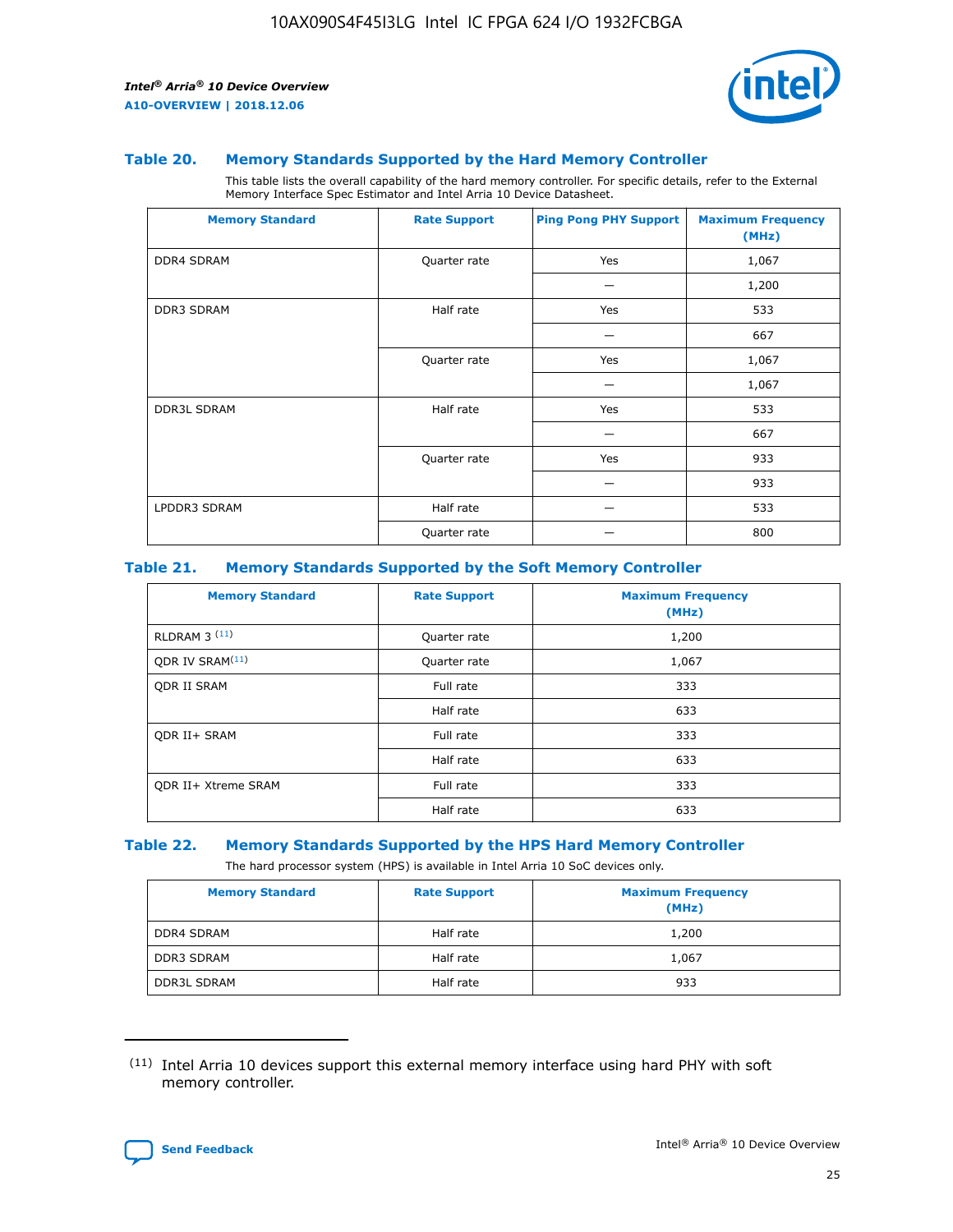

### **Related Information**

#### [Intel Arria 10 Device Datasheet](https://www.intel.com/content/www/us/en/programmable/documentation/mcn1413182292568.html#mcn1413182153340)

Lists the memory interface performance according to memory interface standards, rank or chip select configurations, and Intel Arria 10 device speed grades.

# **PCIe Gen1, Gen2, and Gen3 Hard IP**

Intel Arria 10 devices contain PCIe hard IP that is designed for performance and ease-of-use:

- Includes all layers of the PCIe stack—transaction, data link and physical layers.
- Supports PCIe Gen3, Gen2, and Gen1 Endpoint and Root Port in x1, x2, x4, or x8 lane configuration.
- Operates independently from the core logic—optional configuration via protocol (CvP) allows the PCIe link to power up and complete link training in less than 100 ms while the Intel Arria 10 device completes loading the programming file for the rest of the FPGA.
- Provides added functionality that makes it easier to support emerging features such as Single Root I/O Virtualization (SR-IOV) and optional protocol extensions.
- Provides improved end-to-end datapath protection using ECC.
- Supports FPGA configuration via protocol (CvP) using PCIe at Gen3, Gen2, or Gen1 speed.

#### **Related Information**

PCS Features on page 30

# **Enhanced PCS Hard IP for Interlaken and 10 Gbps Ethernet**

# **Interlaken Support**

The Intel Arria 10 enhanced PCS hard IP provides integrated Interlaken PCS supporting rates up to 25.8 Gbps per lane.

The Interlaken PCS is based on the proven functionality of the PCS developed for Intel's previous generation FPGAs, which demonstrated interoperability with Interlaken ASSP vendors and third-party IP suppliers. The Interlaken PCS is present in every transceiver channel in Intel Arria 10 devices.

### **Related Information**

PCS Features on page 30

# **10 Gbps Ethernet Support**

The Intel Arria 10 enhanced PCS hard IP supports 10GBASE-R PCS compliant with IEEE 802.3 10 Gbps Ethernet (10GbE). The integrated hard IP support for 10GbE and the 10 Gbps transceivers save external PHY cost, board space, and system power.

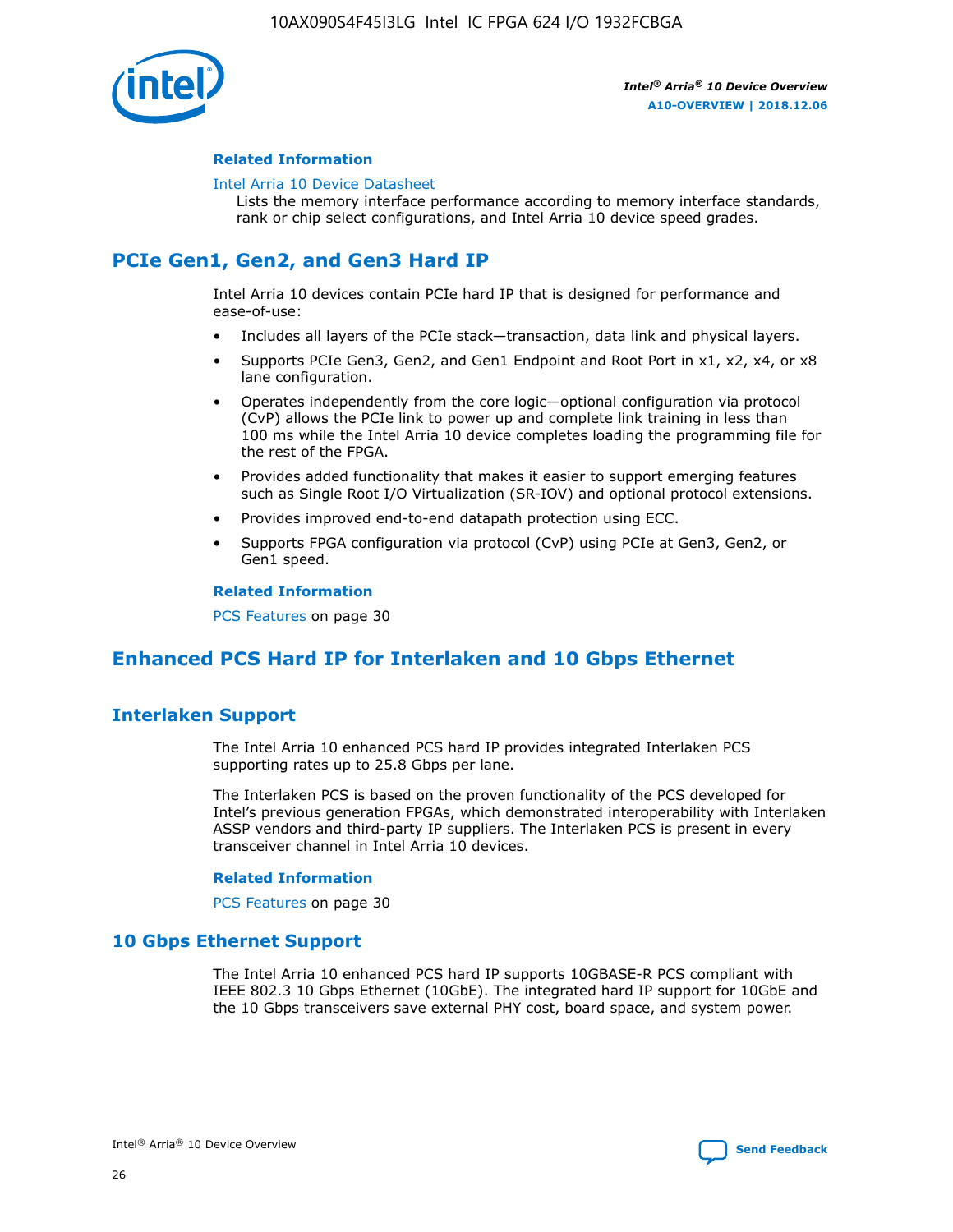

The scalable hard IP supports multiple independent 10GbE ports while using a single PLL for all the 10GBASE-R PCS instantiations, which saves on core logic resources and clock networks:

- Simplifies multiport 10GbE systems compared to XAUI interfaces that require an external XAUI-to-10G PHY.
- Incorporates Electronic Dispersion Compensation (EDC), which enables direct connection to standard 10 Gbps XFP and SFP+ pluggable optical modules.
- Supports backplane Ethernet applications and includes a hard 10GBASE-KR Forward Error Correction (FEC) circuit that you can use for 10 Gbps and 40 Gbps applications.

The 10 Gbps Ethernet PCS hard IP and 10GBASE-KR FEC are present in every transceiver channel.

#### **Related Information**

PCS Features on page 30

# **Low Power Serial Transceivers**

Intel Arria 10 FPGAs and SoCs include lowest power transceivers that deliver high bandwidth, throughput and low latency.

Intel Arria 10 devices deliver the industry's lowest power consumption per transceiver channel:

- 12.5 Gbps transceivers at as low as 242 mW
- 10 Gbps transceivers at as low as 168 mW
- 6 Gbps transceivers at as low as 117 mW

Intel Arria 10 transceivers support various data rates according to application:

- Chip-to-chip and chip-to-module applications—from 1 Gbps up to 25.8 Gbps
- Long reach and backplane applications—from 1 Gbps up to 12.5 with advanced adaptive equalization
- Critical power sensitive applications—from 1 Gbps up to 11.3 Gbps using lower power modes

The combination of 20 nm process technology and architectural advances provide the following benefits:

- Significant reduction in die area and power consumption
- Increase of up to two times in transceiver I/O density compared to previous generation devices while maintaining optimal signal integrity
- Up to 72 total transceiver channels—you can configure up to 6 of these channels to run as fast as 25.8 Gbps
- All channels feature continuous data rate support up to the maximum rated speed

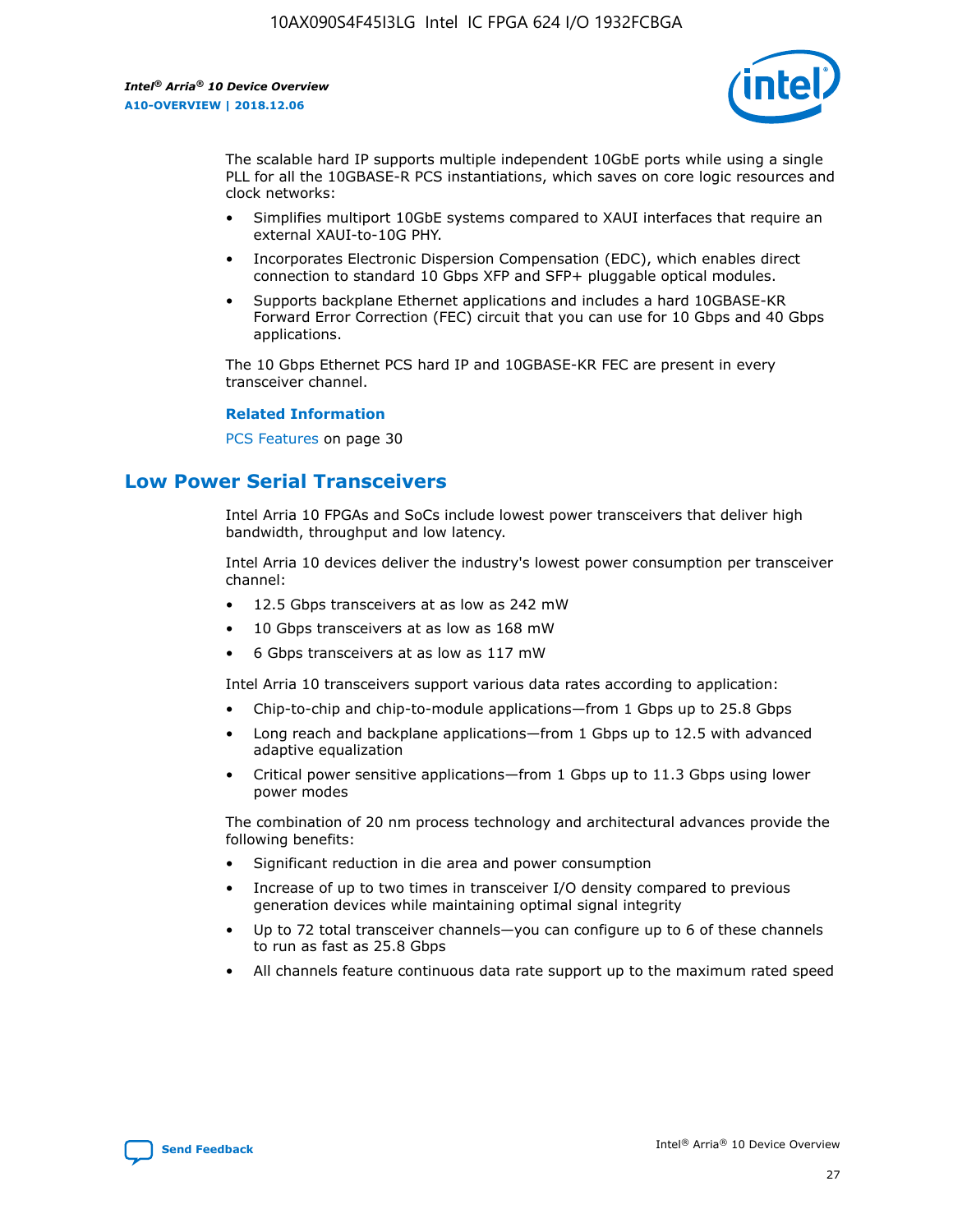



## **Figure 6. Intel Arria 10 Transceiver Block Architecture**

# **Transceiver Channels**

All transceiver channels feature a dedicated Physical Medium Attachment (PMA) and a hardened Physical Coding Sublayer (PCS).

- The PMA provides primary interfacing capabilities to physical channels.
- The PCS typically handles encoding/decoding, word alignment, and other preprocessing functions before transferring data to the FPGA core fabric.

A transceiver channel consists of a PMA and a PCS block. Most transceiver banks have 6 channels. There are some transceiver banks that contain only 3 channels.

A wide variety of bonded and non-bonded data rate configurations is possible using a highly configurable clock distribution network. Up to 80 independent transceiver data rates can be configured.

The following figures are graphical representations of top views of the silicon die, which correspond to reverse views for flip chip packages. Different Intel Arria 10 devices may have different floorplans than the ones shown in the figures.

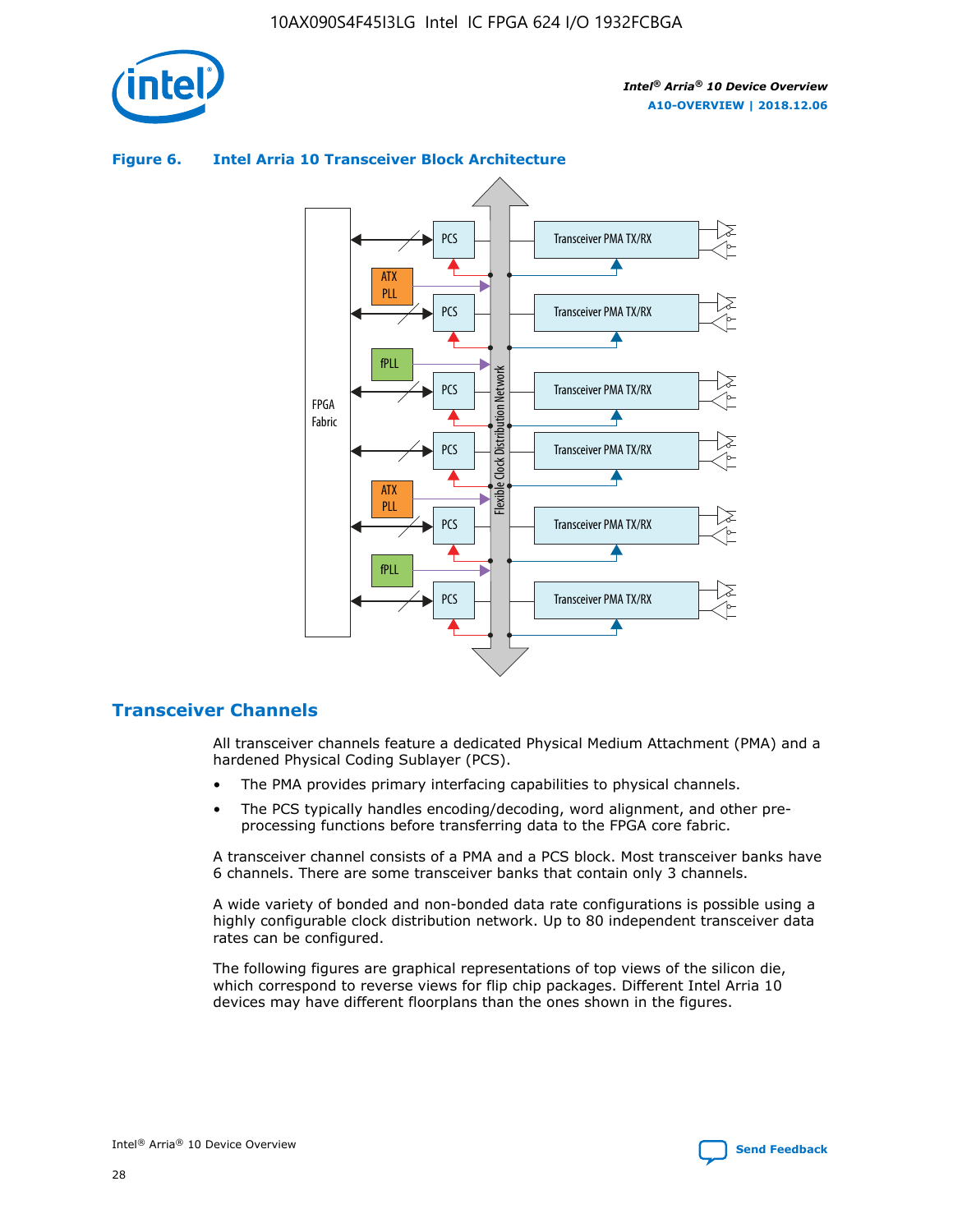

## **Figure 7. Device Chip Overview for Intel Arria 10 GX and GT Devices**



M20K Internal Memory Blocks Core Logic Fabric Transceiver Channels Hard IP Per Transceiver: Standard PCS and Enhanced PCS Hard IPs PCI Express Gen3 Hard IP Fractional PLLs M20K Internal Memory Blocks PCI Express Gen3 Hard IP Variable Precision DSP Blocks I/O PLLs Hard Memory Controllers, General-Purpose I/O Cells, LVDS Hard Processor Subsystem, Dual-Core ARM Cortex A9 M20K Internal Memory Blocks Variable Precision DSP Blocks M20K Internal Memory Blocks Core Logic Fabric I/O PLLs Hard Memory Controllers, General-Purpose I/O Cells, LVDS M20K Internal Memory Blocks Variable Precision DSP Blocks M20K Internal Memory Blocks Transceiver Channels Hard IP Per Transceiver: Standard PCS and Enhanced PCS Hard IPs PCI Express Gen3 Hard IP Fractional PLLs PCI Express Gen3 Hard IP Hard PCS Hard PCS Hard PCS Hard PCS Hard PCS Hard PCS Hard PCS Hard PCS Hard PCS Transceiver PMA Transceiver PMA Transceiver PMA Transceiver PMA Transceiver PMA Transceiver PMA Transceiver PMA Unused transceiver chann can be used as additional transceiver transmit PLLs Transceiver PMA Transceiver PMA Transceiver Clock Networks ATX (LC) **Transmit** PLL fPLL ATX (LC) Transmi PLL fPLL ATX (LC) **Transmit** PLL

# **PMA Features**

Intel Arria 10 transceivers provide exceptional signal integrity at data rates up to 25.8 Gbps. Clocking options include ultra-low jitter ATX PLLs (LC tank based), clock multiplier unit (CMU) PLLs, and fractional PLLs.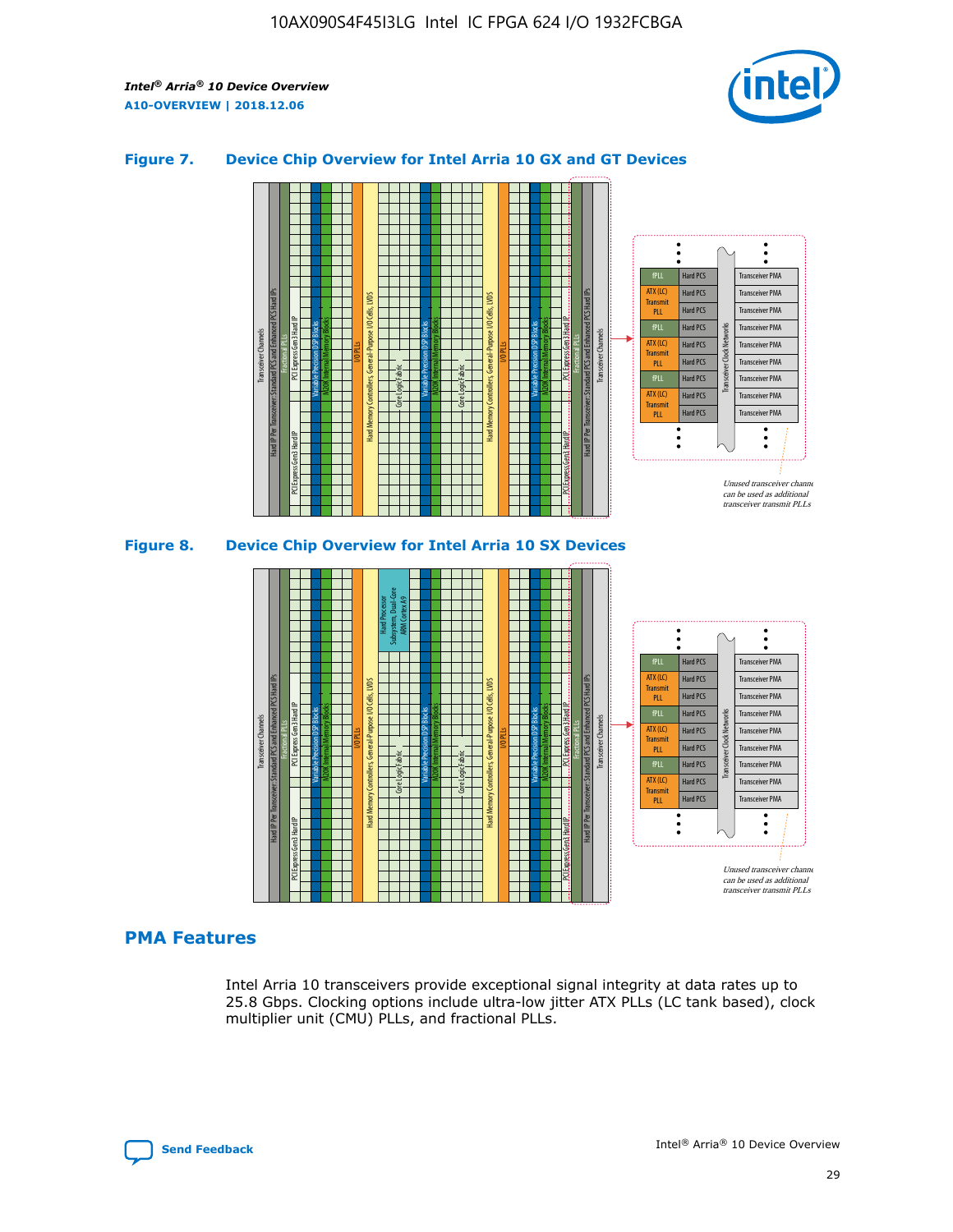

Each transceiver channel contains a channel PLL that can be used as the CMU PLL or clock data recovery (CDR) PLL. In CDR mode, the channel PLL recovers the receiver clock and data in the transceiver channel. Up to 80 independent data rates can be configured on a single Intel Arria 10 device.

# **Table 23. PMA Features of the Transceivers in Intel Arria 10 Devices**

| <b>Feature</b>                                             | <b>Capability</b>                                                                                                                                                                                                             |
|------------------------------------------------------------|-------------------------------------------------------------------------------------------------------------------------------------------------------------------------------------------------------------------------------|
| Chip-to-Chip Data Rates                                    | 1 Gbps to 17.4 Gbps (Intel Arria 10 GX devices)<br>1 Gbps to 25.8 Gbps (Intel Arria 10 GT devices)                                                                                                                            |
| Backplane Support                                          | Drive backplanes at data rates up to 12.5 Gbps                                                                                                                                                                                |
| <b>Optical Module Support</b>                              | SFP+/SFP, XFP, CXP, OSFP/OSFP28, CFP/CFP2/CFP4                                                                                                                                                                                |
| Cable Driving Support                                      | SFP+ Direct Attach, PCI Express over cable, eSATA                                                                                                                                                                             |
| <b>Transmit Pre-Emphasis</b>                               | 4-tap transmit pre-emphasis and de-emphasis to compensate for system channel loss                                                                                                                                             |
| Continuous Time Linear<br>Equalizer (CTLE)                 | Dual mode, high-gain, and high-data rate, linear receive equalization to compensate for<br>system channel loss                                                                                                                |
| Decision Feedback Equalizer<br>(DFE)                       | 7-fixed and 4-floating tap DFE to equalize backplane channel loss in the presence of<br>crosstalk and noisy environments                                                                                                      |
| Variable Gain Amplifier                                    | Optimizes the signal amplitude prior to the CDR sampling and operates in fixed and<br>adaptive modes                                                                                                                          |
| Altera Digital Adaptive<br>Parametric Tuning (ADAPT)       | Fully digital adaptation engine to automatically adjust all link equalization parameters-<br>including CTLE, DFE, and variable gain amplifier blocks-that provide optimal link margin<br>without intervention from user logic |
| Precision Signal Integrity<br>Calibration Engine (PreSICE) | Hardened calibration controller to quickly calibrate all transceiver control parameters on<br>power-up, which provides the optimal signal integrity and jitter performance                                                    |
| Advanced Transmit (ATX)<br>PLL                             | Low jitter ATX (LC tank based) PLLs with continuous tuning range to cover a wide range of<br>standard and proprietary protocols                                                                                               |
| <b>Fractional PLLs</b>                                     | On-chip fractional frequency synthesizers to replace on-board crystal oscillators and reduce<br>system cost                                                                                                                   |
| Digitally Assisted Analog<br><b>CDR</b>                    | Superior jitter tolerance with fast lock time                                                                                                                                                                                 |
| Dynamic Partial<br>Reconfiguration                         | Allows independent control of the Avalon memory-mapped interface of each transceiver<br>channel for the highest transceiver flexibility                                                                                       |
| Multiple PCS-PMA and PCS-<br>PLD interface widths          | 8-, 10-, 16-, 20-, 32-, 40-, or 64-bit interface widths for flexibility of deserialization width,<br>encoding, and reduced latency                                                                                            |

# **PCS Features**

This table summarizes the Intel Arria 10 transceiver PCS features. You can use the transceiver PCS to support a wide range of protocols ranging from 1 Gbps to 25.8 Gbps.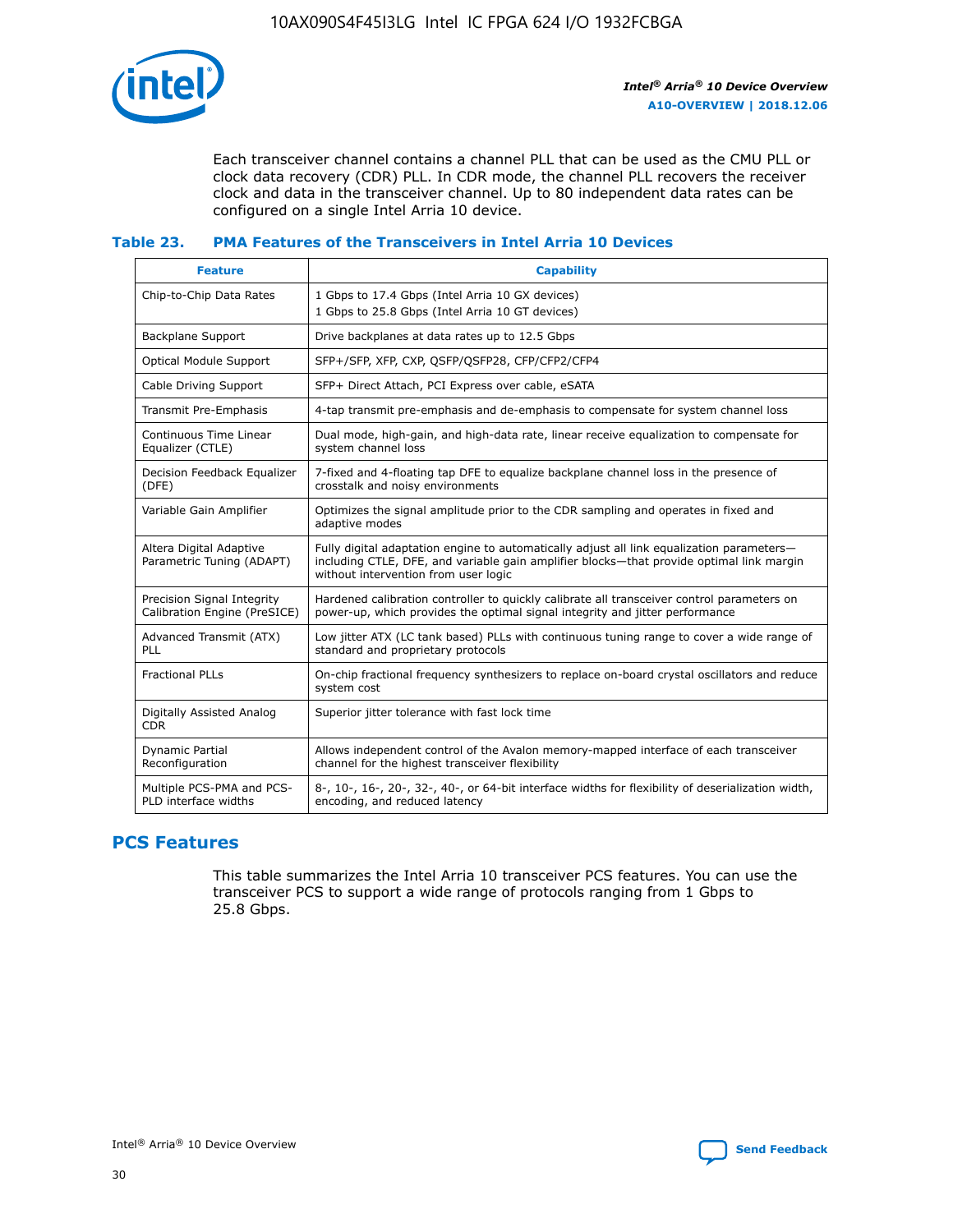

| <b>PCS</b>          | <b>Description</b>                                                                                                                                                                                                                                                                                                                                                                                             |
|---------------------|----------------------------------------------------------------------------------------------------------------------------------------------------------------------------------------------------------------------------------------------------------------------------------------------------------------------------------------------------------------------------------------------------------------|
| Standard PCS        | Operates at a data rate up to 12 Gbps<br>Supports protocols such as PCI-Express, CPRI 4.2+, GigE, IEEE 1588 in Hard PCS<br>Implements other protocols using Basic/Custom (Standard PCS) transceiver<br>configuration rules.                                                                                                                                                                                    |
| <b>Enhanced PCS</b> | Performs functions common to most serial data industry standards, such as word<br>alignment, encoding/decoding, and framing, before data is sent or received off-chip<br>through the PMA<br>• Handles data transfer to and from the FPGA fabric<br>Handles data transfer internally to and from the PMA<br>Provides frequency compensation<br>Performs channel bonding for multi-channel low skew applications |
| PCIe Gen3 PCS       | Supports the seamless switching of Data and Clock between the Gen1, Gen2, and Gen3<br>data rates<br>Provides support for PIPE 3.0 features<br>Supports the PIPE interface with the Hard IP enabled, as well as with the Hard IP<br>bypassed                                                                                                                                                                    |

#### **Related Information**

- PCIe Gen1, Gen2, and Gen3 Hard IP on page 26
- Interlaken Support on page 26
- 10 Gbps Ethernet Support on page 26

# **PCS Protocol Support**

This table lists some of the protocols supported by the Intel Arria 10 transceiver PCS. For more information about the blocks in the transmitter and receiver data paths, refer to the related information.

| <b>Protocol</b>                                 | <b>Data Rate</b><br>(Gbps) | <b>Transceiver IP</b>       | <b>PCS Support</b>                      |
|-------------------------------------------------|----------------------------|-----------------------------|-----------------------------------------|
| PCIe Gen3 x1, x2, x4, x8                        | 8.0                        | Native PHY (PIPE)           | Standard PCS and PCIe<br>Gen3 PCS       |
| PCIe Gen2 x1, x2, x4, x8                        | 5.0                        | Native PHY (PIPE)           | <b>Standard PCS</b>                     |
| PCIe Gen1 x1, x2, x4, x8                        | 2.5                        | Native PHY (PIPE)           | Standard PCS                            |
| 1000BASE-X Gigabit Ethernet                     | 1.25                       | Native PHY                  | <b>Standard PCS</b>                     |
| 1000BASE-X Gigabit Ethernet with<br>IEEE 1588v2 | 1.25                       | Native PHY                  | Standard PCS                            |
| 10GBASE-R                                       | 10.3125                    | Native PHY                  | <b>Enhanced PCS</b>                     |
| 10GBASE-R with IEEE 1588v2                      | 10.3125                    | Native PHY                  | <b>Enhanced PCS</b>                     |
| 10GBASE-R with KR FEC                           | 10.3125                    | Native PHY                  | <b>Enhanced PCS</b>                     |
| 10GBASE-KR and 1000BASE-X                       | 10.3125                    | 1G/10GbE and 10GBASE-KR PHY | Standard PCS and<br><b>Enhanced PCS</b> |
| Interlaken (CEI-6G/11G)                         | 3.125 to 17.4              | Native PHY                  | <b>Enhanced PCS</b>                     |
| SFI-S/SFI-5.2                                   | 11.2                       | Native PHY                  | <b>Enhanced PCS</b>                     |
| $10G$ SDI                                       | 10.692                     | Native PHY                  | <b>Enhanced PCS</b>                     |
|                                                 |                            |                             | continued                               |

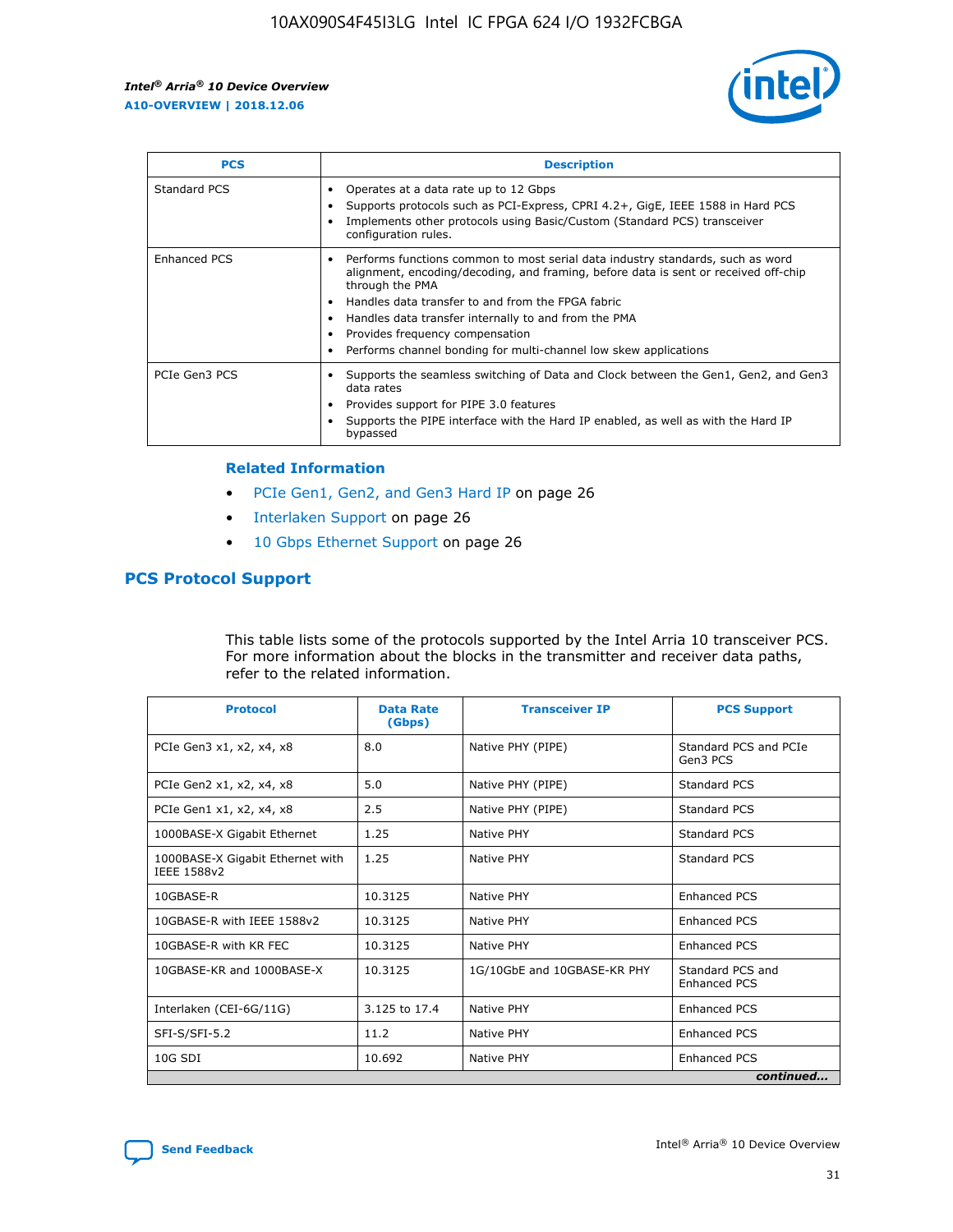

| <b>Protocol</b>      | <b>Data Rate</b><br>(Gbps) | <b>Transceiver IP</b> | <b>PCS Support</b> |
|----------------------|----------------------------|-----------------------|--------------------|
| CPRI 6.0 (64B/66B)   | 0.6144 to<br>10.1376       | Native PHY            | Enhanced PCS       |
| CPRI 4.2 (8B/10B)    | 0.6144 to<br>9.8304        | Native PHY            | Standard PCS       |
| OBSAI RP3 v4.2       | 0.6144 to 6.144            | Native PHY            | Standard PCS       |
| SD-SDI/HD-SDI/3G-SDI | $0.143(12)$ to<br>2.97     | Native PHY            | Standard PCS       |

## **Related Information**

#### [Intel Arria 10 Transceiver PHY User Guide](https://www.intel.com/content/www/us/en/programmable/documentation/nik1398707230472.html#nik1398707091164)

Provides more information about the supported transceiver protocols and PHY IP, the PMA architecture, and the standard, enhanced, and PCIe Gen3 PCS architecture.

# **SoC with Hard Processor System**

Each SoC device combines an FPGA fabric and a hard processor system (HPS) in a single device. This combination delivers the flexibility of programmable logic with the power and cost savings of hard IP in these ways:

- Reduces board space, system power, and bill of materials cost by eliminating a discrete embedded processor
- Allows you to differentiate the end product in both hardware and software, and to support virtually any interface standard
- Extends the product life and revenue through in-field hardware and software updates

 $(12)$  The 0.143 Gbps data rate is supported using oversampling of user logic that you must implement in the FPGA fabric.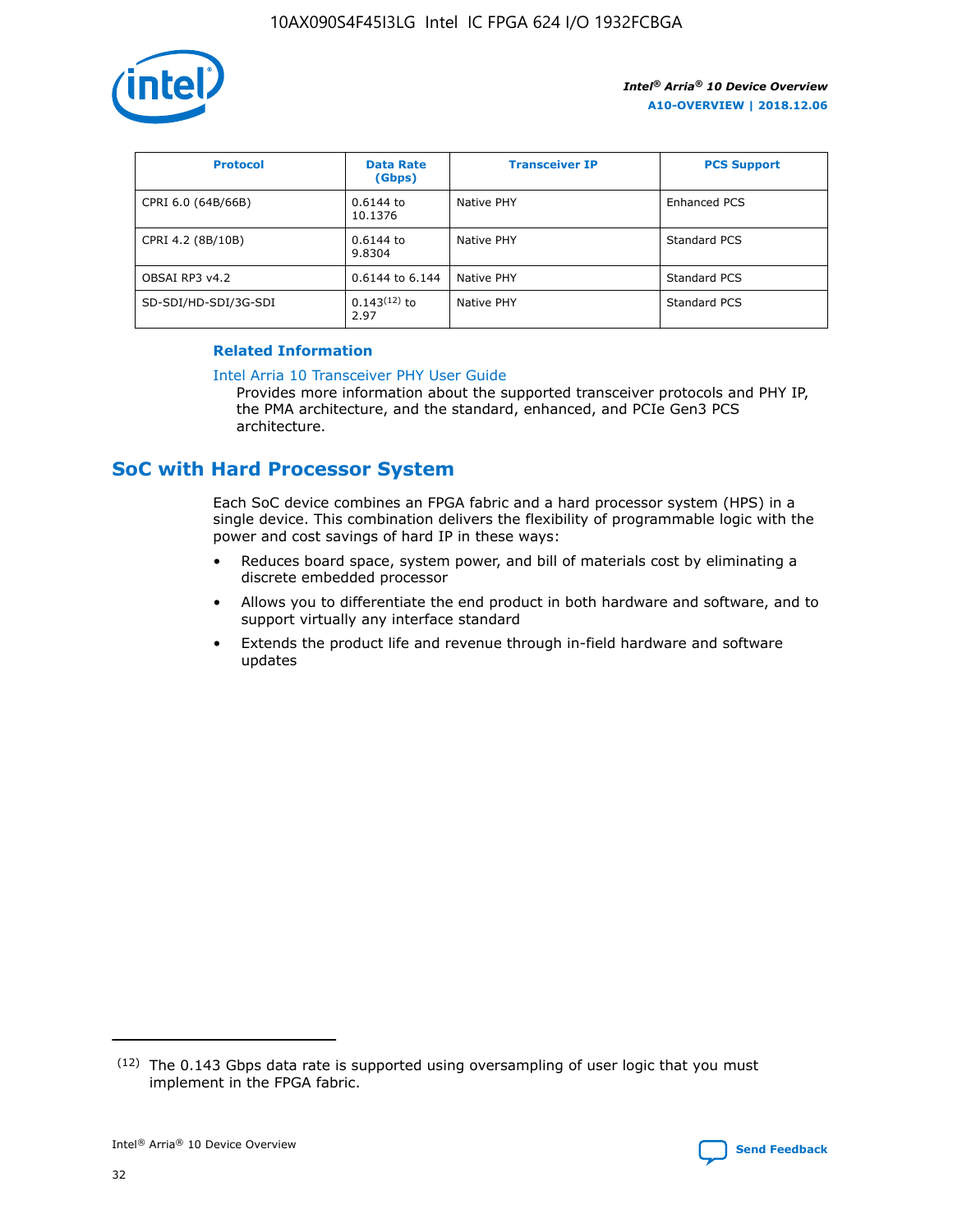

#### **Figure 9. HPS Block Diagram**

This figure shows a block diagram of the HPS with the dual ARM Cortex-A9 MPCore processor.



# **Key Advantages of 20-nm HPS**

The 20-nm HPS strikes a balance between enabling maximum software compatibility with 28-nm SoCs while still improving upon the 28-nm HPS architecture. These improvements address the requirements of the next generation target markets such as wireless and wireline communications, compute and storage equipment, broadcast and military in terms of performance, memory bandwidth, connectivity via backplane and security.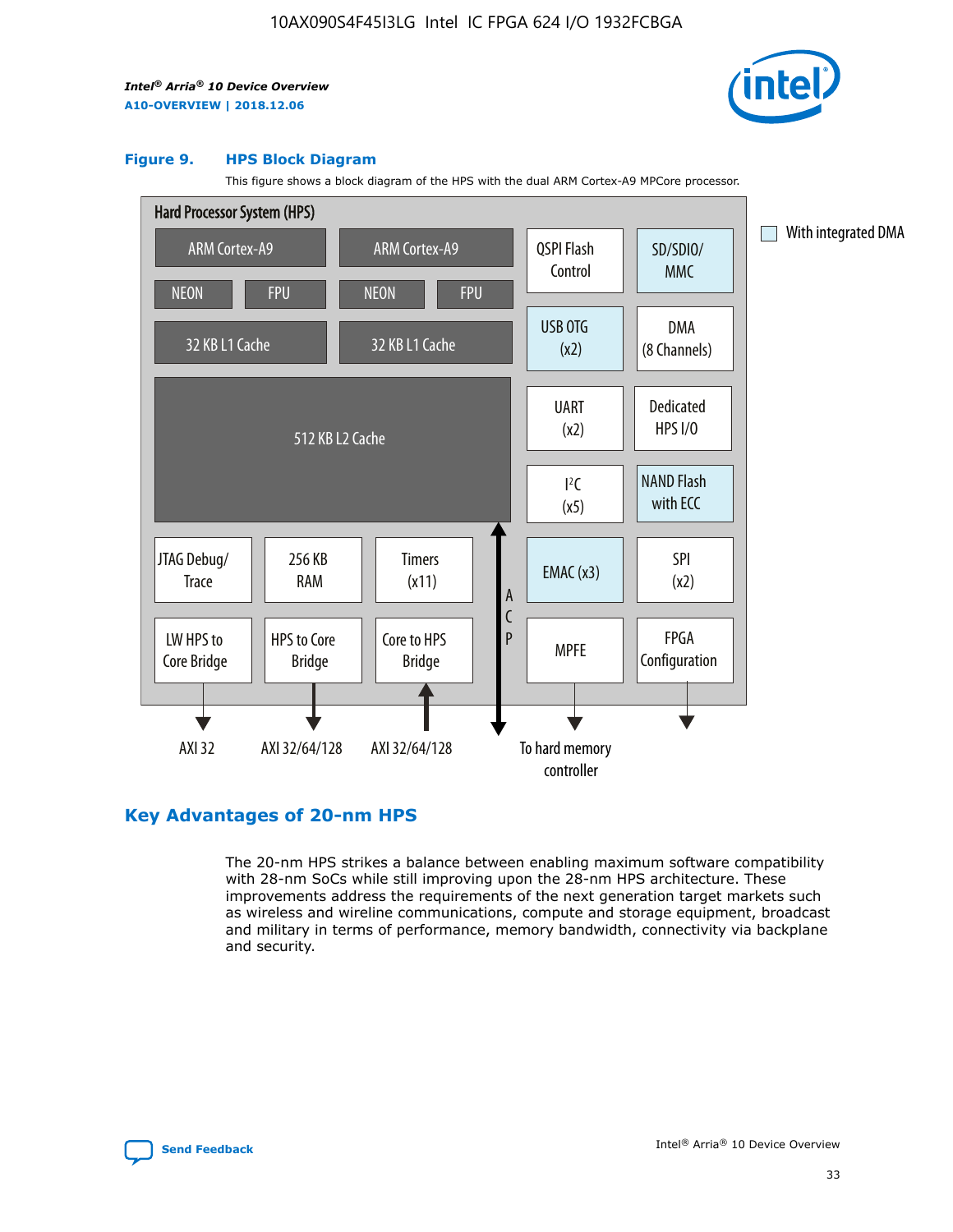

## **Table 24. Improvements in 20 nm HPS**

This table lists the key improvements of the 20 nm HPS compared to the 28 nm HPS.

| Advantages/<br><b>Improvements</b>                          | <b>Description</b>                                                                                                                                                                                                                                                                                                                                                                                                                                                                                                                                                                                                                                                                                                                                                                                                                                                                                                                                |
|-------------------------------------------------------------|---------------------------------------------------------------------------------------------------------------------------------------------------------------------------------------------------------------------------------------------------------------------------------------------------------------------------------------------------------------------------------------------------------------------------------------------------------------------------------------------------------------------------------------------------------------------------------------------------------------------------------------------------------------------------------------------------------------------------------------------------------------------------------------------------------------------------------------------------------------------------------------------------------------------------------------------------|
| Increased performance and<br>overdrive capability           | While the nominal processor frequency is 1.2 GHz, the 20 nm HPS offers an "overdrive"<br>feature which enables a higher processor operating frequency. This requires a higher supply<br>voltage value that is unique to the HPS and may require a separate regulator.                                                                                                                                                                                                                                                                                                                                                                                                                                                                                                                                                                                                                                                                             |
| Increased processor memory<br>bandwidth and DDR4<br>support | Up to 64-bit DDR4 memory at 2,400 Mbps support is available for the processor. The hard<br>memory controller for the HPS comprises a multi-port front end that manages connections<br>to a single port memory controller. The multi-port front end allows logic core and the HPS<br>to share ports and thereby the available bandwidth of the memory controller.                                                                                                                                                                                                                                                                                                                                                                                                                                                                                                                                                                                  |
| Flexible I/O sharing                                        | An advanced I/O pin muxing scheme allows improved sharing of I/O between the HPS and<br>the core logic. The following types of I/O are available for SoC:<br>17 dedicated I/Os-physically located inside the HPS block and are not accessible to<br>$\bullet$<br>logic within the core. The 17 dedicated I/Os are used for HPS clock, resets, and<br>interfacing with boot devices, QSPI, and SD/MMC.<br>48 direct shared I/O-located closest to the HPS block and are ideal for high speed HPS<br>$\bullet$<br>peripherals such as EMAC, USB, and others. There is one bank of 48 I/Os that supports<br>direct sharing where the 48 I/Os can be shared 12 I/Os at a time.<br>Standard (shared) I/O-all standard I/Os can be shared by the HPS peripherals and any<br>logic within the core. For designs where more than 48 I/Os are reguired to fully use all<br>the peripherals in the HPS, these I/Os can be connected through the core logic. |
| <b>EMAC</b> core                                            | Three EMAC cores are available in the HPS. The EMAC cores enable an application to<br>support two redundant Ethernet connections; for example, backplane, or two EMAC cores<br>for managing IEEE 1588 time stamp information while allowing a third EMAC core for debug<br>and configuration. All three EMACs can potentially share the same time stamps, simplifying<br>the 1588 time stamping implementation. A new serial time stamp interface allows core<br>logic to access and read the time stamp values. The integrated EMAC controllers can be<br>connected to external Ethernet PHY through the provided MDIO or I <sup>2</sup> C interface.                                                                                                                                                                                                                                                                                            |
| On-chip memory                                              | The on-chip memory is updated to 256 KB support and can support larger data sets and<br>real time algorithms.                                                                                                                                                                                                                                                                                                                                                                                                                                                                                                                                                                                                                                                                                                                                                                                                                                     |
| <b>ECC</b> enhancements                                     | Improvements in L2 Cache ECC management allow identification of errors down to the<br>address level. ECC enhancements also enable improved error injection and status reporting<br>via the introduction of new memory mapped access to syndrome and data signals.                                                                                                                                                                                                                                                                                                                                                                                                                                                                                                                                                                                                                                                                                 |
| HPS to FPGA Interconnect<br>Backbone                        | Although the HPS and the Logic Core can operate independently, they are tightly coupled<br>via a high-bandwidth system interconnect built from high-performance ARM AMBA AXI bus<br>bridges. IP bus masters in the FPGA fabric have access to HPS bus slaves via the FPGA-to-<br>HPS interconnect. Similarly, HPS bus masters have access to bus slaves in the core fabric<br>via the HPS-to-FPGA bridge. Both bridges are AMBA AXI-3 compliant and support<br>simultaneous read and write transactions. Up to three masters within the core fabric can<br>share the HPS SDRAM controller with the processor. Additionally, the processor can be used<br>to configure the core fabric under program control via a dedicated 32-bit configuration port.                                                                                                                                                                                            |
| FPGA configuration and HPS<br>booting                       | The FPGA fabric and HPS in the SoCs are powered independently. You can reduce the clock<br>frequencies or gate the clocks to reduce dynamic power.<br>You can configure the FPGA fabric and boot the HPS independently, in any order, providing<br>you with more design flexibility.                                                                                                                                                                                                                                                                                                                                                                                                                                                                                                                                                                                                                                                              |
| Security                                                    | New security features have been introduced for anti-tamper management, secure boot,<br>encryption (AES), and authentication (SHA).                                                                                                                                                                                                                                                                                                                                                                                                                                                                                                                                                                                                                                                                                                                                                                                                                |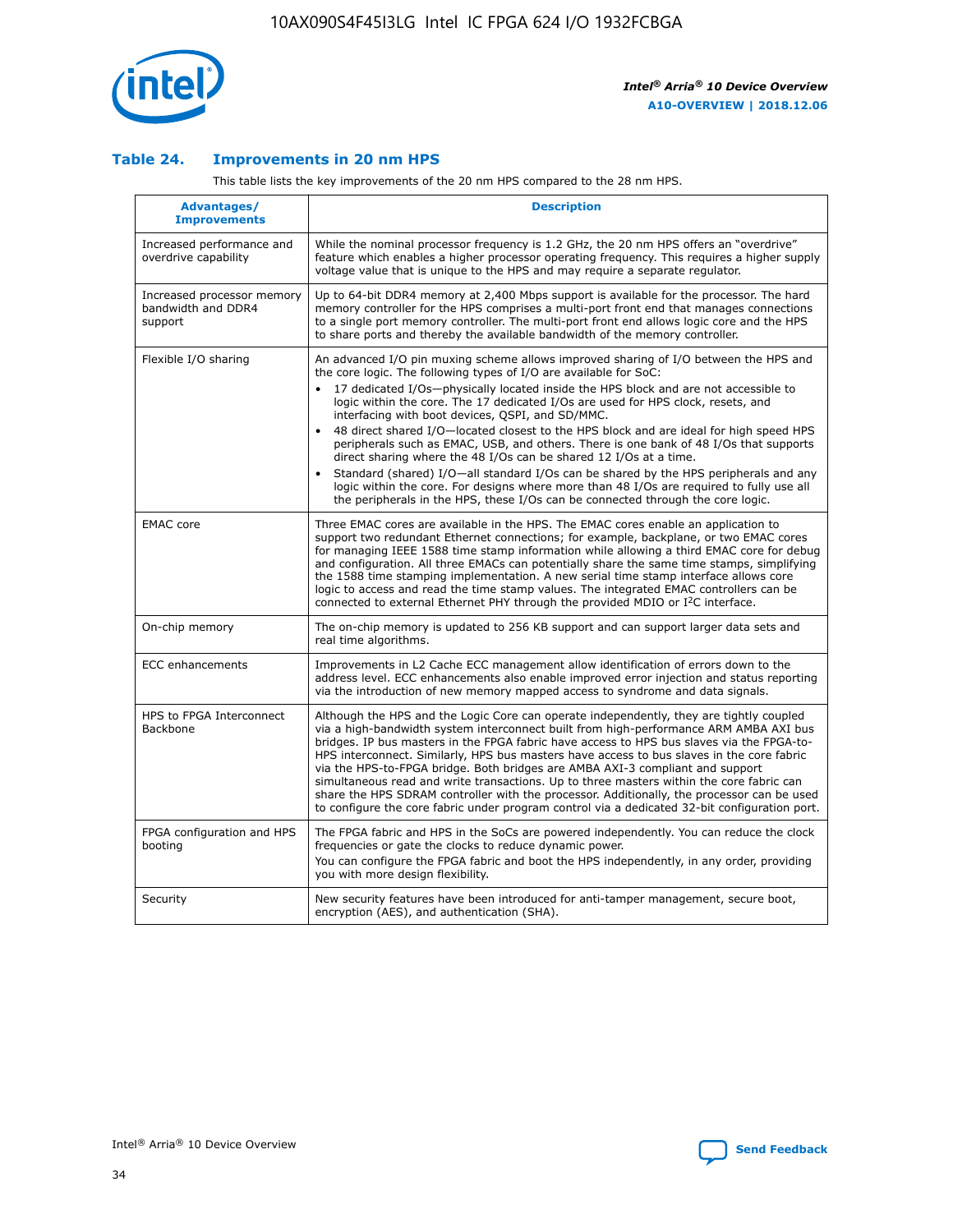

# **Features of the HPS**

The HPS has the following features:

- 1.2-GHz, dual-core ARM Cortex-A9 MPCore processor with up to 1.5-GHz via overdrive
	- ARMv7-A architecture that runs 32-bit ARM instructions, 16-bit and 32-bit Thumb instructions, and 8-bit Java byte codes in Jazelle style
	- Superscalar, variable length, out-of-order pipeline with dynamic branch prediction
	- Instruction Efficiency 2.5 MIPS/MHz, which provides total performance of 7500 MIPS at 1.5 GHz
- Each processor core includes:
	- 32 KB of L1 instruction cache, 32 KB of L1 data cache
	- Single- and double-precision floating-point unit and NEON media engine
	- CoreSight debug and trace technology
	- Snoop Control Unit (SCU) and Acceleration Coherency Port (ACP)
- 512 KB of shared L2 cache
- 256 KB of scratch RAM
- Hard memory controller with support for DDR3, DDR4 and optional error correction code (ECC) support
- Multiport Front End (MPFE) Scheduler interface to the hard memory controller
- 8-channel direct memory access (DMA) controller
- QSPI flash controller with SIO, DIO, QIO SPI Flash support
- NAND flash controller (ONFI 1.0 or later) with DMA and ECC support, updated to support 8 and 16-bit Flash devices and new command DMA to offload CPU for fast power down recovery
- Updated SD/SDIO/MMC controller to eMMC 4.5 with DMA with CE-ATA digital command support
- 3 10/100/1000 Ethernet media access control (MAC) with DMA
- 2 USB On-the-Go (OTG) controllers with DMA
- $\bullet$  5 I<sup>2</sup>C controllers (3 can be used by EMAC for MIO to external PHY)
- 2 UART 16550 Compatible controllers
- 4 serial peripheral interfaces (SPI) (2 Master, 2 Slaves)
- 62 programmable general-purpose I/Os, which includes 48 direct share I/Os that allows the HPS peripherals to connect directly to the FPGA I/Os
- 7 general-purpose timers
- 4 watchdog timers
- Anti-tamper, Secure Boot, Encryption (AES) and Authentication (SHA)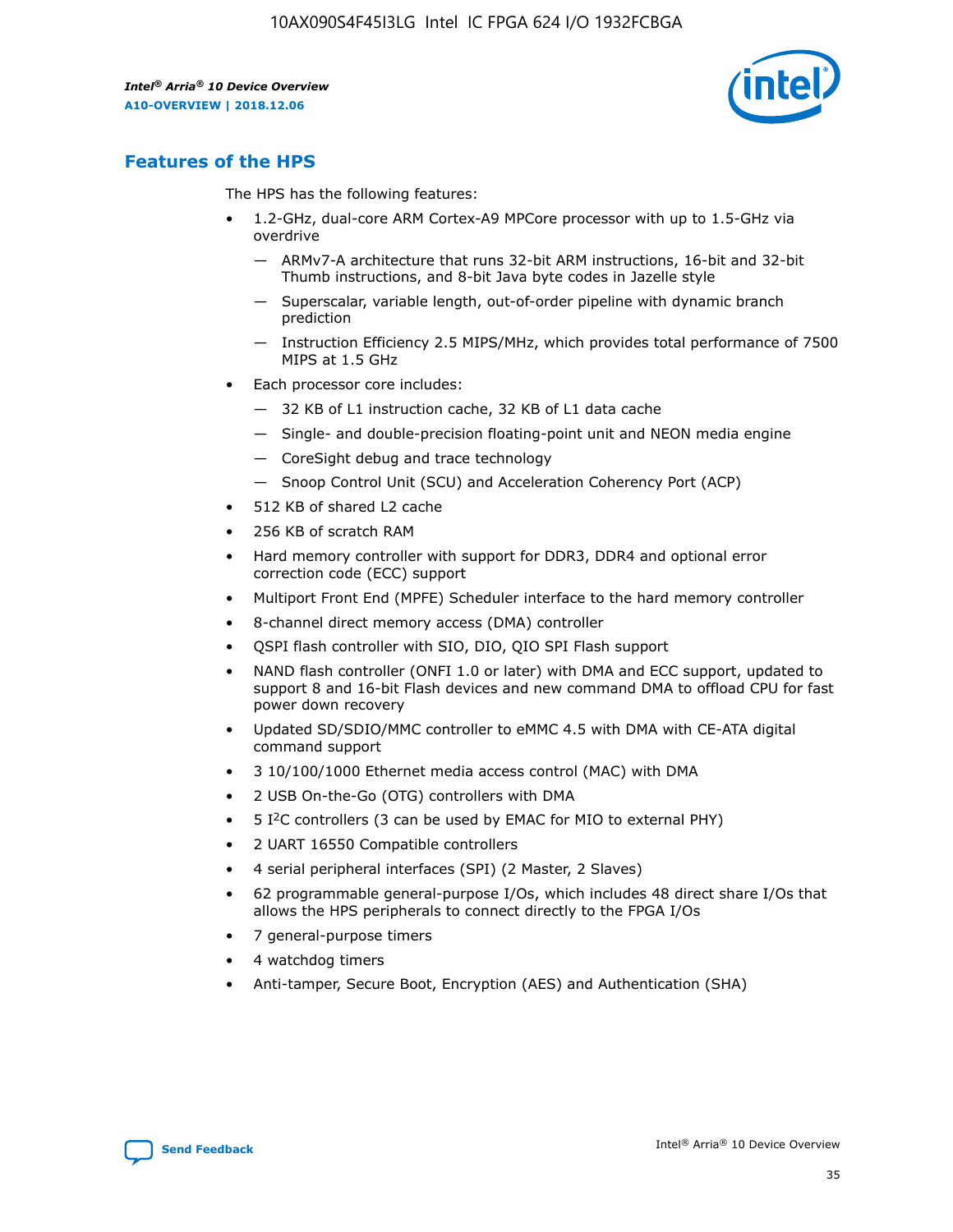

# **System Peripherals and Debug Access Port**

Each Ethernet MAC, USB OTG, NAND flash controller, and SD/MMC controller module has an integrated DMA controller. For modules without an integrated DMA controller, an additional DMA controller module provides up to eight channels of high-bandwidth data transfers. Peripherals that communicate off-chip are multiplexed with other peripherals at the HPS pin level. This allows you to choose which peripherals interface with other devices on your PCB.

The debug access port provides interfaces to industry standard JTAG debug probes and supports ARM CoreSight debug and core traces to facilitate software development.

## **HPS–FPGA AXI Bridges**

The HPS–FPGA bridges, which support the Advanced Microcontroller Bus Architecture (AMBA) Advanced eXtensible Interface (AXI™) specifications, consist of the following bridges:

- FPGA-to-HPS AMBA AXI bridge—a high-performance bus supporting 32, 64, and 128 bit data widths that allows the FPGA fabric to issue transactions to slaves in the HPS.
- HPS-to-FPGA Avalon/AMBA AXI bridge—a high-performance bus supporting 32, 64, and 128 bit data widths that allows the HPS to issue transactions to slaves in the FPGA fabric.
- Lightweight HPS-to-FPGA AXI bridge—a lower latency 32 bit width bus that allows the HPS to issue transactions to soft peripherals in the FPGA fabric. This bridge is primarily used for control and status register (CSR) accesses to peripherals in the FPGA fabric.

The HPS–FPGA AXI bridges allow masters in the FPGA fabric to communicate with slaves in the HPS logic, and vice versa. For example, the HPS-to-FPGA AXI bridge allows you to share memories instantiated in the FPGA fabric with one or both microprocessors in the HPS, while the FPGA-to-HPS AXI bridge allows logic in the FPGA fabric to access the memory and peripherals in the HPS.

Each HPS–FPGA bridge also provides asynchronous clock crossing for data transferred between the FPGA fabric and the HPS.

### **HPS SDRAM Controller Subsystem**

The HPS SDRAM controller subsystem contains a multiport SDRAM controller and DDR PHY that are shared between the FPGA fabric (through the FPGA-to-HPS SDRAM interface), the level 2 (L2) cache, and the level 3 (L3) system interconnect. The FPGA-to-HPS SDRAM interface supports AMBA AXI and Avalon® Memory-Mapped (Avalon-MM) interface standards, and provides up to six individual ports for access by masters implemented in the FPGA fabric.

The HPS SDRAM controller supports up to 3 masters (command ports), 3x 64-bit read data ports and 3x 64-bit write data ports.

To maximize memory performance, the SDRAM controller subsystem supports command and data reordering, deficit round-robin arbitration with aging, and high-priority bypass features.

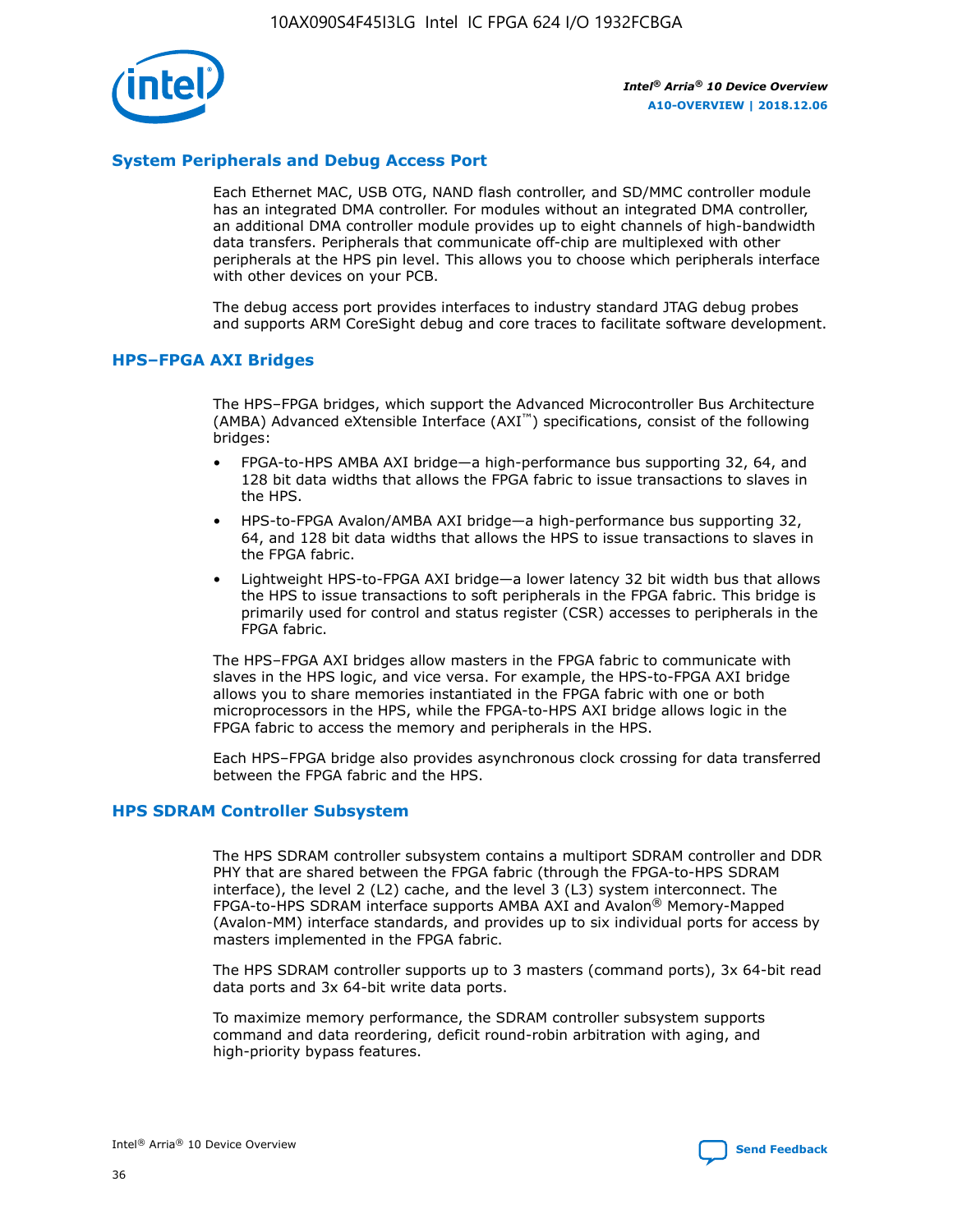

# **FPGA Configuration and HPS Booting**

The FPGA fabric and HPS in the SoC FPGA must be powered at the same time. You can reduce the clock frequencies or gate the clocks to reduce dynamic power.

Once powered, the FPGA fabric and HPS can be configured independently thus providing you with more design flexibility:

- You can boot the HPS independently. After the HPS is running, the HPS can fully or partially reconfigure the FPGA fabric at any time under software control. The HPS can also configure other FPGAs on the board through the FPGA configuration controller.
- Configure the FPGA fabric first, and then boot the HPS from memory accessible to the FPGA fabric.

## **Hardware and Software Development**

For hardware development, you can configure the HPS and connect your soft logic in the FPGA fabric to the HPS interfaces using the Platform Designer system integration tool in the Intel Quartus Prime software.

For software development, the ARM-based SoC FPGA devices inherit the rich software development ecosystem available for the ARM Cortex-A9 MPCore processor. The software development process for Intel SoC FPGAs follows the same steps as those for other SoC devices from other manufacturers. Support for Linux\*, VxWorks\*, and other operating systems are available for the SoC FPGAs. For more information on the operating systems support availability, contact the Intel FPGA sales team.

You can begin device-specific firmware and software development on the Intel SoC FPGA Virtual Target. The Virtual Target is a fast PC-based functional simulation of a target development system—a model of a complete development board. The Virtual Target enables the development of device-specific production software that can run unmodified on actual hardware.

# **Dynamic and Partial Reconfiguration**

The Intel Arria 10 devices support dynamic and partial reconfiguration. You can use dynamic and partial reconfiguration simultaneously to enable seamless reconfiguration of both the device core and transceivers.

# **Dynamic Reconfiguration**

You can reconfigure the PMA and PCS blocks while the device continues to operate. This feature allows you to change the data rates, protocol, and analog settings of a channel in a transceiver bank without affecting on-going data transfer in other transceiver banks. This feature is ideal for applications that require dynamic multiprotocol or multirate support.

# **Partial Reconfiguration**

Using partial reconfiguration, you can reconfigure some parts of the device while keeping the device in operation.

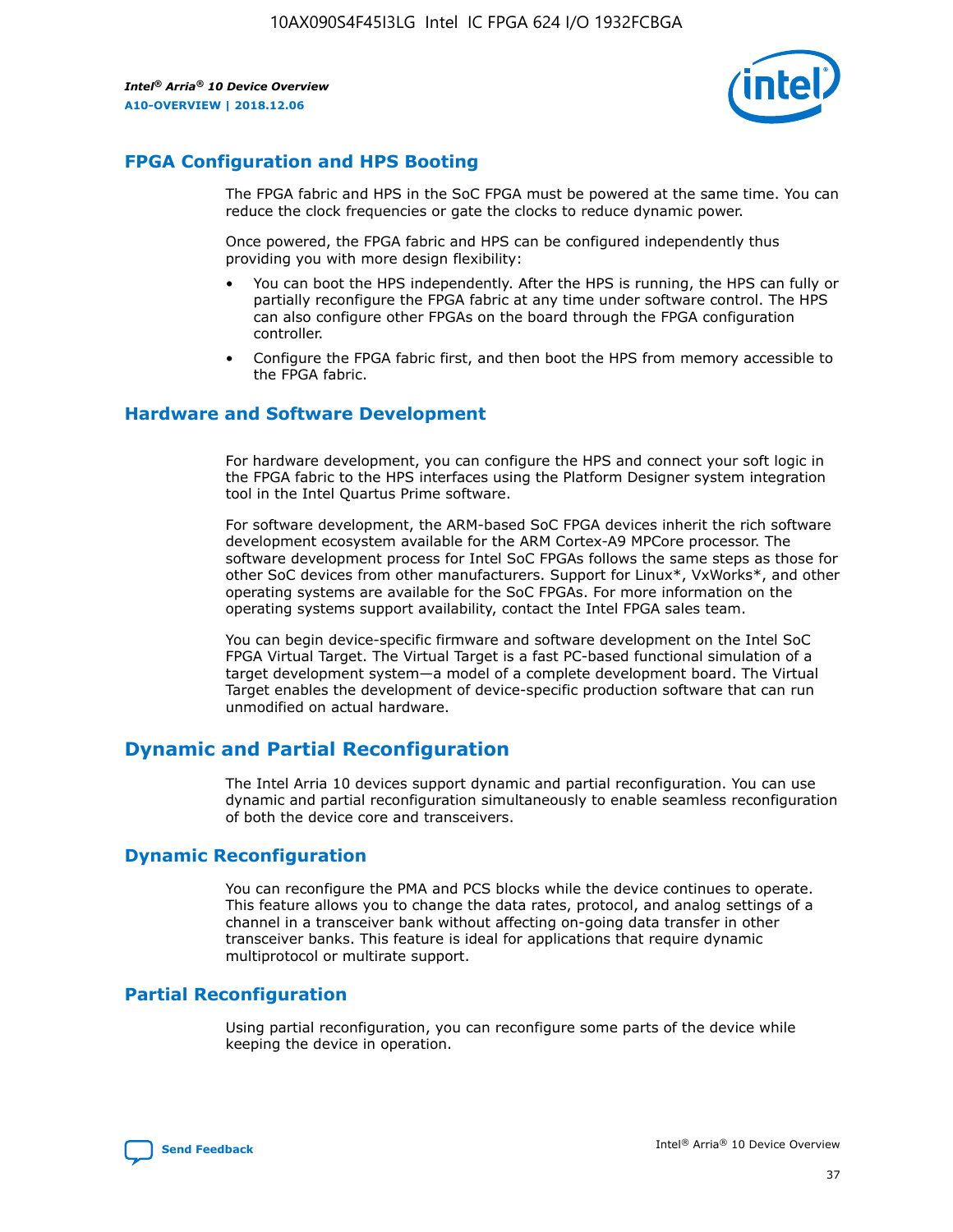

Instead of placing all device functions in the FPGA fabric, you can store some functions that do not run simultaneously in external memory and load them only when required. This capability increases the effective logic density of the device, and lowers cost and power consumption.

In the Intel solution, you do not have to worry about intricate device architecture to perform a partial reconfiguration. The partial reconfiguration capability is built into the Intel Quartus Prime design software, making such time-intensive task simple.

Intel Arria 10 devices support partial reconfiguration in the following configuration options:

- Using an internal host:
	- All supported configuration modes where the FPGA has access to external memory devices such as serial and parallel flash memory.
	- Configuration via Protocol [CvP (PCIe)]
- Using an external host—passive serial (PS), fast passive parallel (FPP) x8, FPP x16, and FPP x32 I/O interface.

# **Enhanced Configuration and Configuration via Protocol**

# **Table 25. Configuration Schemes and Features of Intel Arria 10 Devices**

Intel Arria 10 devices support 1.8 V programming voltage and several configuration schemes.

| <b>Scheme</b>                                                          | <b>Data</b><br><b>Width</b> | <b>Max Clock</b><br>Rate<br>(MHz) | <b>Max Data</b><br>Rate<br>(Mbps)<br>(13) | <b>Decompression</b> | <b>Design</b><br>Security <sup>(1</sup><br>4) | <b>Partial</b><br><b>Reconfiguration</b><br>(15) | <b>Remote</b><br><b>System</b><br><b>Update</b> |
|------------------------------------------------------------------------|-----------------------------|-----------------------------------|-------------------------------------------|----------------------|-----------------------------------------------|--------------------------------------------------|-------------------------------------------------|
| <b>JTAG</b>                                                            | 1 bit                       | 33                                | 33                                        |                      |                                               | Yes(16)                                          |                                                 |
| Active Serial (AS)<br>through the<br>EPCO-L<br>configuration<br>device | 1 bit,<br>4 bits            | 100                               | 400                                       | Yes                  | Yes                                           | $Y_{PS}(16)$                                     | Yes                                             |
| Passive serial (PS)<br>through CPLD or<br>external<br>microcontroller  | 1 bit                       | 100                               | 100                                       | Yes                  | Yes                                           | Yes(16)                                          | Parallel<br>Flash<br>Loader<br>(PFL) IP<br>core |
|                                                                        |                             |                                   |                                           |                      |                                               |                                                  | continued                                       |

<sup>(13)</sup> Enabling either compression or design security features affects the maximum data rate. Refer to the Intel Arria 10 Device Datasheet for more information.

<sup>(14)</sup> Encryption and compression cannot be used simultaneously.

 $<sup>(15)</sup>$  Partial reconfiguration is an advanced feature of the device family. If you are interested in</sup> using partial reconfiguration, contact Intel for support.

 $(16)$  Partial configuration can be performed only when it is configured as internal host.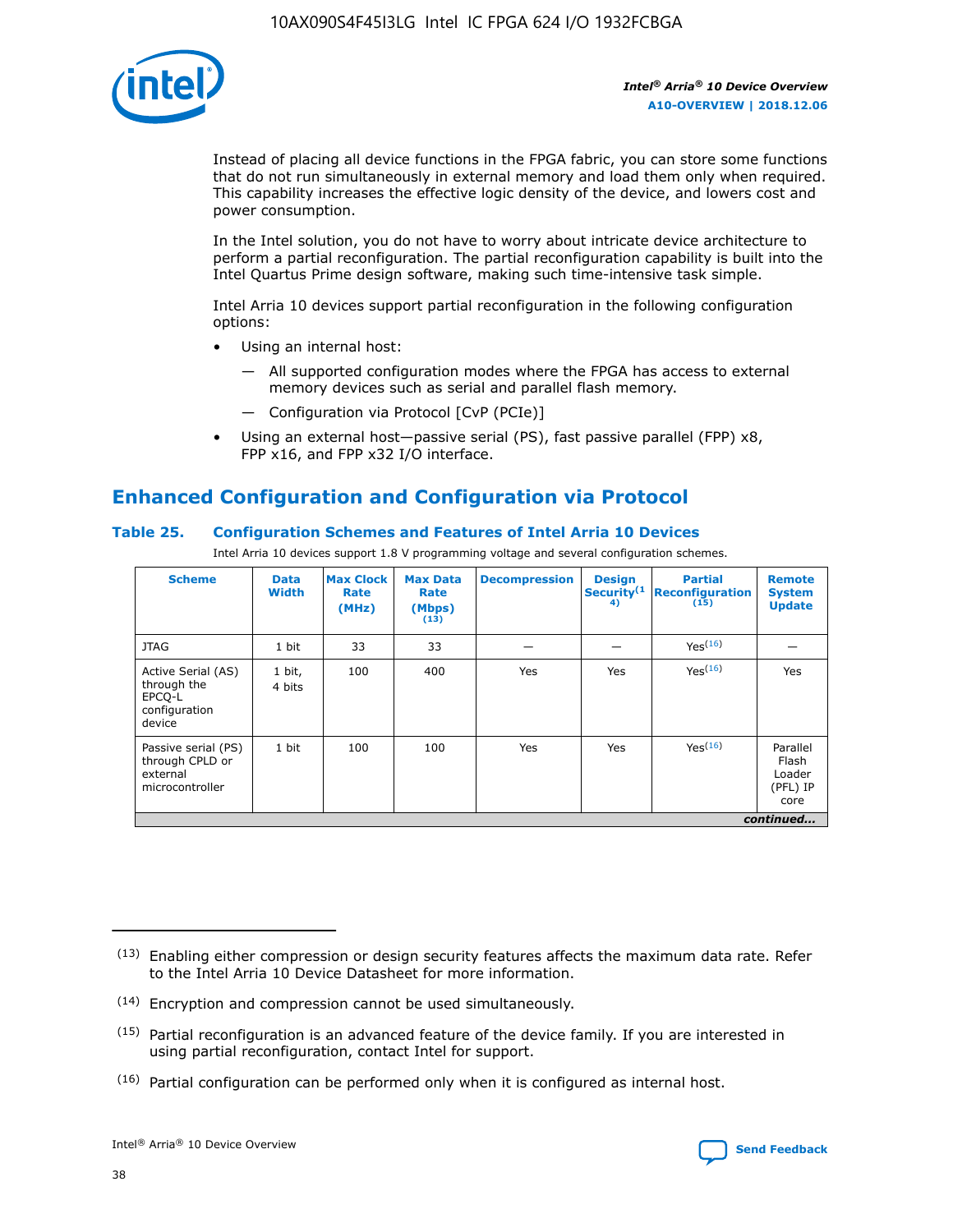

| <b>Scheme</b>                                    | <b>Data</b><br><b>Width</b> | <b>Max Clock</b><br>Rate<br>(MHz) | <b>Max Data</b><br>Rate<br>(Mbps)<br>(13) | <b>Decompression</b> | <b>Design</b><br>Security <sup>(1</sup><br>4) | <b>Partial</b><br><b>Reconfiguration</b><br>(15) | <b>Remote</b><br><b>System</b><br><b>Update</b> |
|--------------------------------------------------|-----------------------------|-----------------------------------|-------------------------------------------|----------------------|-----------------------------------------------|--------------------------------------------------|-------------------------------------------------|
| Fast passive                                     | 8 bits                      | 100                               | 3200                                      | <b>Yes</b>           | Yes                                           | Yes(17)                                          | PFL IP                                          |
| parallel (FPP)<br>through CPLD or                | 16 bits                     |                                   |                                           | Yes                  | Yes                                           |                                                  | core                                            |
| external<br>microcontroller                      | 32 bits                     |                                   |                                           | Yes                  | Yes                                           |                                                  |                                                 |
| Configuration via                                | 16 bits                     | 100                               | 3200                                      | Yes                  | Yes                                           | Yes <sup>(17)</sup>                              |                                                 |
| <b>HPS</b>                                       | 32 bits                     |                                   |                                           | Yes                  | Yes                                           |                                                  |                                                 |
| Configuration via<br>Protocol [CvP<br>$(PCIe^*)$ | x1, x2,<br>x4, x8<br>lanes  |                                   | 8000                                      | Yes                  | Yes                                           | Yes <sup>(16)</sup>                              |                                                 |

You can configure Intel Arria 10 devices through PCIe using Configuration via Protocol (CvP). The Intel Arria 10 CvP implementation conforms to the PCIe 100 ms power-up-to-active time requirement.

### **Related Information**

[Configuration via Protocol \(CvP\) Implementation in Intel FPGAs User Guide](https://www.intel.com/content/www/us/en/programmable/documentation/dsu1441819344145.html#dsu1442269728522) Provides more information about the CvP configuration scheme.

# **SEU Error Detection and Correction**

Intel Arria 10 devices offer robust and easy-to-use single-event upset (SEU) error detection and correction circuitry.

The detection and correction circuitry includes protection for Configuration RAM (CRAM) programming bits and user memories. The CRAM is protected by a continuously running CRC error detection circuit with integrated ECC that automatically corrects one or two errors and detects higher order multi-bit errors. When more than two errors occur, correction is available through reloading of the core programming file, providing a complete design refresh while the FPGA continues to operate.

The physical layout of the Intel Arria 10 CRAM array is optimized to make the majority of multi-bit upsets appear as independent single-bit or double-bit errors which are automatically corrected by the integrated CRAM ECC circuitry. In addition to the CRAM protection, the M20K memory blocks also include integrated ECC circuitry and are layout-optimized for error detection and correction. The MLAB does not have ECC.

<sup>(17)</sup> Supported at a maximum clock rate of 100 MHz.



 $(13)$  Enabling either compression or design security features affects the maximum data rate. Refer to the Intel Arria 10 Device Datasheet for more information.

<sup>(14)</sup> Encryption and compression cannot be used simultaneously.

 $(15)$  Partial reconfiguration is an advanced feature of the device family. If you are interested in using partial reconfiguration, contact Intel for support.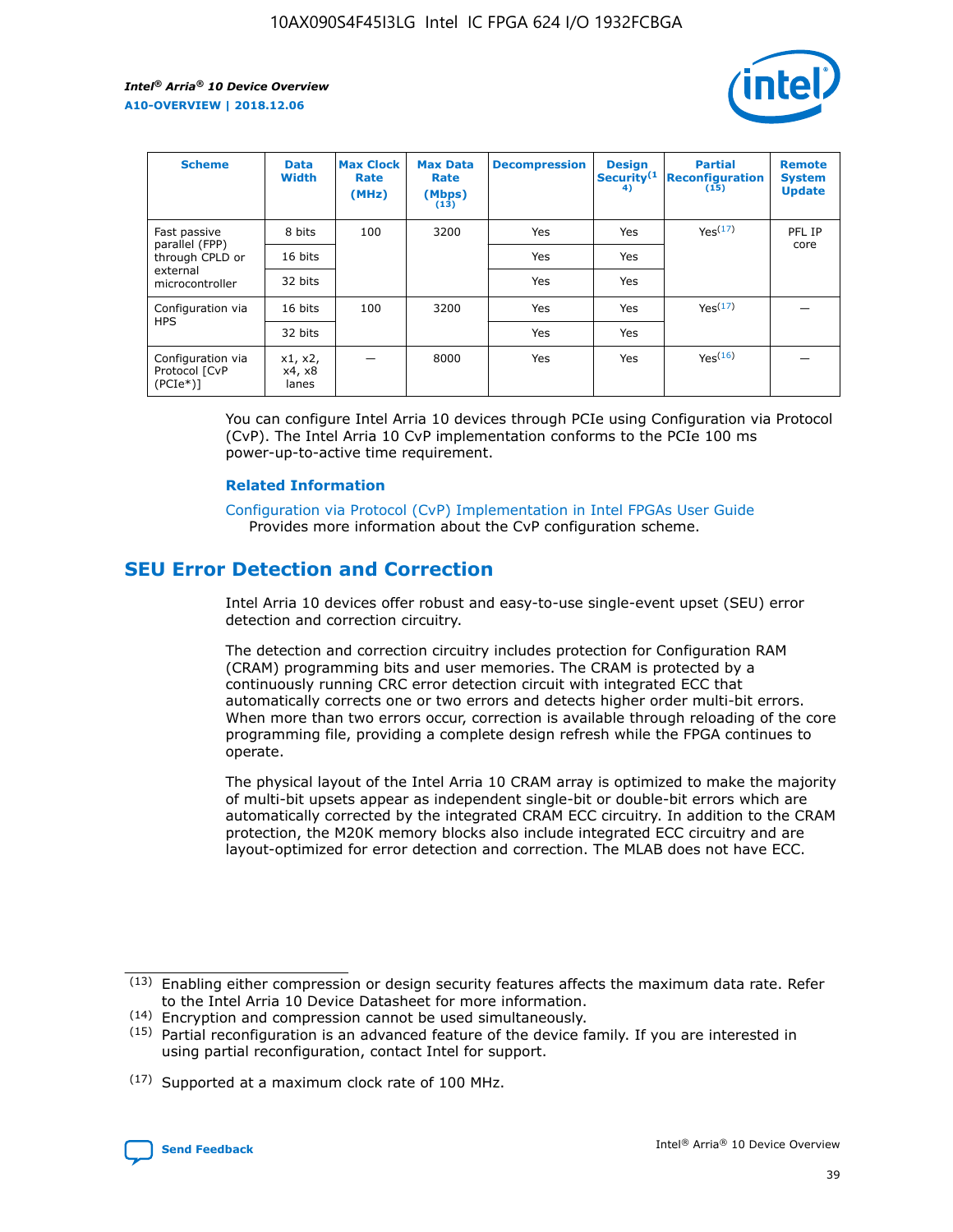

# **Power Management**

Intel Arria 10 devices leverage the advanced 20 nm process technology, a low 0.9 V core power supply, an enhanced core architecture, and several optional power reduction techniques to reduce total power consumption by as much as 40% compared to Arria V devices and as much as 60% compared to Stratix V devices.

The optional power reduction techniques in Intel Arria 10 devices include:

- **SmartVID**—a code is programmed into each device during manufacturing that allows a smart regulator to operate the device at lower core  $V_{CC}$  while maintaining performance
- **Programmable Power Technology**—non-critical timing paths are identified by the Intel Quartus Prime software and the logic in these paths is biased for low power instead of high performance
- **Low Static Power Options**—devices are available with either standard static power or low static power while maintaining performance

Furthermore, Intel Arria 10 devices feature Intel's industry-leading low power transceivers and include a number of hard IP blocks that not only reduce logic resources but also deliver substantial power savings compared to soft implementations. In general, hard IP blocks consume up to 90% less power than the equivalent soft logic implementations.

# **Incremental Compilation**

The Intel Quartus Prime software incremental compilation feature reduces compilation time and helps preserve performance to ease timing closure. The incremental compilation feature enables the partial reconfiguration flow for Intel Arria 10 devices.

Incremental compilation supports top-down, bottom-up, and team-based design flows. This feature facilitates modular, hierarchical, and team-based design flows where different designers compile their respective design sections in parallel. Furthermore, different designers or IP providers can develop and optimize different blocks of the design independently. These blocks can then be imported into the top level project.

# **Document Revision History for Intel Arria 10 Device Overview**

| <b>Document</b><br><b>Version</b> | <b>Changes</b>                                                                                                                                                                                                                                                              |
|-----------------------------------|-----------------------------------------------------------------------------------------------------------------------------------------------------------------------------------------------------------------------------------------------------------------------------|
| 2018.12.06                        | Added links to Intel Arria 10 device errata documents.<br>Removed automotive temperature option from the Intel Arria 10 GX devices.<br>Removed -3 fabric speed grade from the Intel Arria 10 GT devices.<br>Updated power options for the Intel Arria 10 GX and GT devices. |
| 2018.04.09                        | Updated the lowest $V_{CC}$ from 0.83 V to 0.82 V in the topic listing a summary of the device features.                                                                                                                                                                    |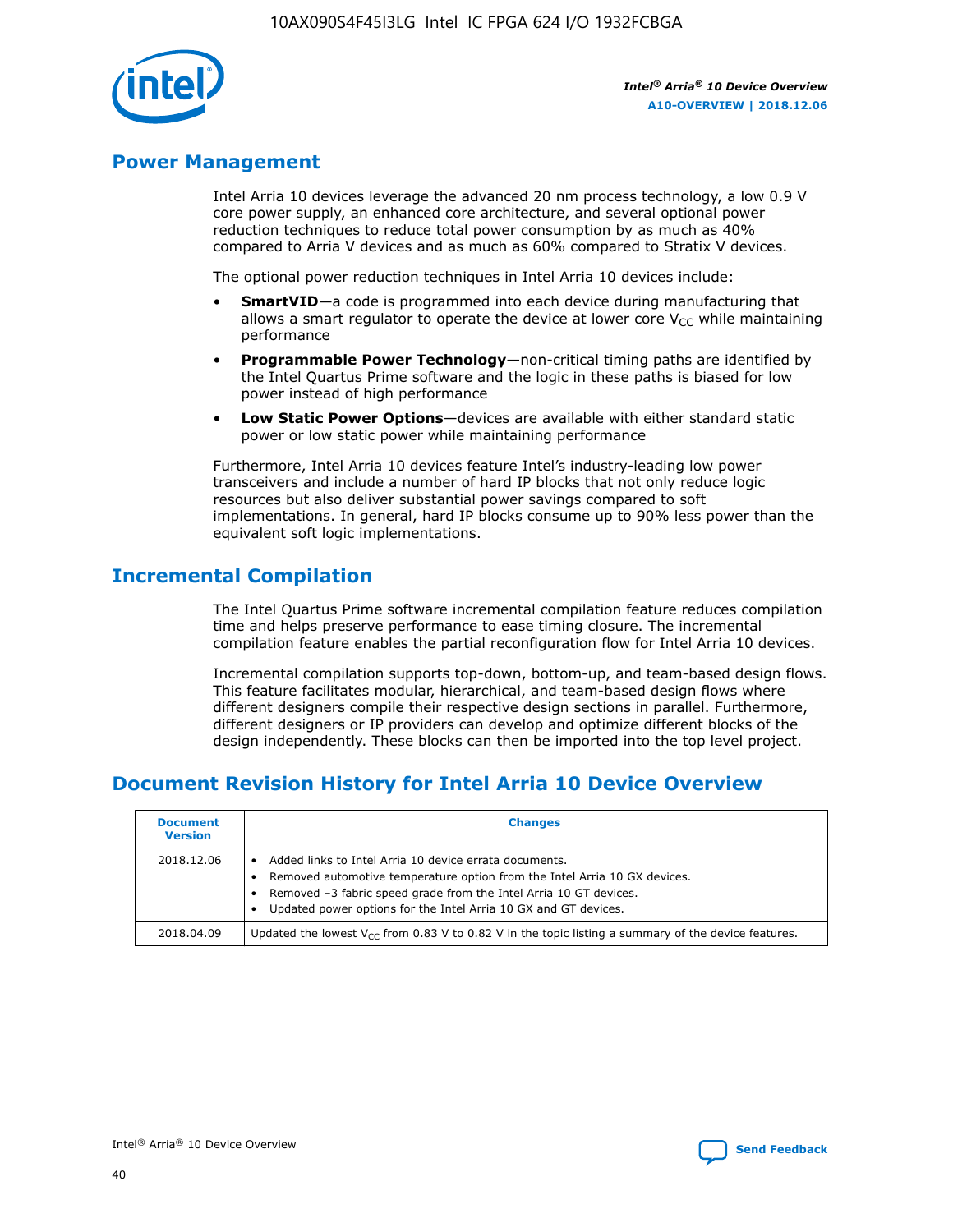*Intel® Arria® 10 Device Overview* **A10-OVERVIEW | 2018.12.06**



| <b>Date</b>    | <b>Version</b> | <b>Changes</b>                                                                                                                                                                                                                                                                                                                                                                                                                                                                                                                                                                                                                                                                                                                                                                                                                                                                                                                                                            |
|----------------|----------------|---------------------------------------------------------------------------------------------------------------------------------------------------------------------------------------------------------------------------------------------------------------------------------------------------------------------------------------------------------------------------------------------------------------------------------------------------------------------------------------------------------------------------------------------------------------------------------------------------------------------------------------------------------------------------------------------------------------------------------------------------------------------------------------------------------------------------------------------------------------------------------------------------------------------------------------------------------------------------|
| January 2018   | 2018.01.17     | Updated the maximum data rate for HPS (Intel Arria 10 SX devices<br>external memory interface DDR3 controller from 2,166 Mbps to 2,133<br>Mbps.<br>Updated maximum frequency supported for half rate QDRII and QDRII<br>+ SRAM to 633 MHz in Memory Standards Supported by the Soft<br>Memory Controller table.<br>Updated transceiver backplane capability to 12.5 Gbps.<br>$\bullet$<br>Removed transceiver speed grade 5 in Sample Ordering Core and<br>Available Options for Intel Arria 10 GX Devices figure.<br>Removed package code 40, low static power, SmartVID, industrial, and<br>military operating temperature support from Sample Ordering Core and<br>Available Options for Intel Arria 10 GT Devices figure.<br>Updated short reach transceiver rate for Intel Arria 10 GT devices to<br>25.8 Gbps.<br>Removed On-Die Instrumentation - EyeQ and Jitter Margin Tool<br>support from PMA Features of the Transceivers in Intel Arria 10 Devices<br>table. |
| September 2017 | 2017.09.20     | Updated the maximum speed of the DDR4 external memory interface from<br>1,333 MHz/2,666 Mbps to 1,200 MHz/2,400 Mbps.                                                                                                                                                                                                                                                                                                                                                                                                                                                                                                                                                                                                                                                                                                                                                                                                                                                     |
| July 2017      | 2017.07.13     | Corrected the automotive temperature range in the figure showing the<br>available options for the Intel Arria 10 GX devices from "-40°C to 100°C"<br>to "-40°C to 125°C".                                                                                                                                                                                                                                                                                                                                                                                                                                                                                                                                                                                                                                                                                                                                                                                                 |
| July 2017      | 2017.07.06     | Added automotive temperature option to Intel Arria 10 GX device family.                                                                                                                                                                                                                                                                                                                                                                                                                                                                                                                                                                                                                                                                                                                                                                                                                                                                                                   |
| May 2017       | 2017.05.08     | Corrected protocol names with "1588" to "IEEE 1588v2".<br>$\bullet$<br>Updated the vertical migration table to remove vertical migration<br>$\bullet$<br>between Intel Arria 10 GX and Intel Arria 10 SX device variants.<br>Removed all "Preliminary" marks.<br>$\bullet$                                                                                                                                                                                                                                                                                                                                                                                                                                                                                                                                                                                                                                                                                                |
| March 2017     | 2017.03.15     | Removed the topic about migration from Intel Arria 10 to Intel Stratix<br>10 devices.<br>Rebranded as Intel.<br>$\bullet$                                                                                                                                                                                                                                                                                                                                                                                                                                                                                                                                                                                                                                                                                                                                                                                                                                                 |
| October 2016   | 2016.10.31     | Removed package F36 from Intel Arria 10 GX devices.<br>Updated Intel Arria 10 GT sample ordering code and maximum GX<br>$\bullet$<br>transceiver count. Intel Arria 10 GT devices are available only in the<br>SF45 package option with a maximum of 72 transceivers.                                                                                                                                                                                                                                                                                                                                                                                                                                                                                                                                                                                                                                                                                                     |
| May 2016       | 2016.05.02     | Updated the FPGA Configuration and HPS Booting topic.<br>$\bullet$<br>Remove V <sub>CC</sub> PowerManager from the Summary of Features, Power<br>Management and Arria 10 Device Variants and packages topics. This<br>feature is no longer supported in Arria 10 devices.<br>Removed LPDDR3 from the Memory Standards Supported by the HPS<br>Hard Memory Controller table in the Memory Standards Supported by<br>Intel Arria 10 Devices topic. This standard is only supported by the<br>FPGA.<br>Removed transceiver speed grade 5 from the Device Variants and<br>Packages topic for Arria 10 GX and SX devices.                                                                                                                                                                                                                                                                                                                                                      |
| February 2016  | 2016.02.11     | Changed the maximum Arria 10 GT datarate to 25.8 Gbps and the<br>minimum datarate to 1 Gbps globally.<br>Revised the state for Core clock networks in the Summary of Features<br>$\bullet$<br>topic.<br>Changed the transceiver parameters in the "Summary of Features for<br>$\bullet$<br>Arria 10 Devices" table.<br>• Changed the transceiver parameters in the "Maximum Resource Counts<br>for Arria 10 GT Devices" table.<br>Changed the package availability for GT devices in the "Package Plan<br>for Arria 10 GT Devices" table.<br>Changed the package configurations for GT devices in the "Migration"<br>Capability Across Arria 10 Product Lines" figure.<br>continued                                                                                                                                                                                                                                                                                       |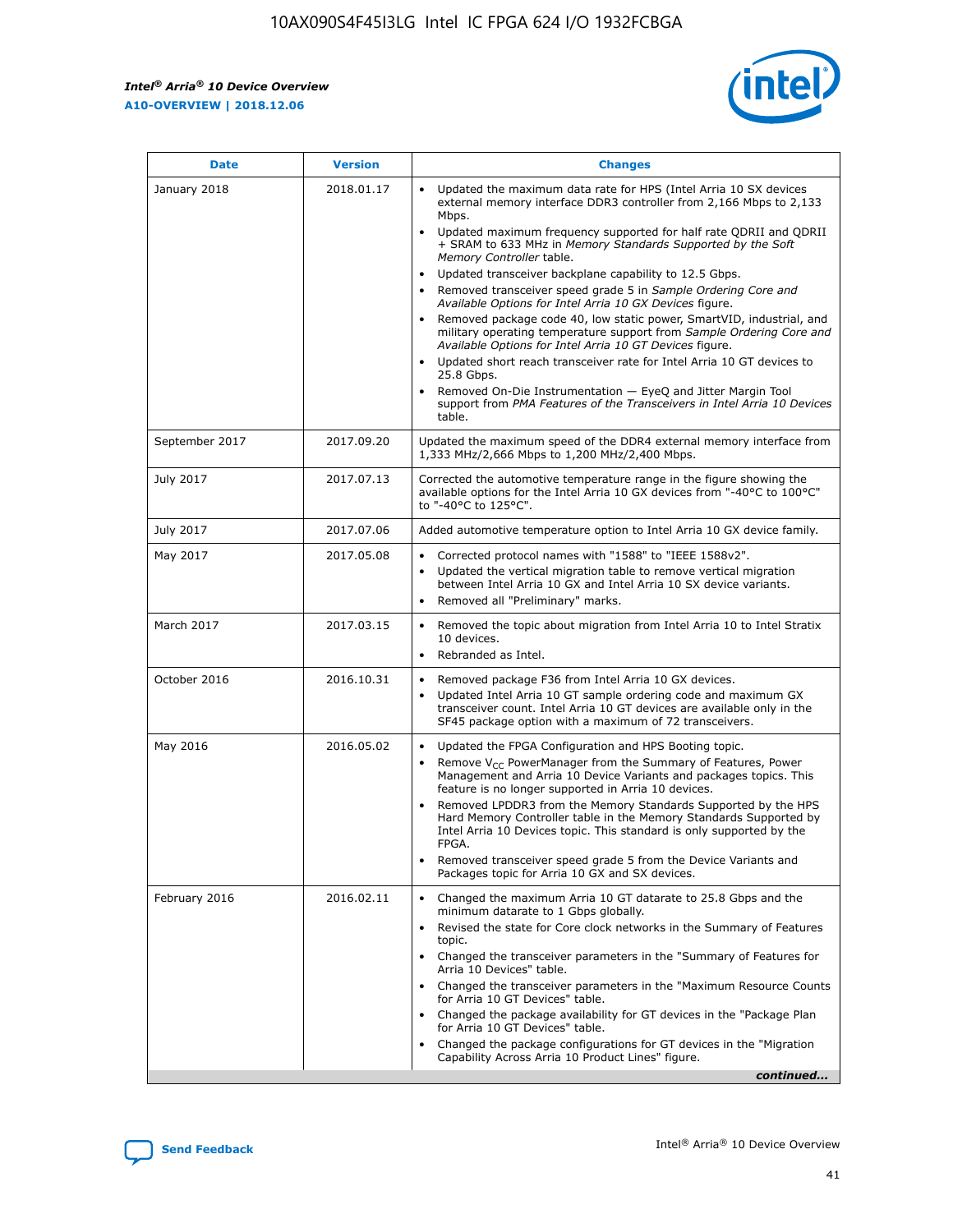

| <b>Date</b>   | <b>Version</b> | <b>Changes</b>                                                                                                                                                               |
|---------------|----------------|------------------------------------------------------------------------------------------------------------------------------------------------------------------------------|
|               |                | • Changed transceiver parameters in the "Low Power Serial Transceivers"<br>section.                                                                                          |
|               |                | • Changed the transceiver descriptions in the "Device Variants for the<br>Arria 10 Device Family" table.                                                                     |
|               |                | • Changed the "Sample Ordering Code and Available Options for Arria 10<br>GT Devices" figure.                                                                                |
|               |                | Changed the datarates for GT devices in the "PMA Features" section.<br>$\bullet$                                                                                             |
|               |                | Changed the datarates for GT devices in the "PCS Features" section.<br>$\bullet$                                                                                             |
| December 2015 | 2015.12.14     | Updated the number of M20K memory blocks for Arria 10 GX 660 from<br>2133 to 2131 and corrected the total RAM bit from 48,448 Kb to<br>48,408 Kb.                            |
|               |                | Corrected the number of DSP blocks for Arria 10 GX 660 from 1688 to<br>1687 in the table listing floating-point arithmetic resources.                                        |
| November 2015 | 2015.11.02     | Updated the maximum resources for Arria 10 GX 220, GX 320, GX 480,<br>$\bullet$<br>GX 660, SX 220, SX 320, SX 480, and SX 660.                                               |
|               |                | • Updated resource count for Arria 10 GX 320, GX 480, GX 660, SX 320,<br>SX 480, a SX 660 devices in Number of Multipliers in Intel Arria 10<br><b>Devices</b> table.        |
|               |                | • Updated the available options for Arria 10 GX, GT, and SX.                                                                                                                 |
|               |                | • Changed instances of Quartus II to Quartus Prime.                                                                                                                          |
| June 2015     | 2015.06.15     | Corrected label for Intel Arria 10 GT product lines in the vertical migration<br>figure.                                                                                     |
| May 2015      | 2015.05.15     | Corrected the DDR3 half rate and quarter rate maximum frequencies in the<br>table that lists the memory standards supported by the Intel Arria 10 hard<br>memory controller. |
| May 2015      | 2015.05.04     | • Added support for 13.5G JESD204b in the Summary of Features table.<br>• Added a link to Arria 10 GT Channel Usage in the Arria 10 GT Package<br>Plan topic.                |
|               |                | • Added a note to the table, Maximum Resource Counts for Arria 10 GT<br>devices.                                                                                             |
|               |                | • Updated the power requirements of the transceivers in the Low Power<br>Serial Transceivers topic.                                                                          |
| January 2015  | 2015.01.23     | • Added floating point arithmetic features in the Summary of Features<br>table.                                                                                              |
|               |                | • Updated the total embedded memory from 38.38 megabits (Mb) to<br>65.6 Mb.                                                                                                  |
|               |                | • Updated the table that lists the memory standards supported by Intel<br>Arria 10 devices.                                                                                  |
|               |                | • Removed support for DDR3U, LPDDR3 SDRAM, RLDRAM 2, and DDR2.                                                                                                               |
|               |                | Moved RLDRAM 3 support from hard memory controller to soft memory<br>$\bullet$<br>controller. RLDRAM 3 support uses hard PHY with soft memory<br>controller.                 |
|               |                | Added soft memory controller support for QDR IV.                                                                                                                             |
|               |                | Updated the maximum resource count table to include the number of<br>hard memory controllers available in each device variant.                                               |
|               |                | Updated the transceiver PCS data rate from 12.5 Gbps to 12 Gbps.<br>$\bullet$                                                                                                |
|               |                | Updated the max clock rate of PS, FPP x8, FPP x16, and Configuration<br>via HPS from 125 MHz to 100 MHz.                                                                     |
|               |                | Added a feature for fractional synthesis PLLs: PLL cascading.                                                                                                                |
|               |                | Updated the HPS programmable general-purpose I/Os from 54 to 62.<br>$\bullet$<br>continued                                                                                   |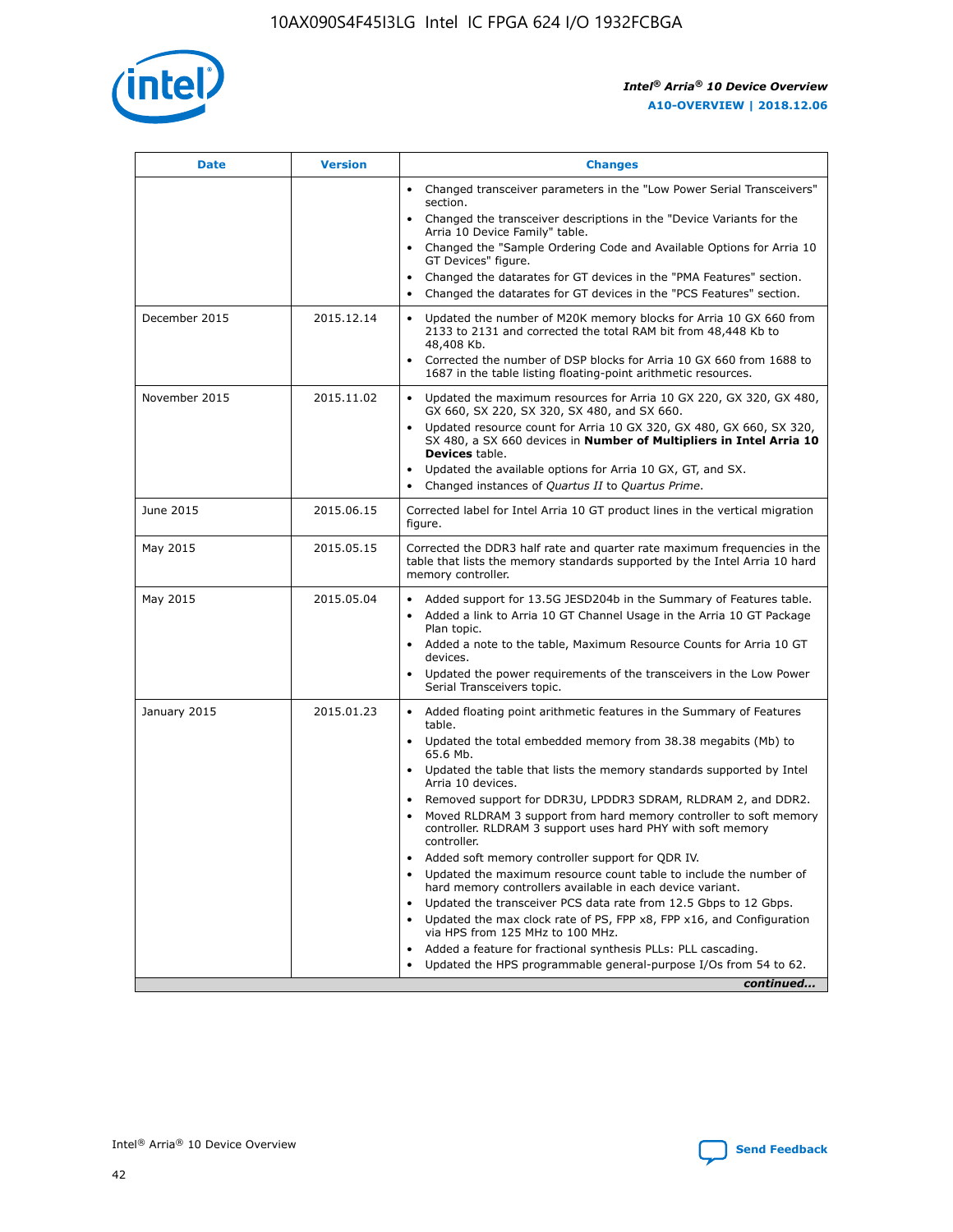r



| <b>Date</b>    | <b>Version</b> | <b>Changes</b>                                                                                                                                                                                                                                                                                                                                                                                                                                                                                                                                      |
|----------------|----------------|-----------------------------------------------------------------------------------------------------------------------------------------------------------------------------------------------------------------------------------------------------------------------------------------------------------------------------------------------------------------------------------------------------------------------------------------------------------------------------------------------------------------------------------------------------|
| September 2014 | 2014.09.30     | Corrected the 3 V I/O and LVDS I/O counts for F35 and F36 packages<br>$\bullet$<br>of Arria 10 GX.<br>Corrected the 3 V I/O, LVDS I/O, and transceiver counts for the NF40<br>$\bullet$<br>package of the Arria GX 570 and 660.<br>Removed 3 V I/O, LVDS I/O, and transceiver counts for the NF40<br>package of the Arria GX 900 and 1150. The NF40 package is not<br>available for Arria 10 GX 900 and 1150.                                                                                                                                       |
| August 2014    | 2014.08.18     | Updated Memory (Kb) M20K maximum resources for Arria 10 GX 660<br>devices from 42,660 to 42,620.<br>Added GPIO columns consisting of LVDS I/O Bank and 3V I/O Bank in<br>$\bullet$<br>the Package Plan table.<br>Added how to use memory interface clock frequency higher than 533<br>$\bullet$<br>MHz in the I/O vertical migration.<br>Added information to clarify that RLDRAM3 support uses hard PHY with<br>$\bullet$<br>soft memory controller.<br>Added variable precision DSP blocks support for floating-point<br>$\bullet$<br>arithmetic. |
| June 2014      | 2014.06.19     | Updated number of dedicated I/Os in the HPS block to 17.                                                                                                                                                                                                                                                                                                                                                                                                                                                                                            |
| February 2014  | 2014.02.21     | Updated transceiver speed grade options for GT devices in Figure 2.                                                                                                                                                                                                                                                                                                                                                                                                                                                                                 |
| February 2014  | 2014.02.06     | Updated data rate for Arria 10 GT devices from 28.1 Gbps to 28.3 Gbps.                                                                                                                                                                                                                                                                                                                                                                                                                                                                              |
| December 2013  | 2013.12.10     | Updated the HPS memory standards support from LPDDR2 to LPDDR3.<br>Updated HPS block diagram to include dedicated HPS I/O and FPGA<br>$\bullet$<br>Configuration blocks as well as repositioned SD/SDIO/MMC, DMA, SPI<br>and NAND Flash with ECC blocks.                                                                                                                                                                                                                                                                                            |
| December 2013  | 2013.12.02     | Initial release.                                                                                                                                                                                                                                                                                                                                                                                                                                                                                                                                    |